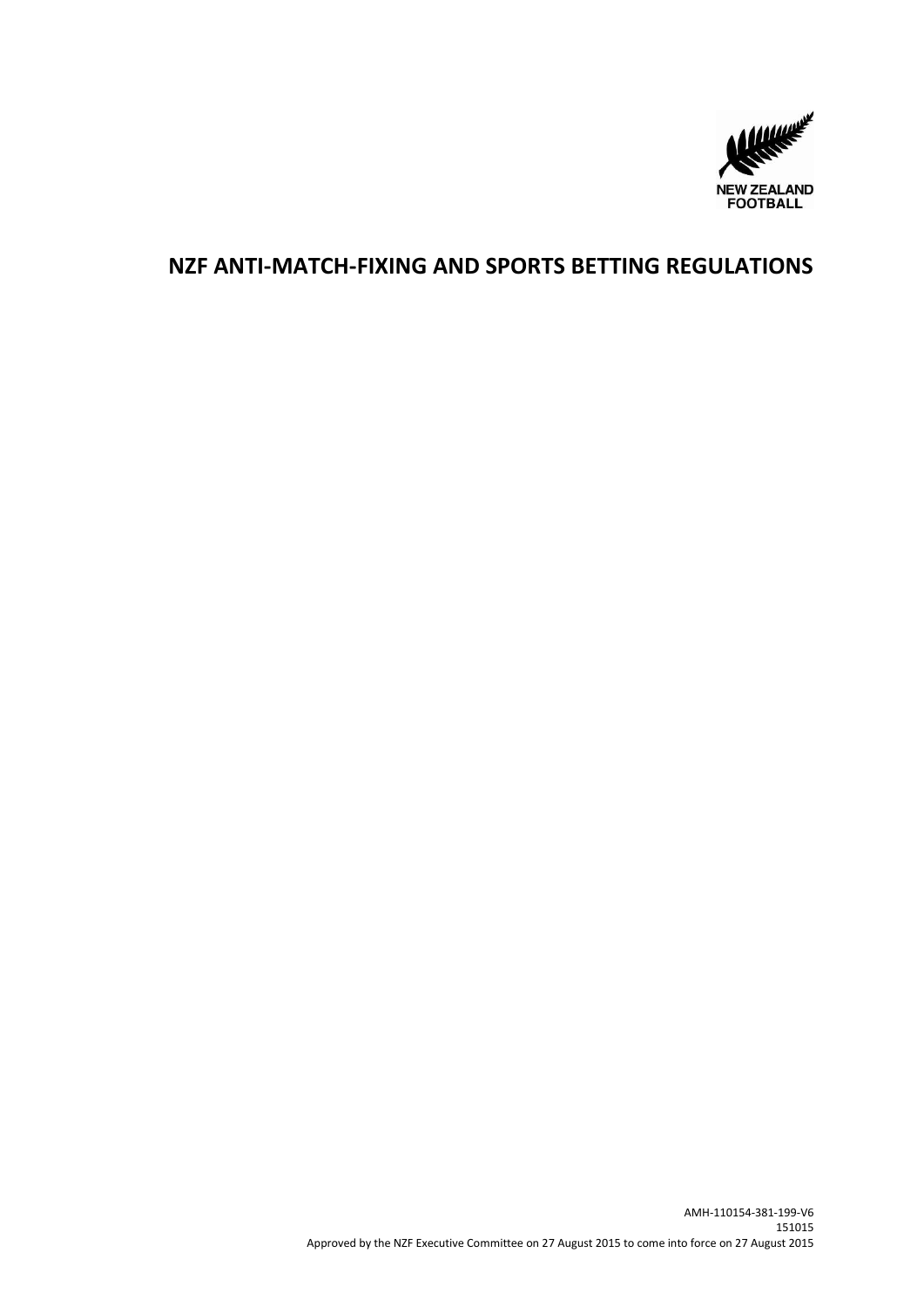### **TABLE OF CONTENTS**

| 1  |                                                                              |  |  |  |  |  |
|----|------------------------------------------------------------------------------|--|--|--|--|--|
| 2  |                                                                              |  |  |  |  |  |
|    |                                                                              |  |  |  |  |  |
| 3  |                                                                              |  |  |  |  |  |
| 4  |                                                                              |  |  |  |  |  |
|    |                                                                              |  |  |  |  |  |
| 6  |                                                                              |  |  |  |  |  |
| 7  |                                                                              |  |  |  |  |  |
| 8  |                                                                              |  |  |  |  |  |
| 9  |                                                                              |  |  |  |  |  |
| 10 |                                                                              |  |  |  |  |  |
| 11 |                                                                              |  |  |  |  |  |
| 12 |                                                                              |  |  |  |  |  |
| 13 | Factors not relevant in determining whether an offence has been committed 11 |  |  |  |  |  |
|    |                                                                              |  |  |  |  |  |
| 14 |                                                                              |  |  |  |  |  |
| 15 |                                                                              |  |  |  |  |  |
| 16 |                                                                              |  |  |  |  |  |
|    |                                                                              |  |  |  |  |  |
| 17 |                                                                              |  |  |  |  |  |
| 18 |                                                                              |  |  |  |  |  |
| 19 |                                                                              |  |  |  |  |  |
| 20 |                                                                              |  |  |  |  |  |
|    |                                                                              |  |  |  |  |  |
| 21 |                                                                              |  |  |  |  |  |
| 22 |                                                                              |  |  |  |  |  |
| 23 |                                                                              |  |  |  |  |  |
| 24 |                                                                              |  |  |  |  |  |
| 25 |                                                                              |  |  |  |  |  |
| 26 |                                                                              |  |  |  |  |  |
| 27 |                                                                              |  |  |  |  |  |
|    |                                                                              |  |  |  |  |  |
| 28 | Sanction of a warning and reprimand imposed by the Integrity Officer  20     |  |  |  |  |  |
| 29 |                                                                              |  |  |  |  |  |
| 30 |                                                                              |  |  |  |  |  |
| 31 |                                                                              |  |  |  |  |  |
| 32 |                                                                              |  |  |  |  |  |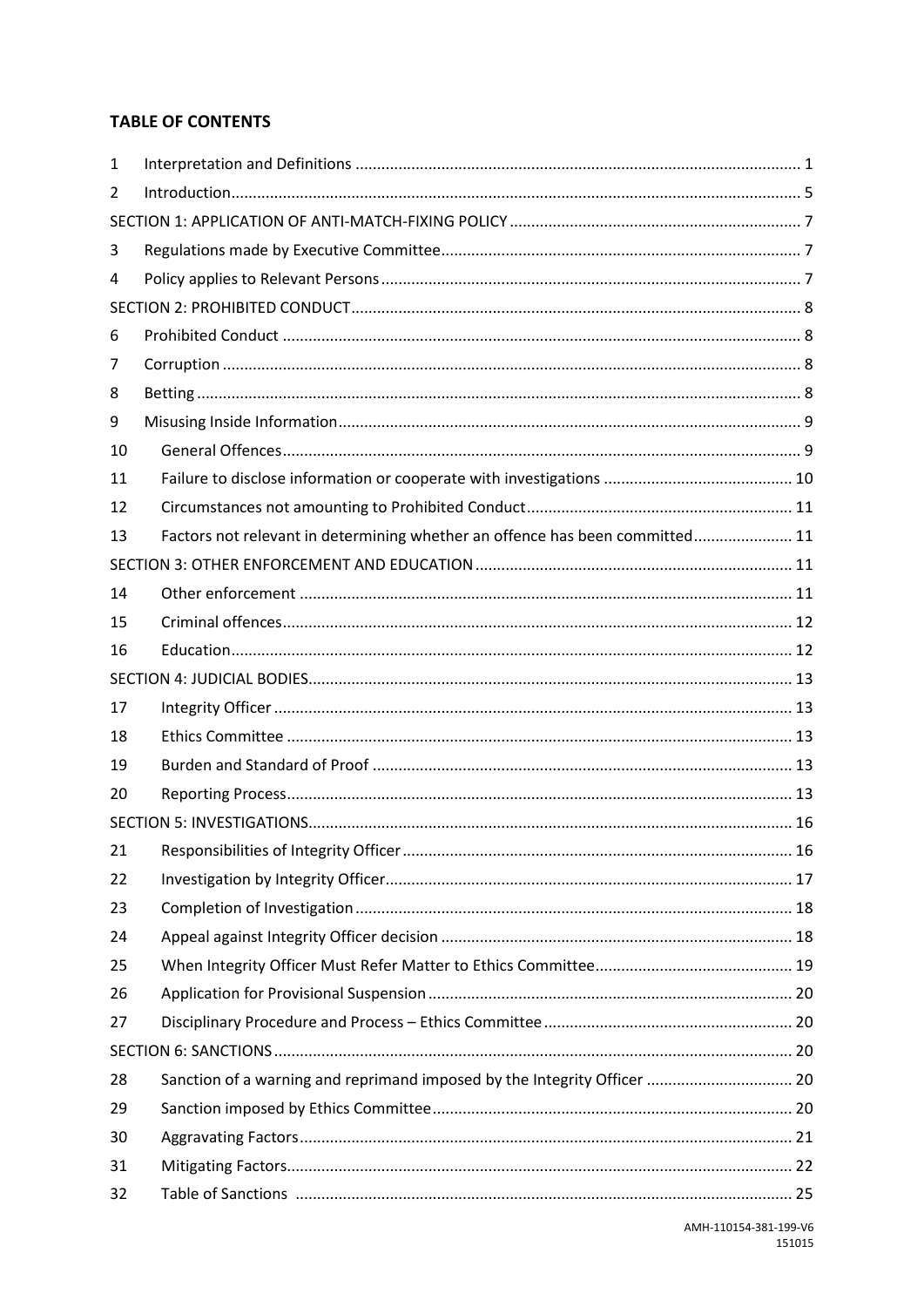| 34 |  |  |  |  |
|----|--|--|--|--|
| 35 |  |  |  |  |
| 36 |  |  |  |  |
| 37 |  |  |  |  |
| 38 |  |  |  |  |
| 39 |  |  |  |  |
| 40 |  |  |  |  |
| 41 |  |  |  |  |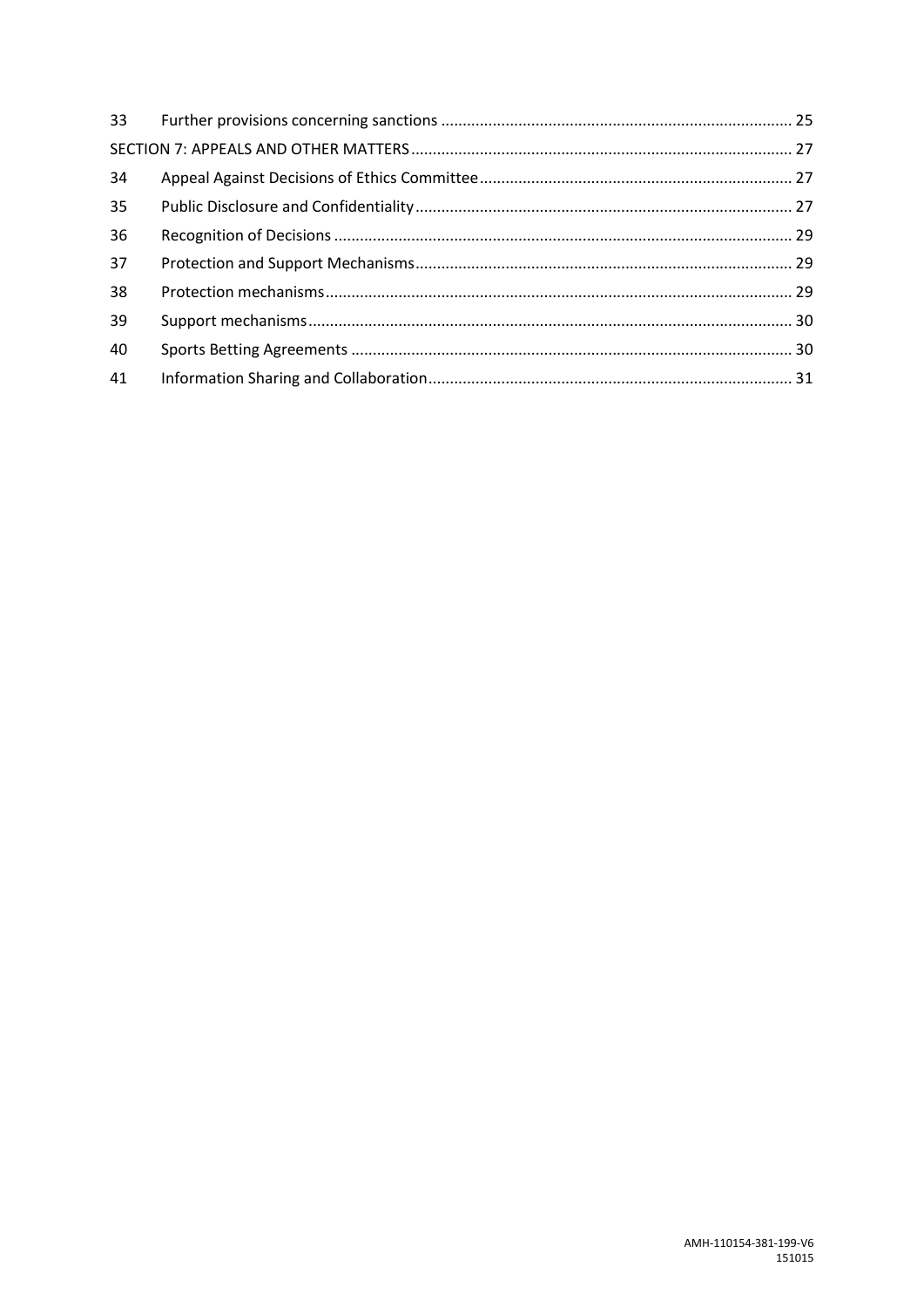#### **NZF Anti-Match-Fixing and Sports Betting Regulations**

#### <span id="page-3-0"></span>**1 Interpretation and Definitions**

- 1.1 The definitions set out below apply to these Regulations:
	- 1.1.1 **Attempt:** Purposely engaging in an act(s) and/or omission(s) which are more than mere preparation and which constitute a real and substantial step(s) towards the commission of an offence under these Regulations, whether or not an offence was actually committed or whether or not in the circumstances it was possible to commit an offence.
	- 1.1.2 **Benefit or Reward:** Any direct and/or indirect monetary and/or non-monetary bribe(s), gain(s), benefit(s), gift(s) and/or advantage(s), including, without limitation, winnings and/or potential winnings as a result of a Bet(s). This does not include official prize money and/or legitimate contractual payments authorised by NZF for participating in Matches or Events, any services, sponsorship, endorsements and/or similar payments.
	- 1.1.3 **Bet:** A bet, wager or other form of financial speculation.
	- 1.1.4 **Betting:** Making, accepting, or laying a Bet, including (without limitation) activities commonly referred to as sports betting, such as fixed and running odds, totalisator/toto games, live betting, betting exchanges, spread betting, and other games offered by sports betting operators.
	- 1.1.5 **Ethics Committee**: The committee comprising persons who are appointed by the Executive Committee of NZF to sit on the Ethics Committee of NZF.
	- 1.1.6 **Executive Committee**: Means the Executive Committee of NZF.
	- 1.1.7 **Court of Arbitration for Sport (CAS):** The Court of Arbitration for Sport (CAS), which is the court established by the International Olympic Committee to resolve sports related disputes and which operates under the Code of Sports Related Arbitration.
	- 1.1.8 **Chief Executive Officer of NZF**: The Chief Executive Officer, or if there is not one, the next highest ranking executive in NZF.
	- 1.1.9 **Event:** A football tournament, league, series of Matches and/or competition, including a one- off competition.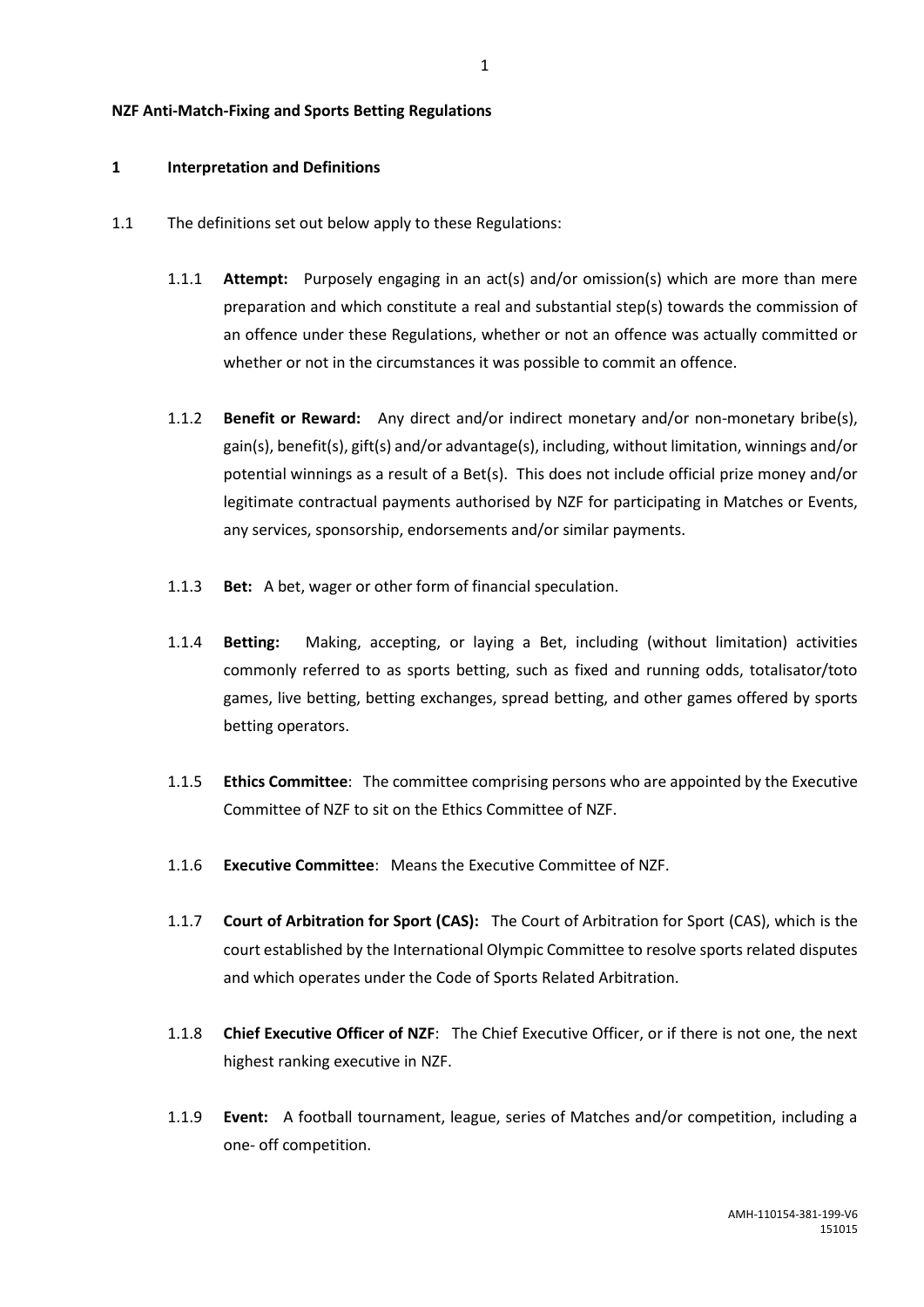- 1.1.10 **Inside Information:** Any information considered to be not available to or not known by the public relating to any Match, Event, team, athlete or any aspect connected with any of these, that a person has because of their position within NZF or connection to NZF. This could include, without limitation, such information as a football team's actual or likely membership composition, the fitness of individual athletes, or planned tactics.
- 1.1.11 **Integrity Officer**: A person or persons designated to act as an Integrity Officer of NZF.
- 1.1.12 **Match:** A football match, game, or fixture.
- 1.1.13 **Match or Event Under the Jurisdiction of, or Connected to, NZF**: A Match or Event arranged, hosted or controlled by NZF, or which otherwise is within the auspices of NZF including, for the avoidance of doubt, the National Competitions. To avoid doubt, where a Match is, for example, an international Match forming part of an international tournament and or/series of international Matches, all other Matches in that international tournament and or/series of international Matches are also connected to NZF.
- 1.1.14 **Match-Fixing**: Improperly influencing or otherwise taking action which could cause the occurrence of a particular incident, outcome, result or anything else in a Match or Event, and for which any money, Benefit or Reward (including associated with a betting arrangement) is expected or received; other than solely for genuine medical or Sporting Tactical Reasons. While often associated with corrupt gambling practices, such as placing bets on arranged outcomes for financial return, it can also involve a range of associated activities.
- 1.1.15 **National Competitions:** Means the National League Season Competitions and the Winter Season Competitions.
- 1.1.16 **Notice of Charge:** Document initiating offence proceedings to be heard by the Ethics Committee.
- 1.1.17 **NZF:** New Zealand Football Incorporated, incorporation number 215518, being an Association.
- 1.1.18 **NZF Representative Teams:** Includes the following teams:
	- (a) The senior men's representative team (the **All Whites**);
	- (b) The New Zealand Under 23 men's representative team;
	- (c) The New Zealand Under 20 men's representative team (the **Junior All Whites**);
	- (d) The New Zealand Under 17 men's representative team (the **Young All Whites**);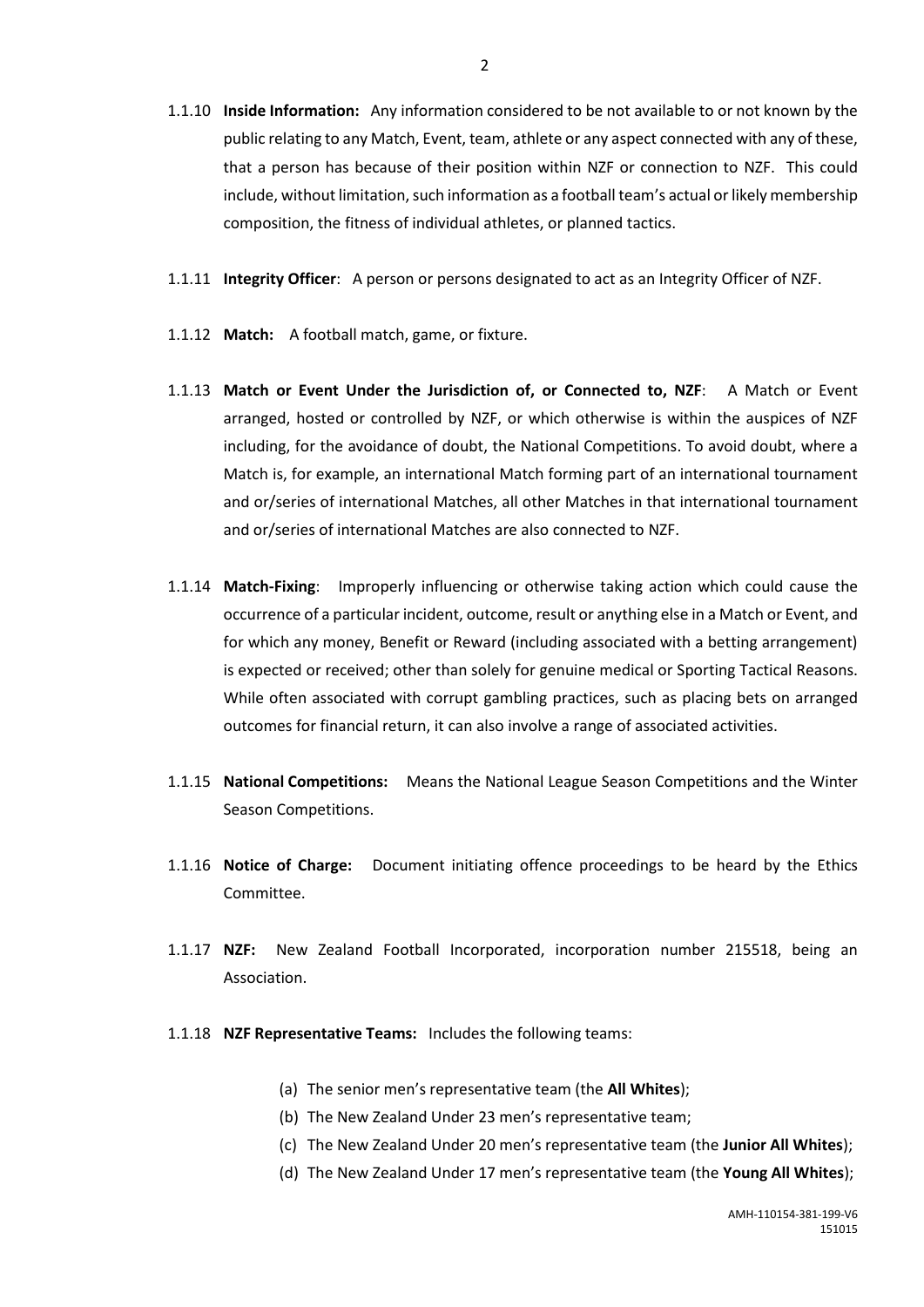- (e) The senior women's representative team (the **Football Ferns**);
- (f) The New Zealand Under 20 women's representative team (the **Junior Football Ferns**);
- (g) The New Zealand Under 17 women's representative team (the **Young Football Ferns**).
- 1.1.19 **Parties**: The Parties to offence proceedings which may include, as appropriate, the Relevant Person, the Integrity Officer and/or NZF officers and representatives of the Parties, if any.
- 1.1.20 **Prohibited Conduct**: Conduct which constitutes an offence under these Regulations as listed in Section 2.
- 1.1.21 **Provisional Suspension**: An order made by the Ethics Committee, Sports Tribunal or CAS, which temporarily prohibits a Relevant Person from competing or participating in any Match, Event or other activities associated with NZF, as set out in D19 of Appendix C, until the Ethics Committee, Sports Tribunal or CAS, makes a final decision regarding whether the Relevant Person has committed the offence(s) alleged under these Regulations.
- 1.1.22 **Regulations:** These Anti-Match-Fixing and Sports Betting Regulations of NZF.
- 1.1.23 **Relevant NZF Persons**: Those persons and/or categories of persons as defined from time to time by the Executive Committee and who are listed in Schedule 1 of these Regulations.
- 1.1.24 **Relevant Persons**: Means Relevant NZF Persons and Relevant Regional Association Persons as defined from time to time by the Executive Committee and who are listed in Schedule 1 and Schedule 2 of these Regulations.
- 1.1.25 **Relevant Regional Association Persons**: Those persons and/or categories of persons as defined from time to time by the Executive Committee and who are listed in Schedule 2 of these Regulations.
- 1.1.26 **Respondent**:a Relevant Person investigated under these Regulations.
- 1.1.27 **Sporting Tactical Reasons:** Reasons for action taken in a Match or Event in situations which, by reference to Regulation 2.4, are not intended to be captured as offences in these Regulations. Such situations include, for example, where an athlete or team deliberately loses, underperforms or plays in a manner which the athlete or team intends will help obtain a more favourable sports outcome, for example, a more favourable draw in a competition.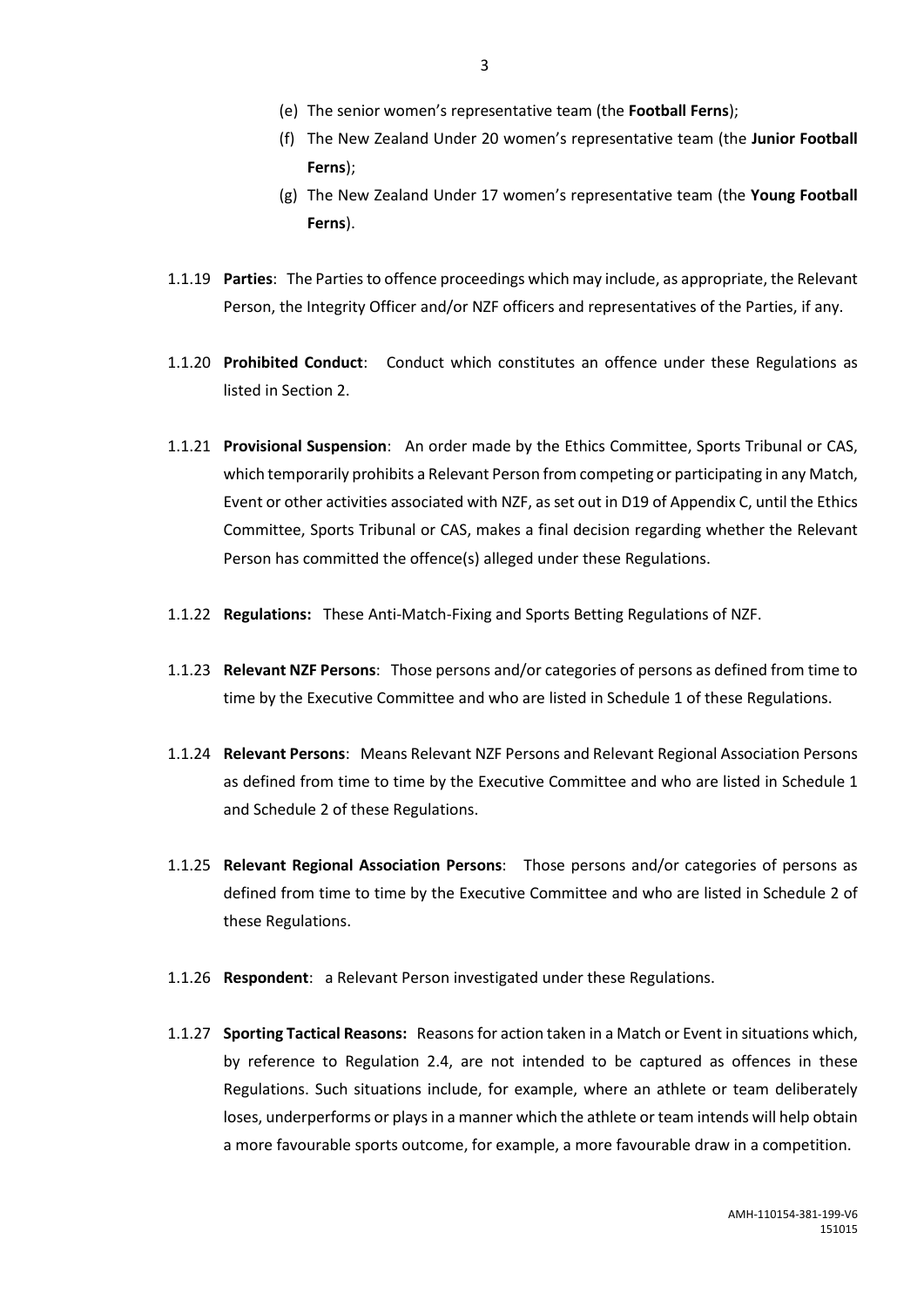- 1.1.28 **Sport New Zealand** or **Sport NZ**: Sport and Recreation New Zealand, the crown entity established under the Sport and Recreation Act 2002.
- 1.1.29 **Sports Tribunal**: The Sports Tribunal of New Zealand, which is an independent statutory entity, as continued under the Sports Anti-Doping Act 2006.
- 1.1.30 **Substantial Help**: In the context of Regulation 31.1.7, a Relevant Person provides Substantial Help if they: (1) fully disclose in a signed witness statement all information that they possess regarding offences under these Regulations, offences under other anti-Match-Fixing / anti-corruption regulations, offences relating to other professional regulations and the commission of relevant criminal offences and (2) cooperate with the investigation and adjudication of any case related to that information, including, for example, presenting testimony at a hearing if requested to do so by NZF or other relevant body. Further, the information provided must be credible and must comprise an important part of any case that is initiated or, if no case is initiated, must have provided a sufficient basis on which a case could have been brought.
- 1.1.31 **Suspension:** A sanction set out in Regulation 33.1.6 that may be imposed on a Relevant Person, who has committed an offence under these Regulations.
- 1.1.32 **Table of Sanctions**: The table set out in Regulation 32.

### **1.2 Interpretation**

- 1.2.1 These Regulations include Appendices A, B, C, D, and E .
- 1.2.2 Headings used in these Regulations are for convenience only and shall not be deemed part of the substance of these Regulations or to affect in any way the language of the provisions to which they refer.
- 1.2.3 Words in the singular include the plural and vice versa.
- 1.2.4 Reference to 'including' and similar words are not words of limitation.
- 1.2.5 Examples are given to assist understanding. Unless stated, one example does not limit the range or number of examples.
- 1.2.6 Words importing a gender include any other gender.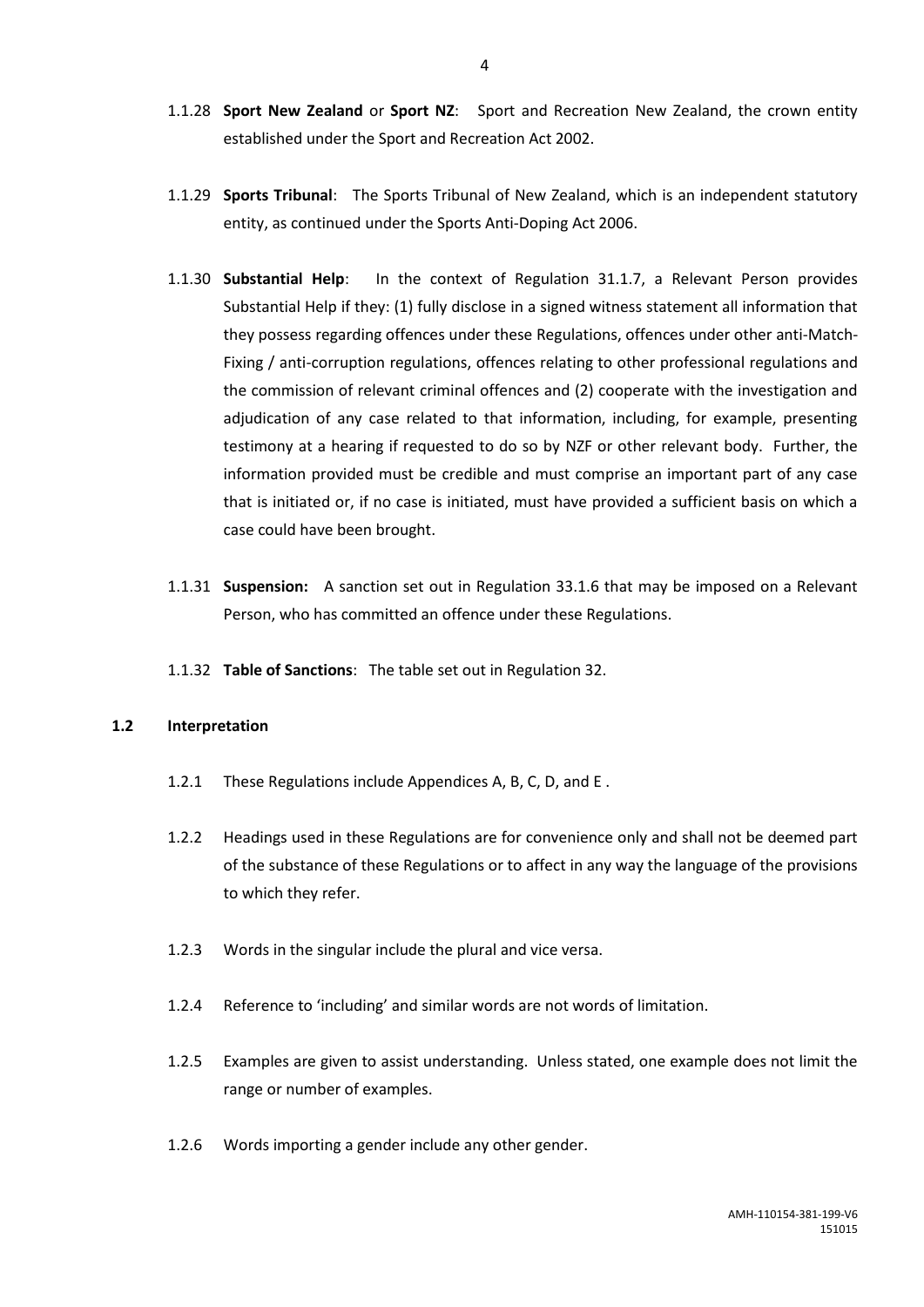- 1.2.7 A reference to a rule is a reference to a rule or sub rule of these Regulations.
- 1.2.8 Where a word or phrase is given a particular meaning, other parts of speech and grammatical forms of that word or phrase have corresponding meanings.
- 1.2.9 In the event any provision of these Regulations are determined invalid or unenforceable, the remaining provisions shall not be affected. These Regulations shall not fail because any part of these Regulations are held invalid.
- 1.2.10 Except as otherwise stated in these Regulations, failure to exercise or enforce any right conferred by these Regulations shall not be deemed to be a waiver of any such right nor operate so as to bar the exercise or enforcement thereof or of any other right on any other occasion.

### <span id="page-7-0"></span>**2 Introduction**

- 2.1 NZF is committed to maintaining the fundamental character of sporting competition as an honest test of skill and ability and to prevent Match-Fixing from undermining the integrity of football.
- 2.2 In these Regulations, Match-Fixing involves improperly taking any action to influence the overall result, or any part of, a sports Match, game or Event for financial or other benefit; rather than solely for genuine medical or Sporting Tactical Reasons. It is usually associated with corrupt gambling practices such as placing Bets on arranged outcomes for financial return. However, Match-Fixing can also involve a range of associated activities. Match-Fixing activities prohibited under these Regulations are set out in Section 2 (Prohibited Conduct).
- 2.3 These Regulations establish the prohibition of betting or gambling on a particular Match or Event by a Relevant Person and anti-Match-Fixing regulations to apply across football in relation to any Match or Event Under the Jurisdiction of, or Connected to, NZF whether inside or outside of New Zealand.
- 2.4 The purpose of these Regulations is:
	- 2.4.1 to protect and maintain the integrity of football;
	- 2.4.2 to protect football against any efforts to improperly influence the result, or any aspect, of any Match or Event;
	- 2.4.3 to establish uniform regulations and a consistent scheme of enforcement and penalties;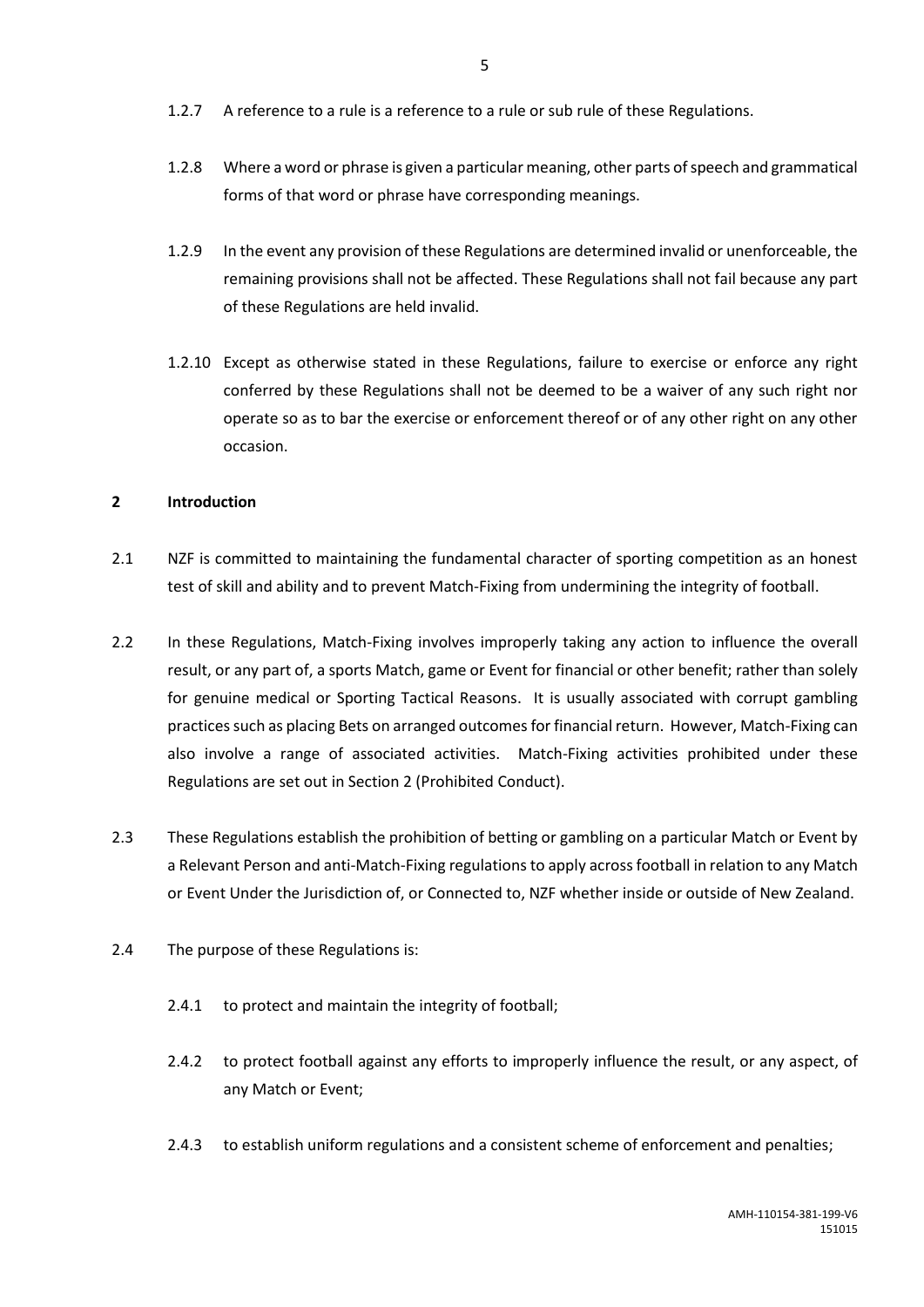- 2.4.4 to generally align with the New Zealand Policy on Sports Match-Fixing and Related Corruption developed by Sport New Zealand (Sport NZ);
- 2.4.5 to capture Match-Fixing as an offence;
- 2.4.6 not to capture as an offence a situation where an athlete or team deliberately loses, underperforms or plays in a manner which the athlete or team intends will help obtain a more favourable sports outcome, for example, a more favourable draw in a competition. This type of activity is prohibited by NZF's other regulations but is not intended to be captured in these Regulations;
- 2.4.7 not to capture as an offence the gambling by a Relevant Regional Association Person on any Match or Event that is not part of the National Competitions.
- 2.5 Conduct prohibited by these Regulations may also be a criminal offence and/or a breach of other applicable laws or regulations. These Regulations are intended to supplement other laws and regulations and do not replace, prejudice or undermine in any way the application of other laws and regulations. People to whom these Regulations apply must comply with all applicable laws and regulations at all times.
- 2.6 These Regulations only apply to Relevant Persons associated with NZF. These Regulations cannot apply to third parties outside the jurisdiction of NZF, who may often be involved in Match-Fixing. However, third party involvement may be addressed by law enforcement agencies. NZF must therefore immediately inform and collaborate with relevant law enforcement agencies such as the New Zealand Police, where third party involvement is suspected, so possible criminal offences by third parties and by Relevant Persons under the Policy, can be addressed.
- 2.7 Education of all Relevant Persons and NZF Executive Committee and management about the requirements of these Regulations, Match-Fixing risks and prevention strategies (as outlined in Regulation 17), is essential to the credibility and proper functioning of these Regulations.
- 2.8 In brief, the enforcement process (not including processes of the New Zealand Police or other agencies) is as follows:
	- 2.8.1 information is investigated by an Integrity Officer (a person designated by NZF);
	- 2.8.2 the Integrity Officer: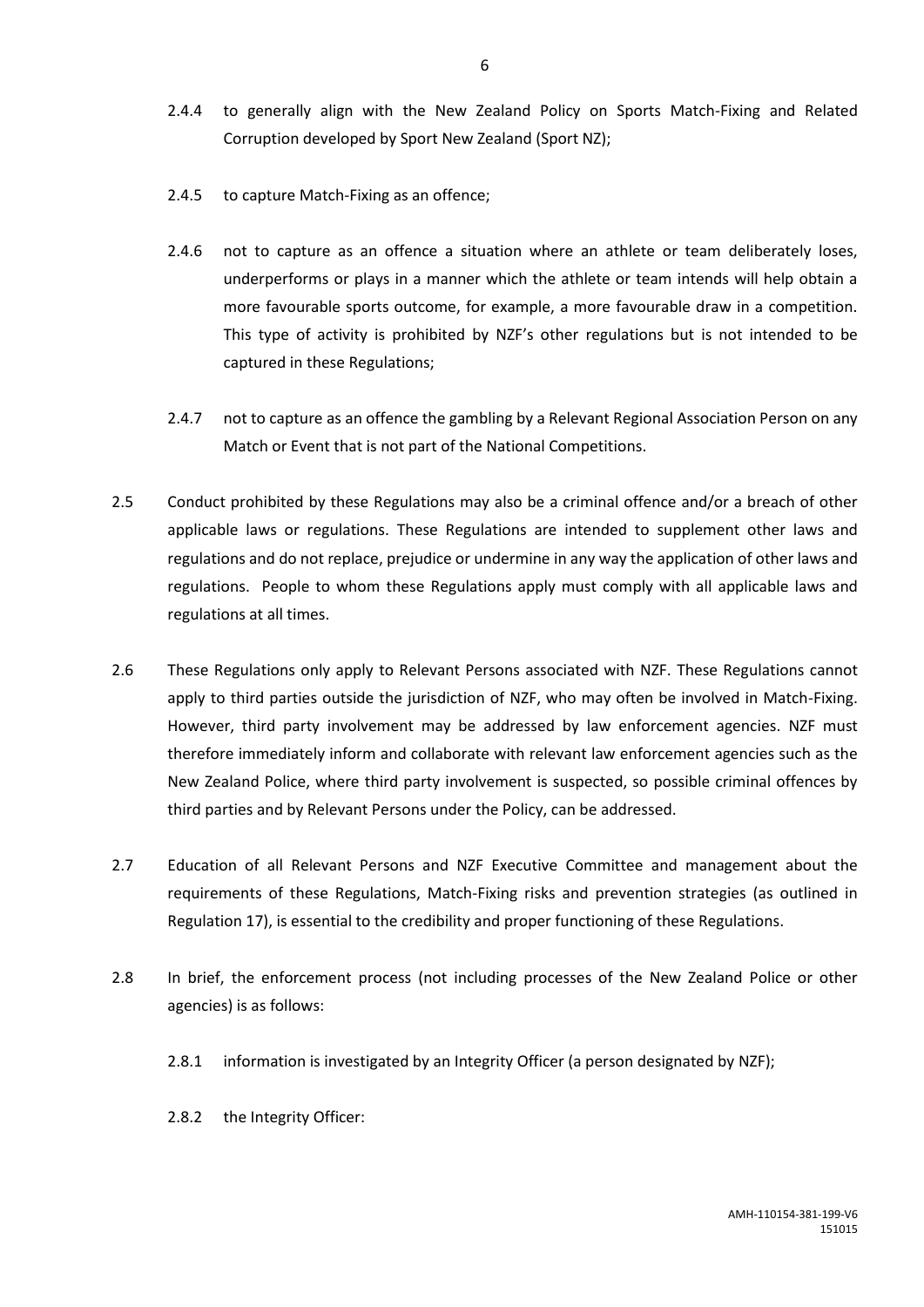- b decides that no offences have been committed in which case the matter is at an end; or
- c decides whether to refer serious matters to the Ethics Committee.
- 2.8.3 the Ethics Committee (a panel appointed by NZF) conducts hearings, makes decisions on matters referred to it and on any appeals against Integrity Officer decisions and imposes sanctions where appropriate;
- 2.8.4 there are some rights to appeal decisions of the Ethics Committee.

### <span id="page-9-0"></span>**SECTION 1: APPLICATION OF ANTI-MATCH-FIXING POLICY**

### <span id="page-9-1"></span>**3 Regulations made by Executive Committee**

- 3.1 These Regulations are made by the Executive Committee of NZF and may be amended by the Executive Committee, provided that the Regulations remain aligned with the following requirements in Sport NZ's model Anti-Match-Fixing and Sports Betting Policy:
	- 3.1.1 the Prohibited Conduct listed in Rule 3;
	- 3.1.2 the educational requirements in Rule 4;
	- 3.1.3 the sanctions associated with Prohibited Conduct listed in Rule 14.
- 3.2 The Executive Committee may, in its sole discretion, delegate any or all of its powers under these Regulations, including, but not limited to, the power to adopt, apply, monitor and enforce these Regulations.

### <span id="page-9-2"></span>**4 Policy applies to Relevant Persons**

4.1 These Regulations apply to, and are binding on, all "Relevant Persons", as designated by the Executive Committee in Schedule 1 and Schedule 2 of these Regulations.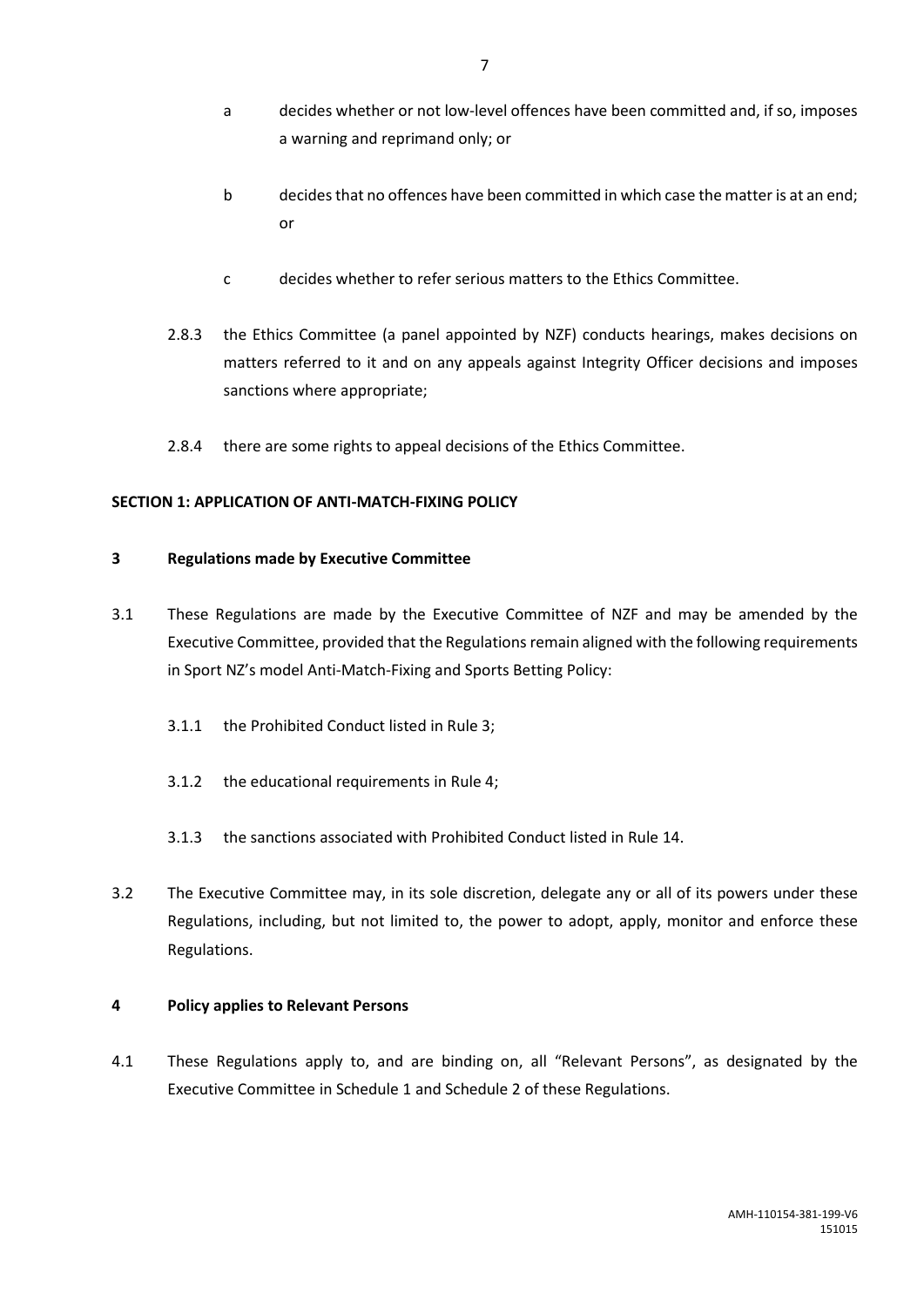- 4.2 By virtue of obligations arising in or through membership, employment or other contractual relationship with NZF, Relevant Persons are bound by and are required to comply with these Regulations.
- 4.3 Where there is a conflict between these Regulations and regulations of FIFA, FIFA regulations shall prevail.

#### **5 Intentionally left blank.**

#### <span id="page-10-0"></span>**SECTION 2: PROHIBITED CONDUCT**

#### <span id="page-10-1"></span>**6 Prohibited Conduct**

6.1 These Regulations prohibit a Relevant Person engaging in the conduct and activities listed in this Section 2. Any Relevant Person who engages directly or indirectly, alone or in conjunction with another or others in the listed conduct and activities commits an offence in breach of these Regulations and will be subject to sanctions.

#### <span id="page-10-2"></span>**7 Corruption**

- 7.1 No Relevant Person shall:
	- 7.1.1 fix, contrive, improperly influence or otherwise take action which could cause the occurrence of a particular incident, outcome, result or anything else in a Match or Event, and for which any money, Benefit or Reward (including associated with a Betting arrangement) is expected or received; other than solely for genuine medical or Sporting Tactical Reasons;
	- 7.1.2 pay or accept, or seek or offer or agree to pay or accept, any bribe or other reward to fix, contrive, or otherwise improperly influence the occurrence of a particular incident, outcome, result or any other aspect in a Match or Event;
	- 7.1.3 fail, for any money, Benefit or Reward (including associated with a Betting arrangement), to perform as reasonably expected to their abilities in, or withdraw completely from, any Match or Event, other than solely for genuine medical or Sporting Tactical Reasons.

#### <span id="page-10-3"></span>**8 Betting**

8.1 Relevant Persons are prohibited from placing a Bet, gambling or entering into any other form of financial speculation as follows: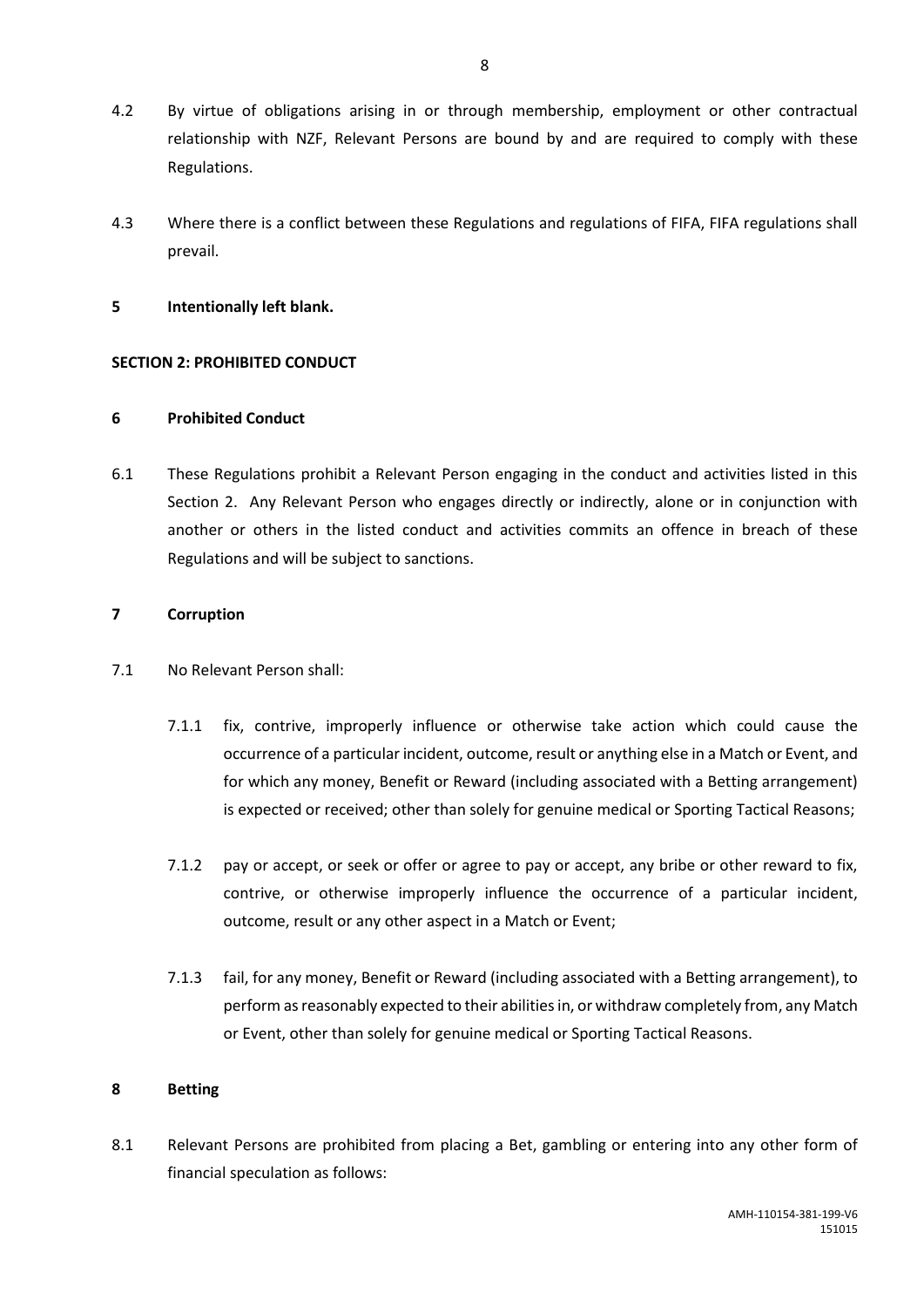- 8.1.1 No Relevant NZF Person shall Bet, gamble or enter into any other form of financial speculation on any Match or Event under the jurisdiction of, or connected to, NZF (including any Match or Event that involves any NZF Representative Team) or any Match that is part of the National Competitions.
- 8.1.2 No Relevant Regional Association Person shall Bet, gamble or enter into any other form of financial speculation on any Match or Event that is part of the National Competitions.
- 8.2 Where a person satisfies the definitions of both a Relevant NZF Person and a Relevant Regional Association Person, the provisions of Regulation 8.1.1 shall apply.

### <span id="page-11-0"></span>**9 Misusing Inside Information**

- 9.1 No Relevant Person shall:
	- 9.1.1 use, or provide to any person, Inside Information where it might reasonably be expected the information could be used for Betting purposes;
	- 9.1.2 pay or accept, or seek or offer or agree to pay or accept, any bribe or other Benefit or Reward for Inside Information;
	- 9.1.3 To avoid doubt, this does not prevent the appropriate use or disclosure of Inside Information for genuine business or organisational purposes related to NZF such as: communications between NZF personnel for those purposes; necessary communications with other relevant sports sector personnel for those purposes; media interviews and other public commitments.
- 9.2 To avoid doubt, nothing in Regulation 9.1.1 is intended to prohibit any such disclosure made within a personal relationship (such as to a member of the Relevant Person's family) where it is reasonable for the Relevant Person to expect that such information can be disclosed in confidence and without being subsequently used for Betting, and where the person who is told the information is also told it cannot be shared with another person.

### <span id="page-11-1"></span>**10 General Offences**

10.1 No Relevant Person shall: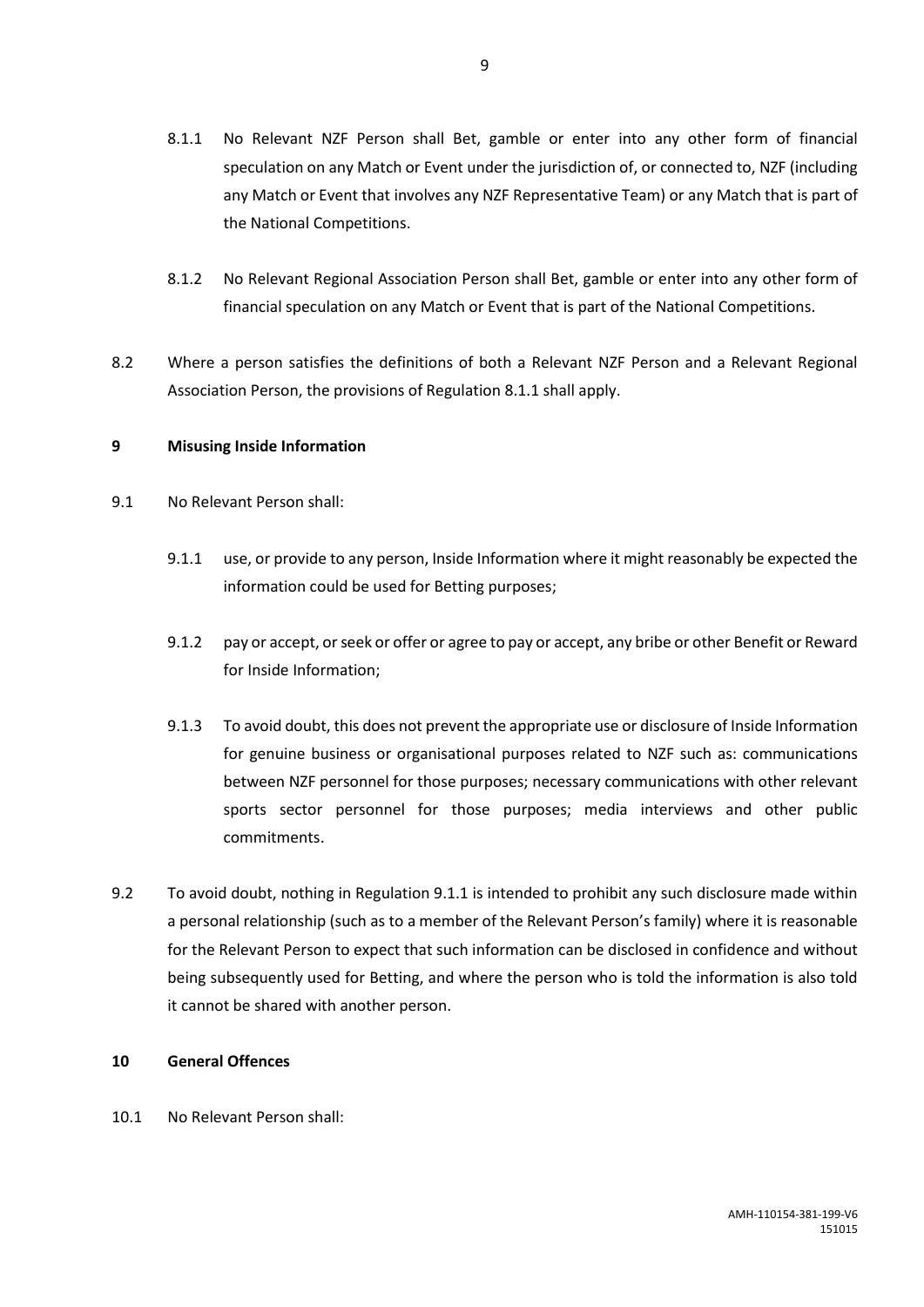- 10.1.1 receive, take an action with the expectation of receiving, or provide or offer to provide any Benefit or Reward (for example a gift) in circumstances that might reasonably give the impression that the Relevant Person is involved in, influenced by, or connected with any Prohibited Conduct;
- 10.1.2 tamper with, obstruct, delay and/or destroy any evidence, potential evidence, documentation and/or information which may be relevant to a breach (actual or potential), and/or an investigation, under these Regulations;
- 10.1.3 engage in any other form of corrupt conduct, as defined by NZF, regarding any Match or Event under the jurisdiction of, or connected to, NZF.

### **Further offences relating to Prohibited Conduct in Regulations 7 - 10**

- 10.2 No Relevant Person shall:
	- 10.2.1 knowingly help with, cover up or otherwise be complicit in any Prohibited Conduct listed in Regulations 7 - 10;
	- 10.2.2 induce, instruct, encourage or facilitate anyone to engage in any Prohibited Conduct listed in Regulations 7 - 10;
	- 10.2.3 attempt to engage, or agree with any other person (whether a Relevant Person or not) to engage, in any Prohibited Conduct listed in Regulations 7 - 10, whether or not such Attempt or agreement in fact resulted in the commission of an offence or breach under these Regulations or whether or not, in the circumstances, it was possible to commit such an offence or breach.

### <span id="page-12-0"></span>**11 Failure to disclose information or cooperate with investigations**

- 11.1 No Relevant Person shall:
	- 11.1.1 fail to promptly disclose to NZF full details of facts and circumstances of which they are aware, including any acts, incidents, approaches, invitations or threats relating to themselves or any other person regarding any Prohibited Conduct;
	- 11.1.2 fail to cooperate fully with any reasonable investigation carried out by NZF regarding any alleged breach of these Regulations, including providing any requested information.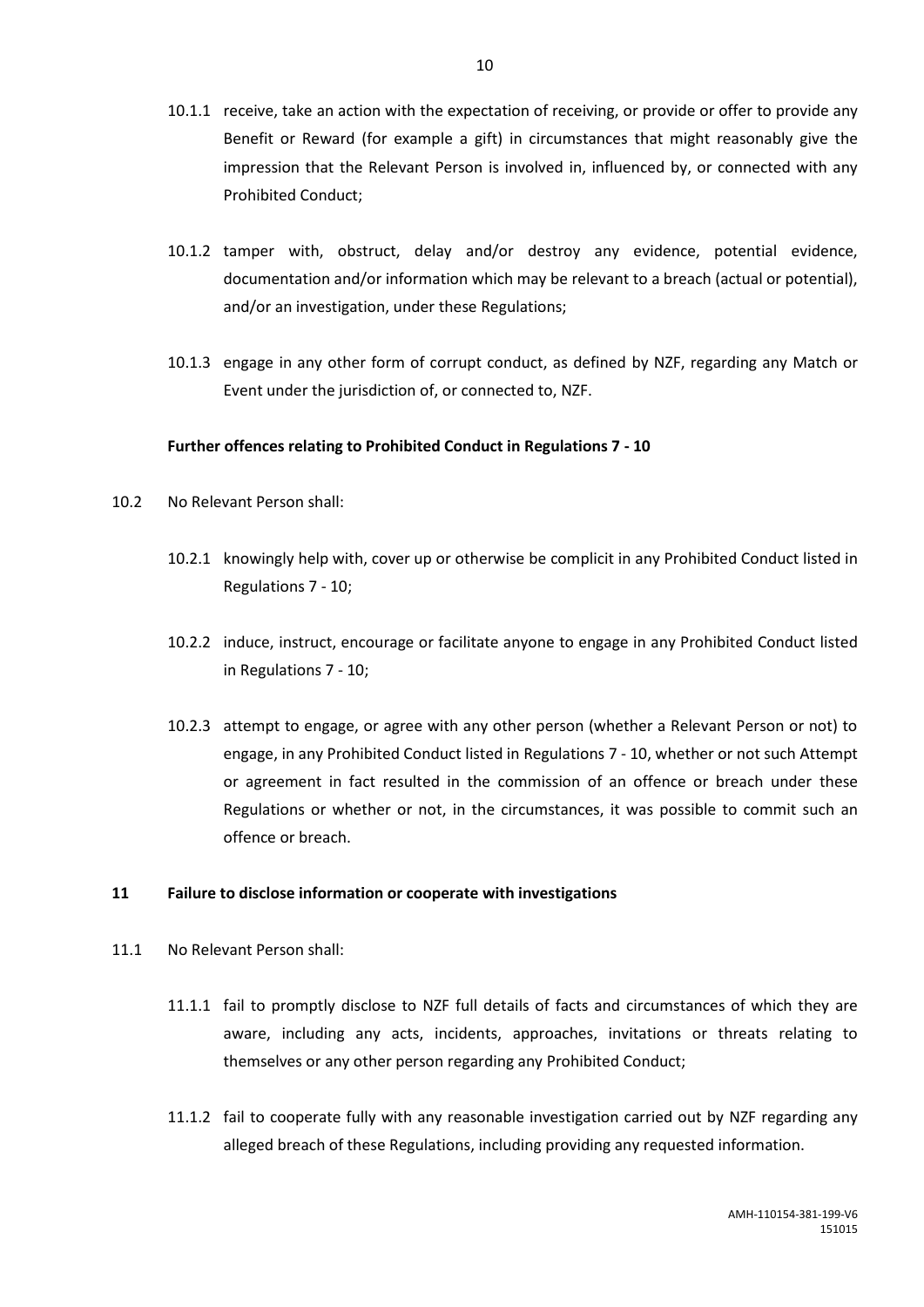#### <span id="page-13-0"></span>**12 Circumstances not amounting to Prohibited Conduct**

- 12.1 To avoid doubt, none of the measures in Section 2 or otherwise specified in these Regulations prevent:
	- 12.1.1 taking action solely for genuine medical or Sporting Tactical Reasons;
	- 12.1.2 investment in, or financial support for, a team or athlete in accordance with legitimate commercial practices.

#### <span id="page-13-1"></span>**13 Factors not relevant in determining whether an offence has been committed**

- 13.1 The following factors are not relevant in determining whether an offence has been committed or not under these Regulations(although they may be relevant to the appropriate sanction to be imposed):
	- 13.1.1 the Relevant Person was not participating in the Match or Event to which the offence is alleged to relate;
	- 13.1.2 the nature or outcome of any Bets in issue;
	- 13.1.3 the outcome of the Match or Event in question or of any aspect of it on which Bets were made;
	- 13.1.4 whether or not any Benefit or Reward was actually given or received;
	- 13.1.5 whether or not the Benefit or Reward was intended for, given to, expected by, or received by, the Relevant Person or another associated person, for example a family member, friend or someone the Relevant Person wishes to benefit;
	- 13.1.6 whether or not any of the results in, or any aspect of, the Match or Event in question were (or could have expected to have been) affected by any act or omission in question.

### <span id="page-13-2"></span>**SECTION 3: OTHER ENFORCEMENT AND EDUCATION**

### <span id="page-13-3"></span>**14 Other enforcement**

14.1 The Regulations in Section 2 do not prevent enforcement of any other regulations or the referral of Prohibited Conduct to the New Zealand Police or other law enforcement agencies.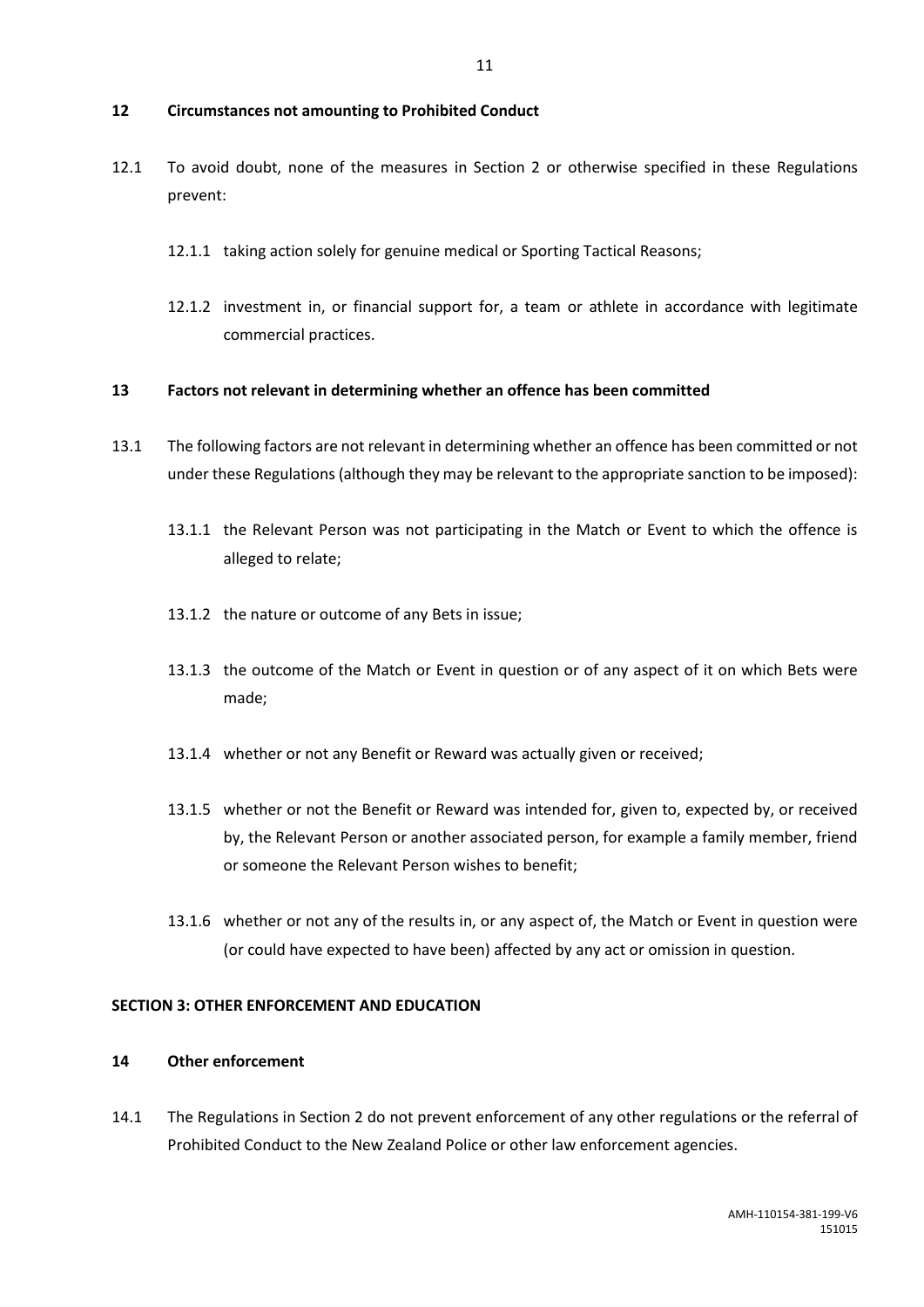### <span id="page-14-0"></span>**15 Criminal offences**

15.1 Any information or reports on alleged Prohibited Conduct by a Relevant Person, or activity by anyone outside the sport, which the Integrity Officer considers may be a criminal offence, must be immediately referred, by the Integrity Officer, to the New Zealand Police (the Crime Policy & Project Officer, National Criminal Investigations Group, Police National Headquarters, 180 Molesworth Street, P O Box 3017, Wellington, phone (04) 474 9499). The Integrity Officer must also inform the Chief Executive Officer and Executive Committee of NZF and the Chief Executive Officer of Sport NZ of this report to the New Zealand Police.

#### <span id="page-14-1"></span>**16 Education**

- 16.1 NZF must ensure that education about these Regulations and its application to football, is provided to all Relevant Persons to enable them to clearly understand NZF's requirements regarding Match-Fixing regulations and to be aware of risk management strategies. Education programmes:
	- 16.1.1 must be made available and provided to all Relevant Persons, including the Executive Committee and NZF management;
	- 16.1.2 should ideally be made available to as wide a range of persons as feasible including players, coaches, support staff, administrative staff, umpires, other officials and player agents;
	- 16.1.3 will cover the content of NZF Anti-Match-Fixing Policy and any other relevant information concerning Match-Fixing that NZF considers appropriate;
	- 16.1.4 will include content on identification of and familiarisation with methods of engagement or entrapment of participants in Match-Fixing and on strategies for preventing any risk of Match-Fixing activity;
	- 16.1.5 will be carried out and updated regularly to include new personnel and keep people informed of the latest strategies and developments.
- 16.2 NZF will ensure that everyone identified as a Relevant Person at the start date of these Regulations, or who becomes a Relevant Person after such date, completes an appropriate education program, as directed by NZF, within three months after such relevant date.
- 16.3 Relevant Persons must undertake an appropriate anti-Match-Fixing education program, as directed by NZF, at least once every three years.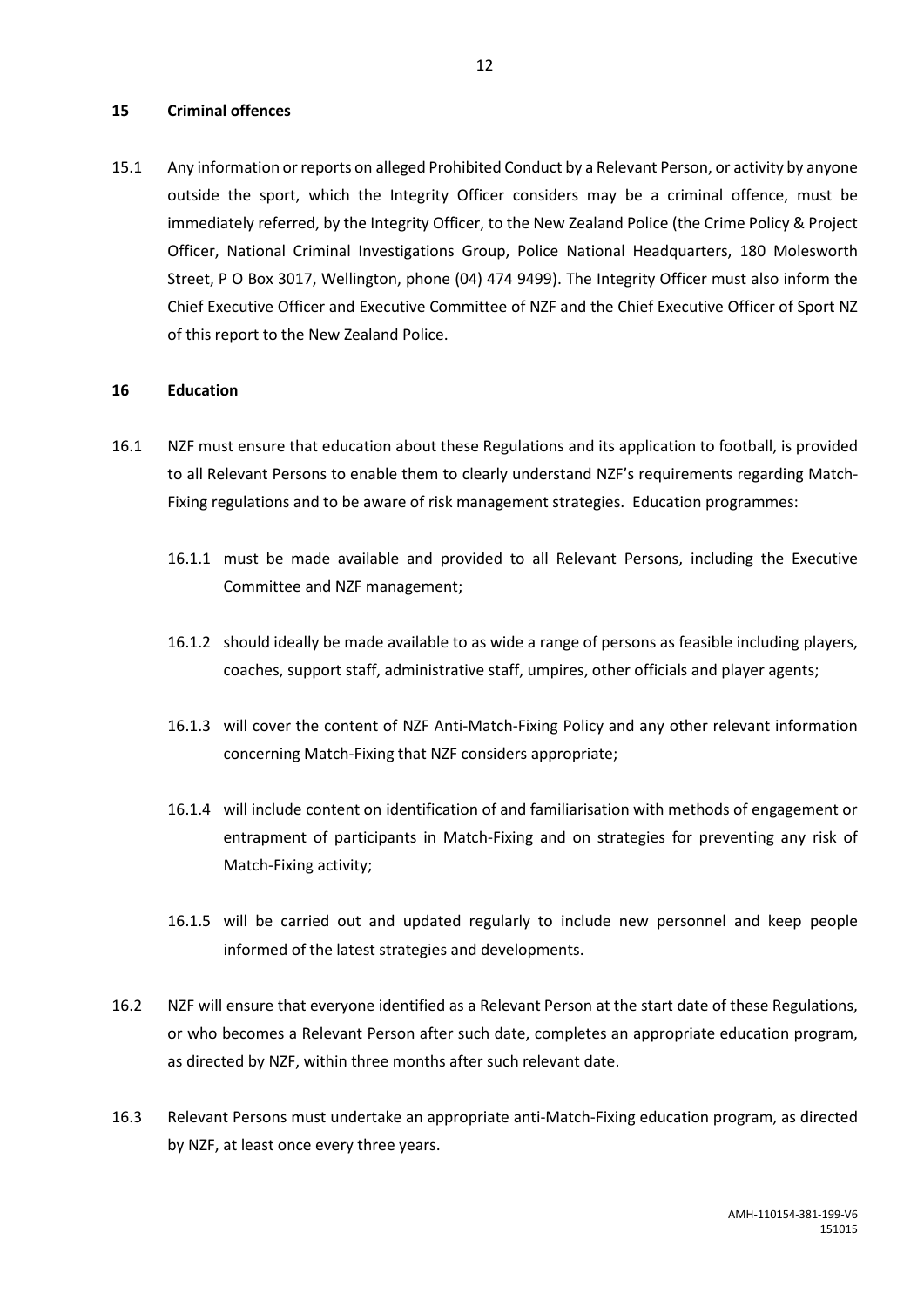#### <span id="page-15-0"></span>**SECTION 4: JUDICIAL BODIES**

#### <span id="page-15-1"></span>**17 Integrity Officer**

17.1 NZF must designate at least one Integrity Officer who will be responsible for matters relating to overseeing NZF's anti-Match-Fixing and sports betting measures, including performing functions and duties set out in these Regulations.

#### <span id="page-15-2"></span>**18 Ethics Committee**

- 18.1 The Executive Committee of NZF shall in accordance with the NZF Statutes appoint persons with appropriate skills and experience to sit on the NZF Ethics Committee to consider allegations referred to it pursuant to these Regulations.
- 18.2 The Executive Committee will appoint one of the Ethics Committee members as Chairperson.
- 18.3 Matters referred to the NZF Ethics Committee shall be heard and decided in accordance with the process set out in the NZF Code of Ethics. In the event of inconsistency between these Regulations and the Code of Ethics, the Code of Ethics shall prevail.

### <span id="page-15-3"></span>**19 Burden and Standard of Proof**

- 19.1 The Integrity Officer has the burden of establishing that an offence under these Regulations has been committed and/or that a Provisional Suspension is appropriate.
- 19.2 In offences determined by the Integrity Officer and in matters being heard by the Ethics Committee, the standard of proof required is that the Integrity Officer or Ethics Committee is *comfortably satisfied.* This standard of proof is greater than a balance of probability but less than proof beyond a reasonable doubt.
- 19.3 In determining the severity of a sanction for any particular offence (Table of Sanctions in Regulation 32) the Integrity Officer or Ethics Committee should have regard to any aggravating factors as set out in Regulation 30 and/or mitigating factors as set out in Regulation 31, where in their view such factors have been, on the balance of probability, established..

### <span id="page-15-4"></span>**20 Reporting Process**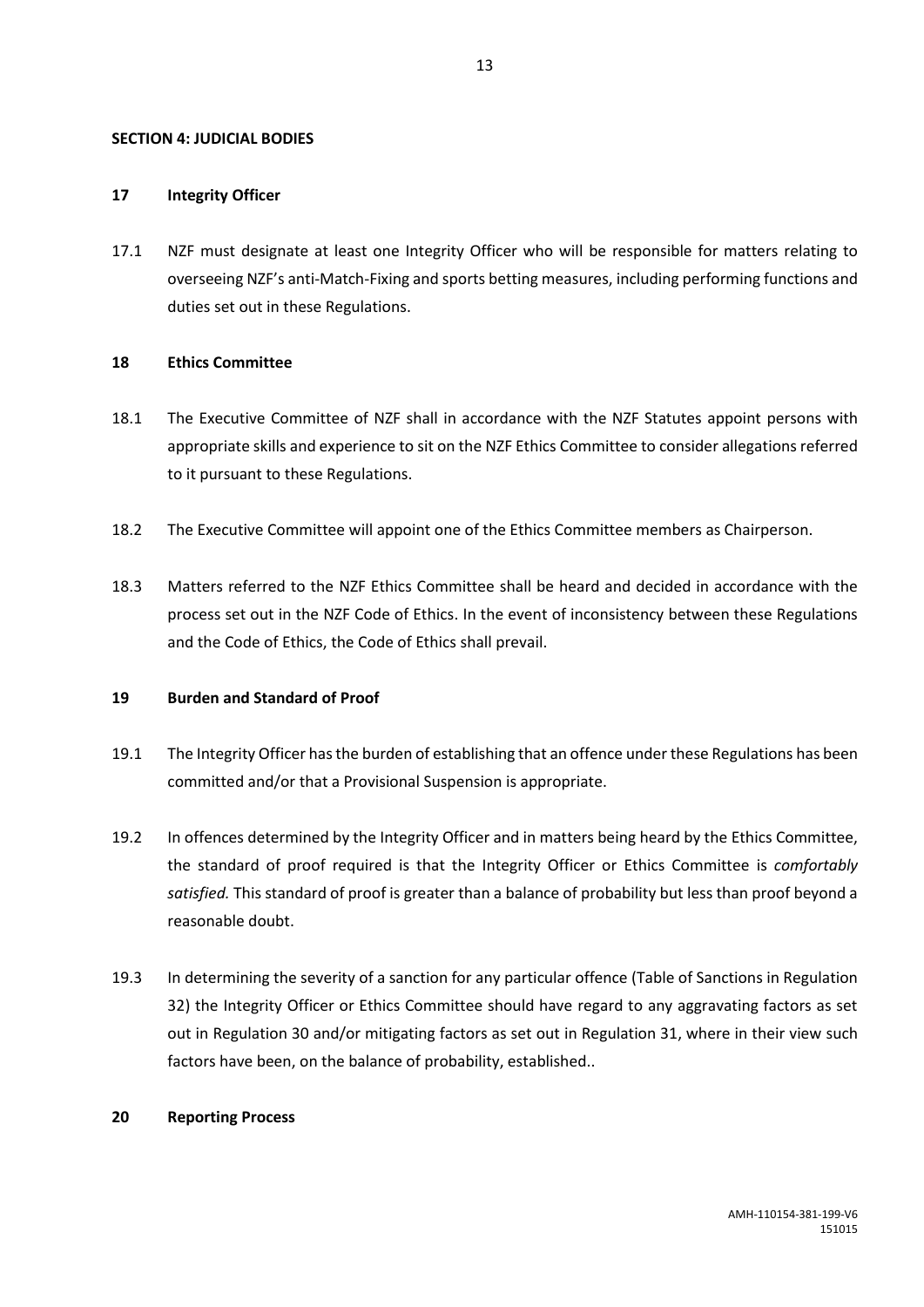- 20.1 It is fundamental to the operation of these Regulations that Relevant Persons report a suspected Match-Fixing breach to NZF as soon as practicable.
- 20.2 Except as required below, a Relevant Person must promptly report to the Integrity Officer or ensure a report is made to the Integrity Officer of, any acts, incidents, approaches, invitations or threats relating to them or any other person regarding any Prohibited Conduct. This includes reporting that:
	- 20.2.1 the Relevant Person is interviewed as a suspect, charged, or arrested by the New Zealand Police regarding conduct that would amount to an allegation of Prohibited Conduct under these Regulations;
	- 20.2.2 the Relevant Person is approached by another person to engage in conduct that is Prohibited Conduct;
	- 20.2.3 the Relevant Person knows or reasonably suspects that another person has engaged in conduct, or been approached to engage in conduct, that is Prohibited Conduct;
	- 20.2.4 the Relevant Person has received, or is aware or reasonably suspects that another person has received, actual or implied threats of any nature regarding past or proposed conduct that is Prohibited Conduct;
	- 20.2.5 the Relevant Person is aware or reasonably suspects that there is deliberate avoidance in NZF of acknowledging and acting on any Prohibited Conduct, in which case the report must be made to the Chief Executive Officer of Sport New Zealand.
- 20.3 If a Relevant Person wishes to report the Integrity Officer for involvement in conduct that is Prohibited Conduct under these Regulations, then the Relevant Person must report the conduct to the Chief Executive Officer of NZF.
- 20.4 If the Relevant Person wishes to report the Chief Executive Officer of NZF who is also the Integrity Officer, then the Relevant Person must report the conduct to the Chair of the Executive Committee.
- 20.5 If the Relevant Person wishes to report the Chief Executive Officer (who is also the Integrity Officer) and the Chair of the Executive Committee, then the Relevant Person must report the conduct to the Chief Executive Officer of Sport NZ.
- 20.6 Where a Relevant Person makes a report to the Chief Executive Officer, Chair of the Executive Committee, or Chief Executive Officer of Sport NZ as above, those persons to whom the report was made may refer the report to another Integrity Officer designated by NZF. Where there is not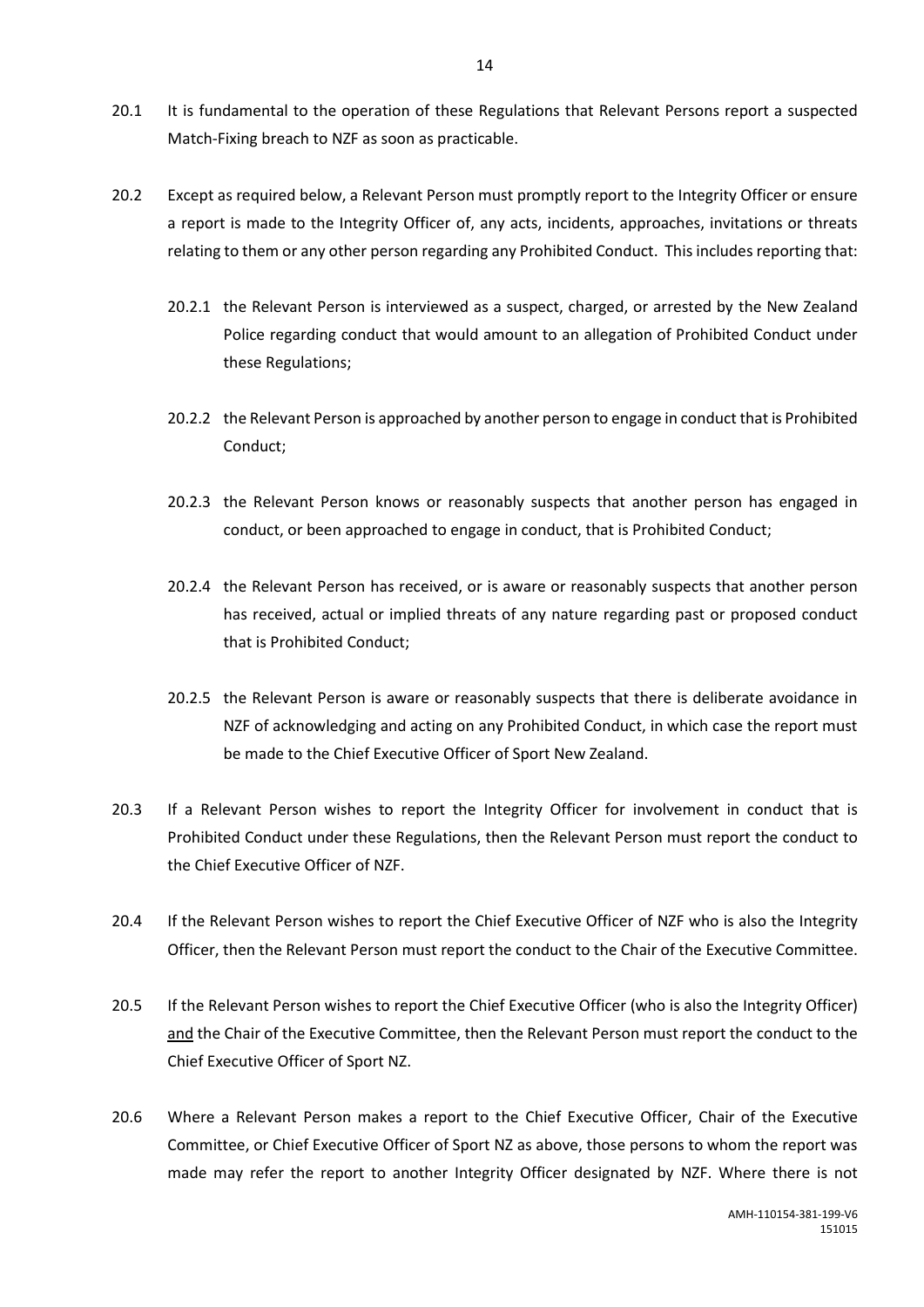another Integrity Officer, then the Chief Executive Officer, Chair of the Executive Committee, or Chief Executive Officer of Sport NZ may designate another person to fill that role. If the report relates to Regulation 20.2.5, the Chief Executive Officer of Sport NZ will determine how to deal with the report and may, but is not required to, refer the report to an Integrity Officer.

- 20.7 A report by a Relevant Person may be made verbally or in writing. However, the Integrity Officer (or Chief Executive Officer or the Chair of the Executive Committee) must record the report in writing in a Match-Fixing incidents register within 48 hours of receiving it, and promptly forward a copy of that written record to:
	- 20.7.1 the Chief Executive Officer where the notification was made to the Integrity Officer under Regulation 20.3;
	- 20.7.2 the Chair of the Executive Committee, where the notification was made to the Chief Executive Officer under Regulation 20.4;
	- 20.7.3 the Chief Executive of Sport NZ, where the notification was made to the Chair of the Executive Committee under Regulation 20.5.
- 20.8 Any report by a Relevant Person and any record of it under this Regulation will be dealt with confidentially by NZF unless disclosure is otherwise required or permitted under these Regulations, by law, or if the allegation of the Prohibited Conduct has already been made public by the Relevant Person who made the report and NZF considers that, in the circumstances, the reasons for disclosure outweigh the reasons for non-disclosure.
- 20.9 In particular, the Integrity Officer must use their best endeavours not to disclose information that might identify the Relevant Person who has made the report unless:
	- 20.9.1 the Relevant Person consents in writing to the disclosure of that identifying information; or
	- 20.9.2 the Integrity Officer reasonably believes that disclosure of identifying information:
		- a is essential to enable an effective investigation; or
		- b is essential to prevent serious risk of harm to any person; or
		- c is essential having regard to the principles of natural justice.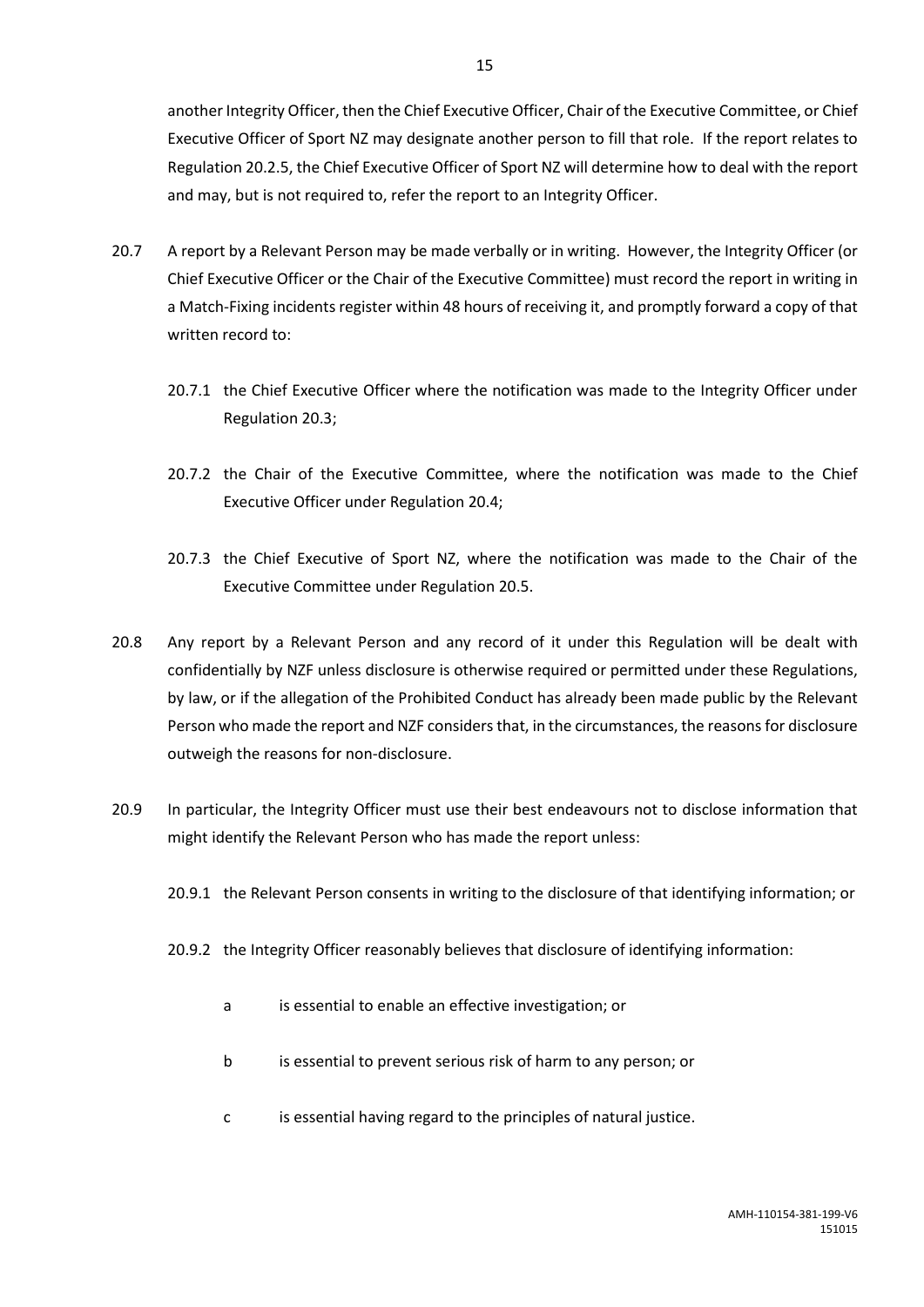- 20.10 A Relevant Person must not, by reason of having made a report about another person under these Regulations, be subject to retaliatory action by NZF, and if an NZF employee, must not be disadvantaged in their employment.
- 20.11 Subject to law, the protections in Regulation 20.10 will not apply where an investigation establishes that the person has intentionally made a false report, or made their report in bad faith.
- 20.12 A Relevant Person has a continuing obligation to report any new knowledge or suspicion regarding any conduct that may amount to Prohibited Conduct, even if the Relevant Person's prior knowledge or suspicion has already been reported.

### <span id="page-18-0"></span>**SECTION 5: INVESTIGATIONS**

#### <span id="page-18-1"></span>**21 Responsibilities of Integrity Officer**

- 21.1 The Integrity Officer is responsible for investigating any alleged breach of these Regulations. Subject to Regulations 20.3-20.6, any allegation or suspicion of a breach of these Regulations, whatever the source, shall be referred to the Integrity Officer.
- 21.2 Following receipt of a report or other information, the Integrity Officer must do one of the following:
	- 21.2.1 refer to the New Zealand Police (the Crime Policy & Project Officer, National Criminal Investigations Group, Police National Headquarters, 180 Molesworth Street, P O Box 3017, Wellington, phone (04) 474 9499), any report or information involving conduct which may be a criminal offence, inform the Chief Executive Officer and Executive Committee of NZF and the Chief Executive Officer of Sport NZ of this referral and if considered appropriate, after taking into account any advice as to the next steps from the New Zealand Police, decide to investigate; or
	- 21.2.2 decide not to investigate (for example, but not limited to, where the report or information is frivolous or where the conduct complained of would not amount to a breach of these Regulations or any relevant law); or

### 21.2.3 decide to investigate.

21.3 If the Integrity Officer decides not to investigate, the Integrity Officer must provide a written report of the conduct complained of, the decision and reasons for the decision to the Chairperson of the Ethics Committee and, apart from reporting under Regulation 20.7, no further action need be taken by the Integrity Officer unless the Chairperson of the Ethics Committee decides otherwise.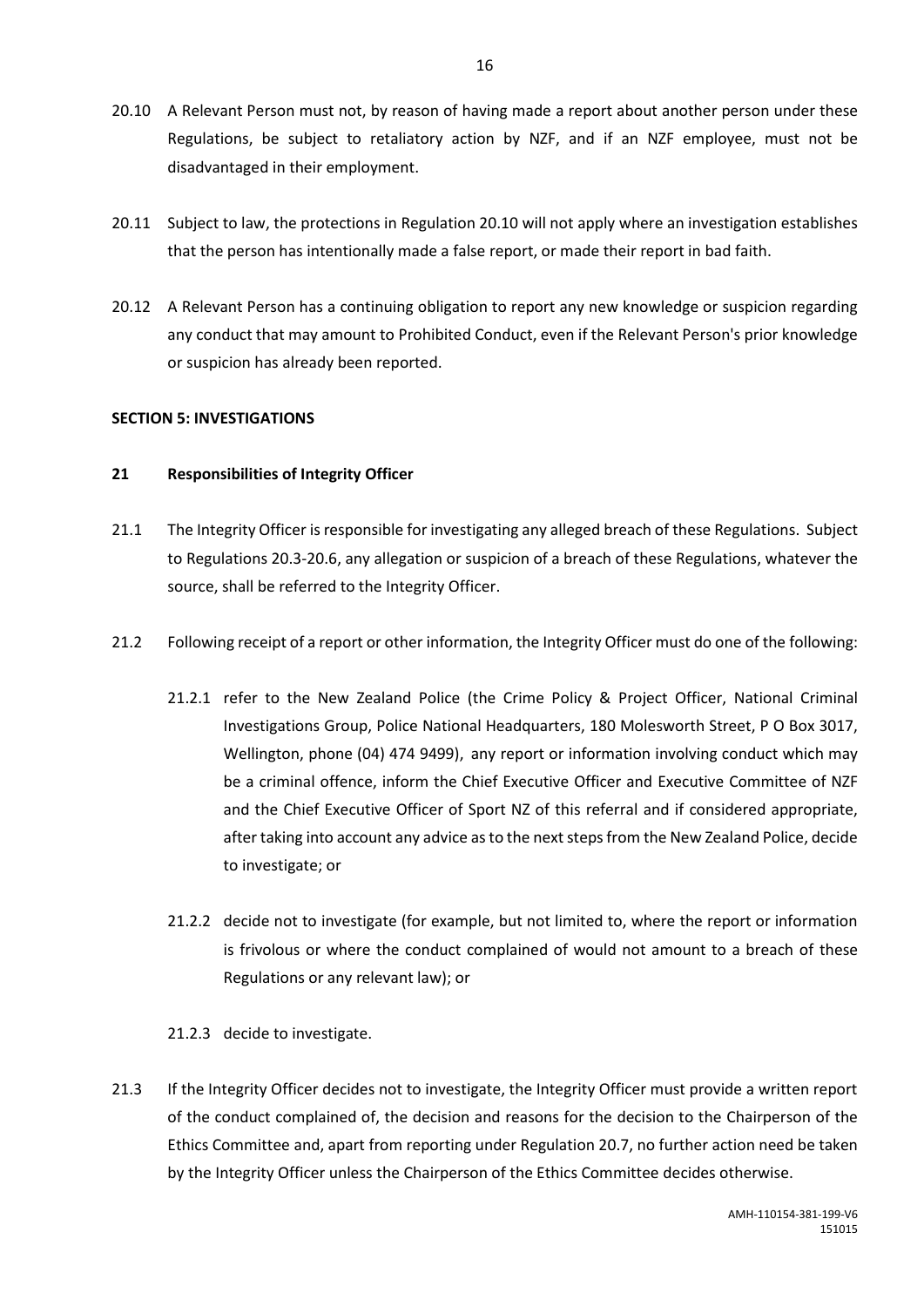### <span id="page-19-0"></span>**22 Investigation by Integrity Officer**

- 22.1 The Integrity Officer must investigate the activities of any Relevant Person who the Integrity Officer believes may have committed a breach of these Regulations or where the Chairperson of the Ethics Committee decides that the Integrity Officer must investigate.
- 22.2 Investigations may be conducted in conjunction with, and information obtained in investigations may be shared with FIFA and/or other national football organisations, Sport New Zealand and/or other relevant authorities (including criminal justice, administrative, professional and/or judicial authorities) but subject to any applicable laws in New Zealand.
- 22.3 The Integrity Officer may collect information relevant to the investigation. The collection of information will be subject to the privacy policies (if any) of NZF and to applicable New Zealand law (such as the Privacy Act 1993). The Integrity Officer may:
	- 22.3.1 only access personal information to which consent has been provided under these Regulations (and any applicable privacy policy) or is otherwise able to be lawfully collected under applicable legislation;
	- 22.3.2 make a request of the Relevant Person to provide any other information;
	- 22.3.3 request the Relevant Person to make a written statement setting out in detail all of the facts and circumstances of which the Relevant Person is aware regarding the alleged breach.
- 22.4 Nothing in these Regulations shall require a Relevant Person to surrender any rights under New Zealand law or in any applicable agreement between NZF and the Relevant Person that they have not otherwise agreed to surrender pursuant to these Regulations.
- 22.5 Any Integrity Officer investigation must be undertaken in accordance with any relevant provisions in any applicable agreement between NZF and the Relevant Person. In particular, the Integrity Officer will:
	- 22.5.1 provide the Relevant Person with information in their possession relevant to the investigation, subject to any applicable legal obligations;
	- 22.5.2 allow the Relevant Person an appropriate opportunity to consider and respond to that information.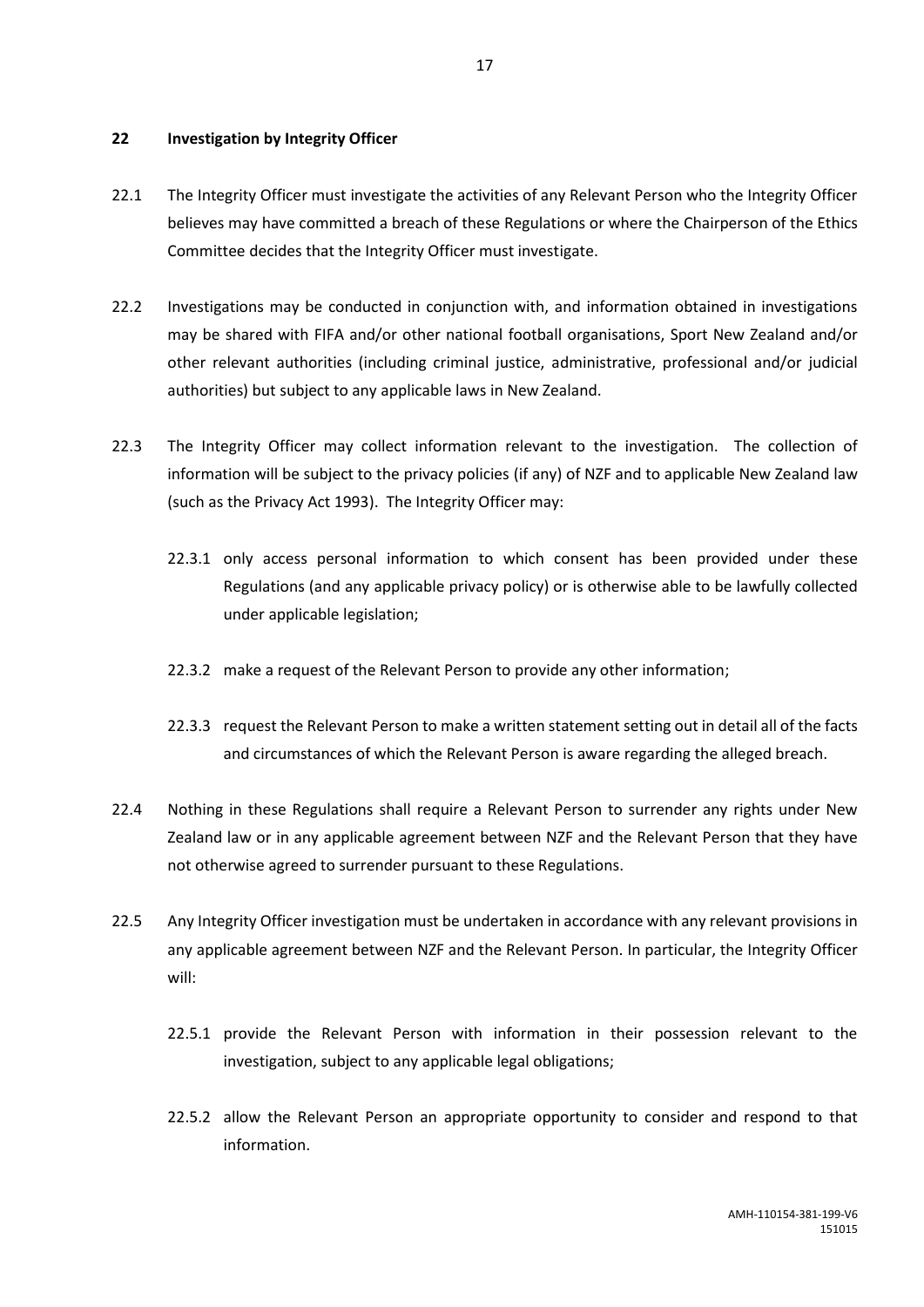22.6 Subject to Regulation 22.4 and22.5, Relevant Persons shall cooperate fully with, and shall provide all reasonable help to, the Integrity Officer in any investigation. A failure to co-operate may, depending on the circumstances, constitute an offence under these Regulations.

### 22.7 As overriding principles:

- 22.7.1 if at any time during an investigation the Integrity Officer becomes aware of any matter which may constitute criminal wrongdoing, the Integrity Officer must immediately refer any relevant information to the New Zealand Police (the Crime Policy & Project Officer, National Criminal Investigations Group, Police National Headquarters, 180 Molesworth Street, P O Box 3017, Wellington, phone (04) 474 9499) and take direction from that agency about the way in which the Integrity Officer should continue to proceed;
- 22.7.2 provided always that the Integrity Officer must comply with all relevant obligations under these Regulations, any investigation must be concluded promptly and efficiently.

### <span id="page-20-0"></span>**23 Completion of Investigation**

- 23.1 Following completion of the investigation, the Integrity Officer must provide all relevant material obtained in the investigation, the Integrity Officer's written report of the investigation and preliminary view as to how the complaint shall be dealt with, to the Relevant Person who is being investigated (the Respondent).
- 23.2 Not later than 14 days after receipt of the material, report and recommendations from the Integrity Officer, the Respondent may provide to the Integrity Officer any additional material that they believe is relevant and their written submission regarding the complaint.
- 23.3 The Integrity Officer must review any additional material and the written submission provided and shall provide their decision, as set out in Appendix A.

### <span id="page-20-1"></span>**24 Appeal against Integrity Officer decision**

- 24.1 The Respondent (Relevant Person investigated) has a right of appeal against a decision of the Integrity Officer that an offence under these Regulations has been established for which a sanction of a warning and reprimand only is imposed.
- 24.2 Any appeals shall be heard by the Ethics Committee as a full hearing, where the Ethics Committee will hear all the evidence and make its own decision.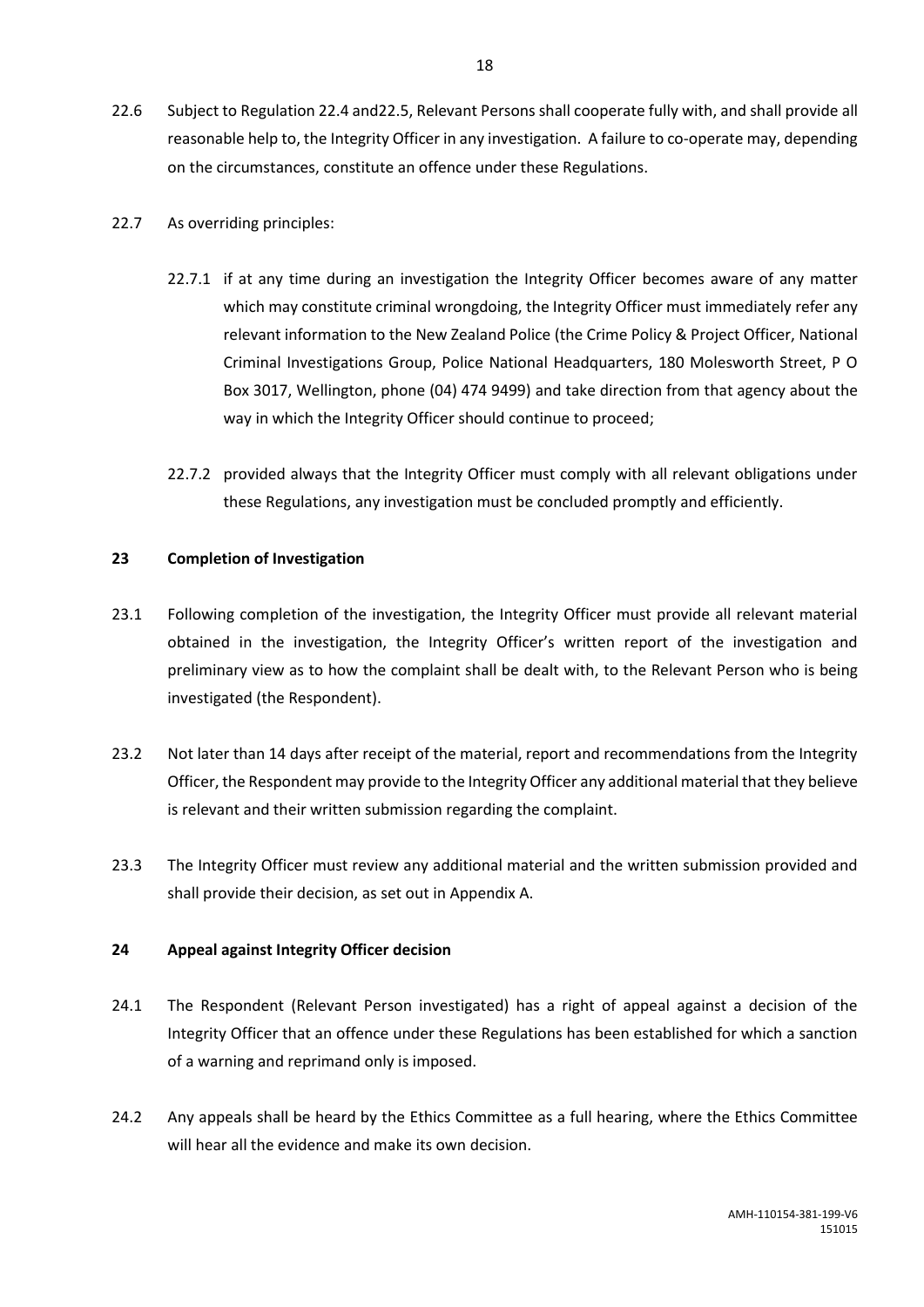- 24.3 Further provisions in relation to the appeal and the appeal process are set out in the NZF Code of Ethics.
- 24.4 To avoid doubt, NZF does not have a right of appeal against a decision of the Integrity Officer.

### <span id="page-21-0"></span>**25 When Integrity Officer Must Refer Matter to Ethics Committee**

- 25.1 Where the Integrity Officer is of the opinion that:
	- 25.1.1 there is sufficient evidence supporting that a Relevant Person has committed a corruption offence as listed in Regulation 7 or a further offence under Regulation 11 relating to Prohibited Conduct in Regulation 7; or
	- 25.1.2 there is sufficient evidence supporting that a Relevant Person has committed a noncorruption offence under Regulations 8 - 12 and the offending is serious enough to warrant a sanction other than a warning and reprimand only;

the Integrity Officer must refer the matter to the Ethics Committee as set out below.

- 25.2 The Integrity Officer shall send to the Ethics Committee and Relevant Person alleged to have committed an offence, written notice ("the Notice of Charge") of the following:
	- 25.2.1 that the Relevant Person is alleged to have committed an offence, and has a case to answer, under Section 2;
	- 25.2.2 the specific offence(s) that the Relevant Person is alleged to have committed;
	- 25.2.3 details of the alleged acts and/or omissions relied upon in supporting the allegation that the Relevant Person has committed an offence(s);
	- 25.2.4 the range of sanctions applicable under these Regulations if it is established that the Relevant Person has committed the alleged offence(s);
	- 25.2.5 in the case of an alleged offence other than a corruption offence under Regulation 7 or a further offence under Regulation 10.2 relating to Prohibited Conduct in Regulation 7, that the Integrity Officer considers that the level of offending is serious enough to justify a sanction other than a warning and reprimand only;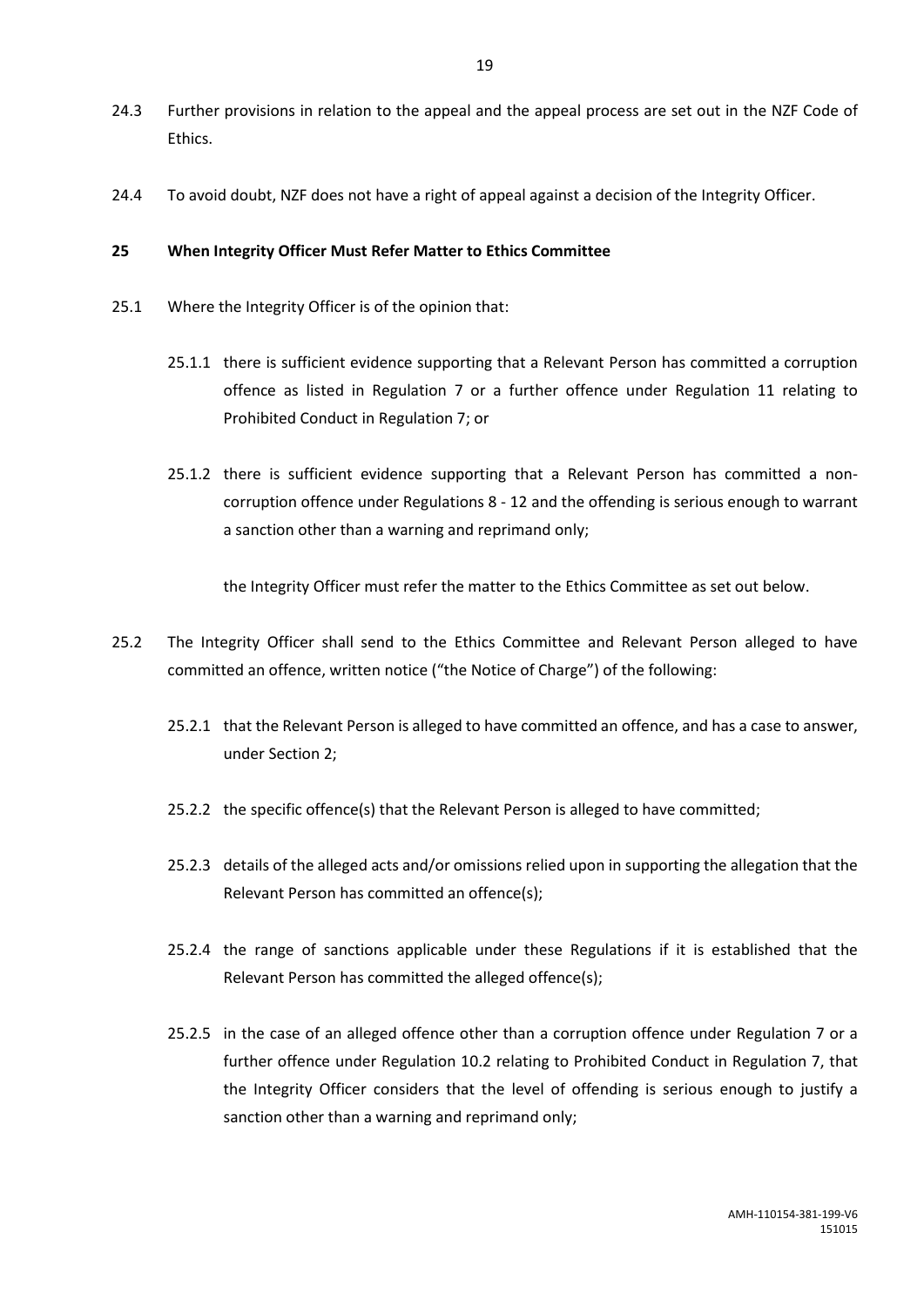25.2.6 information concerning the Relevant Person's rights and the procedure for the Relevant Person to respond to the Notice of Charge (as set out in Appendix C).

### <span id="page-22-0"></span>**26 Application for Provisional Suspension**

- 26.1 Where the Integrity Officer files a Notice of Charge against a Relevant Person with the Ethics Committee, the Integrity Officer may at the same time, or at a later date, also apply to the Ethics Committee for the Provisional Suspension of the Relevant Person until the Ethics Committee is able to determine the matter.
- 26.2 Where the Integrity Officer applies for Provisional Suspension, they must copy the Provisional Suspension application to the Relevant Person and those persons referred to in E7b, c or d of Appendix A (as applicable).

### <span id="page-22-1"></span>**27 Disciplinary Procedure and Process – Ethics Committee**

27.1 Matters referred to the NZF Ethics Committee by the Integrity Officer shall be heard and decided in accordance with the processes contained in the NZF Code of Ethics.

### <span id="page-22-2"></span>**SECTION 6: SANCTIONS**

### <span id="page-22-3"></span>**28 Sanction of a warning and reprimand imposed by the Integrity Officer**

28.1 Where the Integrity Officer imposes a sanction under Appendix A, it must be a sanction of a warning and reprimand only.

### <span id="page-22-4"></span>**29 Sanction imposed by Ethics Committee**

- 29.1 Where in relation to matters referred to the Ethics Committee:
	- 29.1.1 the Relevant Person admits they have committed the offence(s); or
	- 29.1.2 the Ethics Committee determines a Relevant Person has committed the offence(s);
	- 29.1.3 the Ethics Committee must impose an appropriate sanction on the Relevant Person for the particular offence(s) from the column headed "Range of Sanctions for Each Offence" in the Table of Sanctions in Regulation 32; and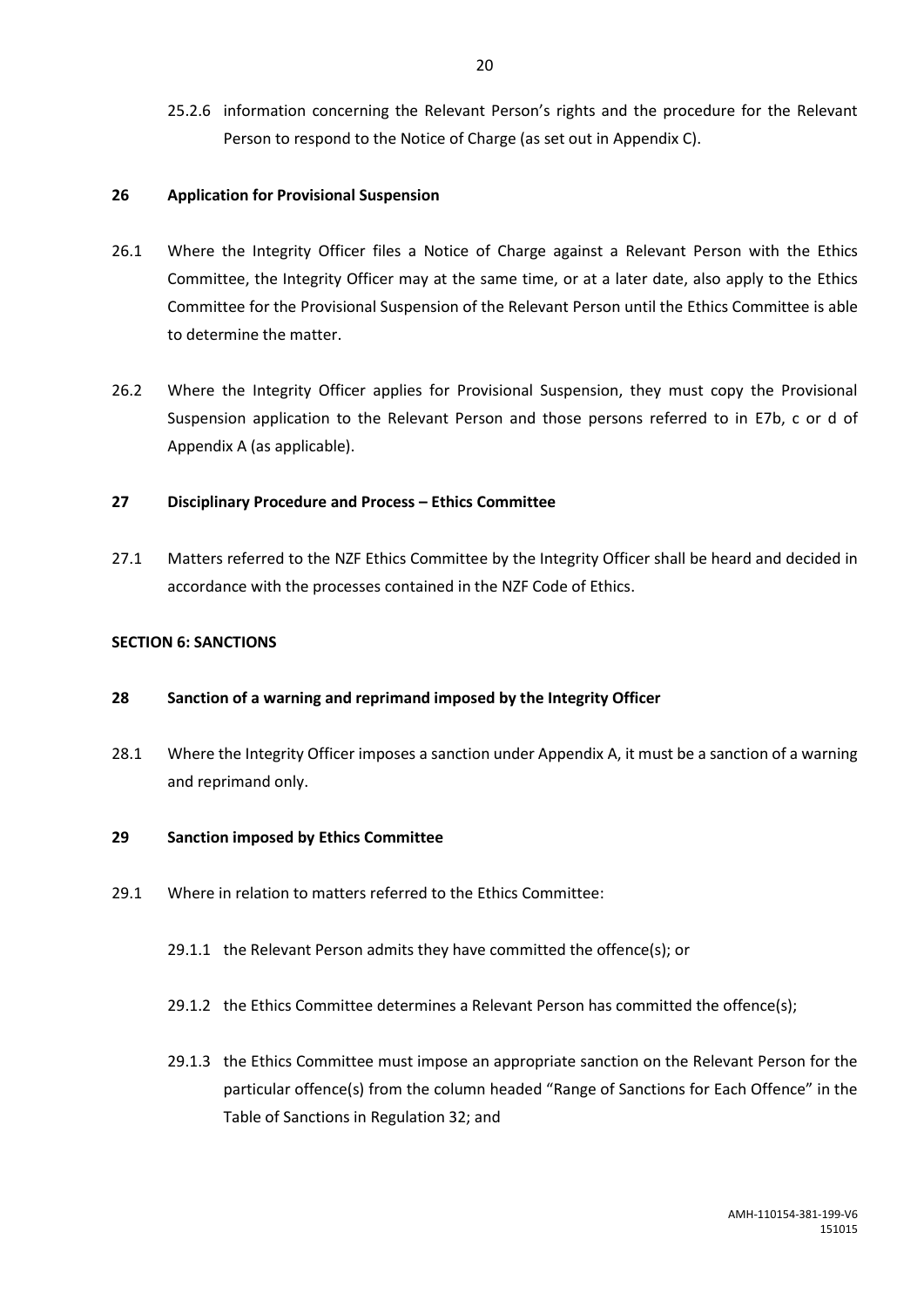- 29.1.4 the Ethics Committee may, in its discretion, but is not required to, impose additional sanctions from the column headed "Additional Sanctions the Ethics Committee may Impose" in the Table of Sanctions.
- 29.2 To determine the appropriate sanction applicable in each case, the Ethics Committee must first determine the relative seriousness of the offending.
- 29.3 In determining the relative seriousness of the offending, the Ethics Committee shall take into account aggravating and mitigating factors and shall identify which (if any) of those factors apply in this case.
- 29.4 The Ethics Committee shall detail the effect of the relevant aggravating and mitigating factors on the final sanction in its written decision.

### <span id="page-23-0"></span>**30 Aggravating Factors**

- 30.1 In determining the relative seriousness of the offending in each case, the Integrity Officer or the Ethics Committee shall identify and take into account which, if any, of the following aggravating factors apply:
	- 30.1.1 the Relevant Person has a high degree of fault in relation to the offence(s);
	- 30.1.2 a lack or low level of genuine remorse on the part of the Relevant Person;
	- 30.1.3 the Relevant Person has previously been found guilty of an offence under these Regulations or any predecessor of these Regulations;
	- 30.1.4 the Relevant Person has previously been found guilty of any Match-Fixing or similar offences and/or breaches under any laws, polices or regulations of any other body;
	- 30.1.5 the amount of any Benefit, or Reward, directly or indirectly received by the Relevant Person as a result of the offence(s), is substantial and/or where the sums of money otherwise involved in the offence(s) are substantial;
	- 30.1.6 the offence substantially damaged (or had the potential to damage substantially) the reputation of, the commercial value of and/or public interest in the relevant Event(s) or Match(es);
	- 30.1.7 the offence affected (or had the potential to affect) the result of the relevant Event(s) or Match(es);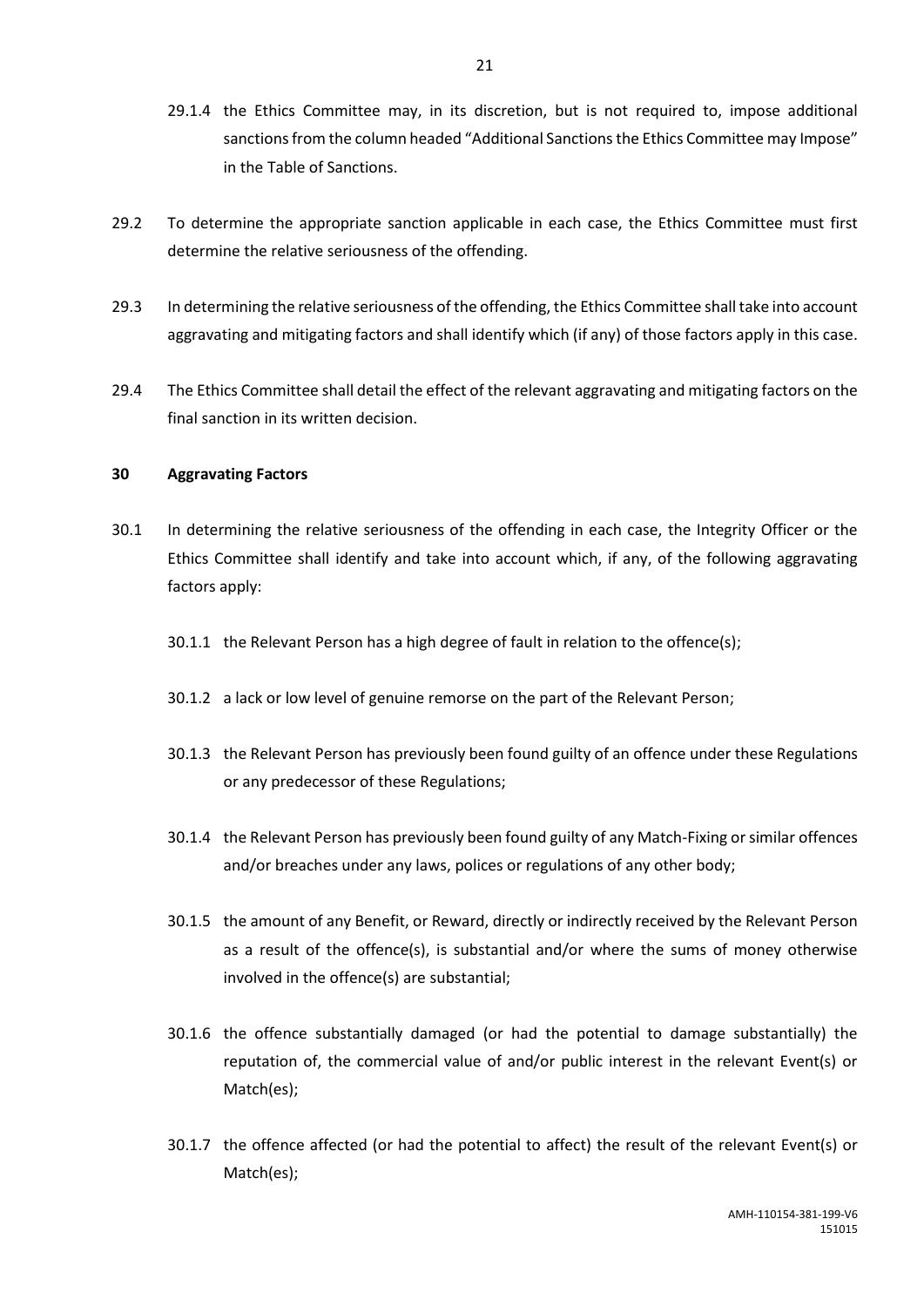- 30.1.8 the welfare of any other person has been endangered as a result of the offence;
- 30.1.9 the offence involved the Relevant Person recruiting, involving or using, or acting with more than one Relevant Person or other persons;
- 30.1.10 the Relevant Person has not fully co-operated with any investigation and/or the process (regardless of whether this may amount to a separate offence under these Regulations);
- 30.1.11 any other aggravating factor(s) that the Integrity Officer or Ethics Committee considers relevant and appropriate.

### <span id="page-24-0"></span>**31 Mitigating Factors**

- 31.1 In determining the relative seriousness of the offending in each case, the Integrity Officer or Ethics Committee shall identify and take into account which, if any, of the following mitigating factors apply:
	- 31.1.1 the Relevant Person has a low degree of fault regarding the offence(s);
	- 31.1.2 the Relevant Person has fully co-operated with any investigation and/or the associated process;
	- 31.1.3 an admission of guilt and/or genuine remorse by the Relevant Person (the mitigating value of which may depend on its timing);
	- 31.1.4 the youth and/or lack of experience of the Relevant Person;
	- 31.1.5 the offence did not substantially damage (or did not have the potential to substantially damage) the reputation of, commercial value of and/or public interest in the relevant Match(es) or Event(s);
	- 31.1.6 the offence did not affect (or did not have the potential to affect) the result of the relevant Match(es) or Event(s);
	- 31.1.7 the Relevant Person provides Substantial Help to any of the following:
		- a the Integrity Officer;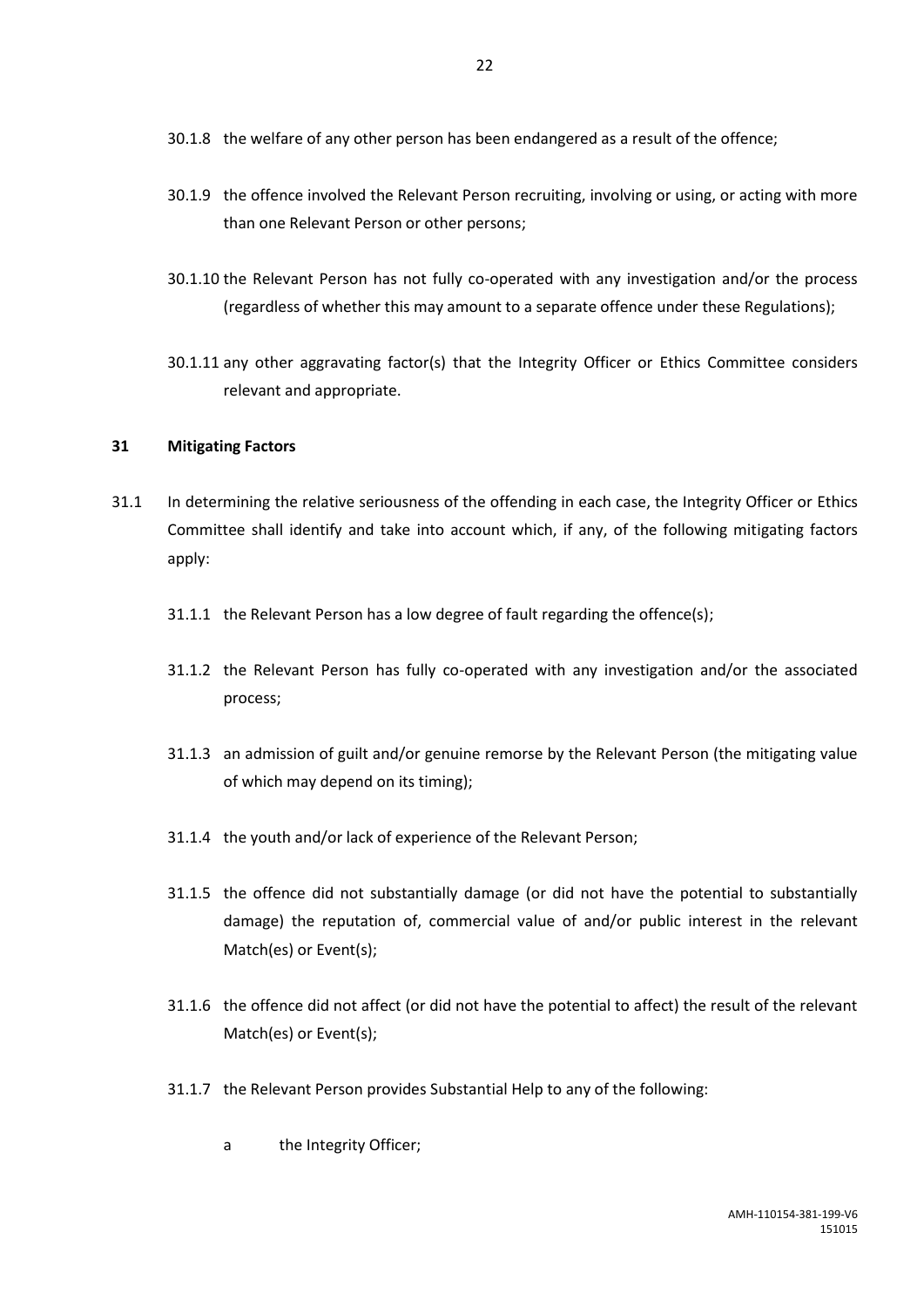- b NZF;
- c another football national federation;
- d OFC or FIFA;
- e a law enforcement agency;
- f a professional disciplinary body;
- 31.1.8 that results in any of the following:
	- a the discovery or establishment of an offence under these Regulations committed by another Relevant Person;
	- b the discovery or establishment of an anti-Match-Fixing or other anti-corruption offence under the laws, rules, regulations or policies of another national football organisation or OFC or FIFA committed by another Relevant Person or other third party;
	- c the discovery or establishment of a potential or actual criminal offence or the potential or actual breach of professional rules committed by another Relevant Person or a third party.
- 31.1.9 the Relevant Person has already suffered penalties under other laws and/or regulations for the same offence;
- 31.1.10 the Relevant Person has received no benefit;
- 31.1.11 the diminished mental capacity of the Relevant Person;
- 31.1.12 the Relevant Person has been publicly identified prior to an offence being determined, whether by lack of due care by NZF or another reason;
- 31.1.13 regarding an Attempt or an agreement which is a further offence under Regulation 10.2.3., the Relevant Person ceases and/or rejects the Attempt or agreement prior to it being discovered by a third party not involved in the Attempt or agreement;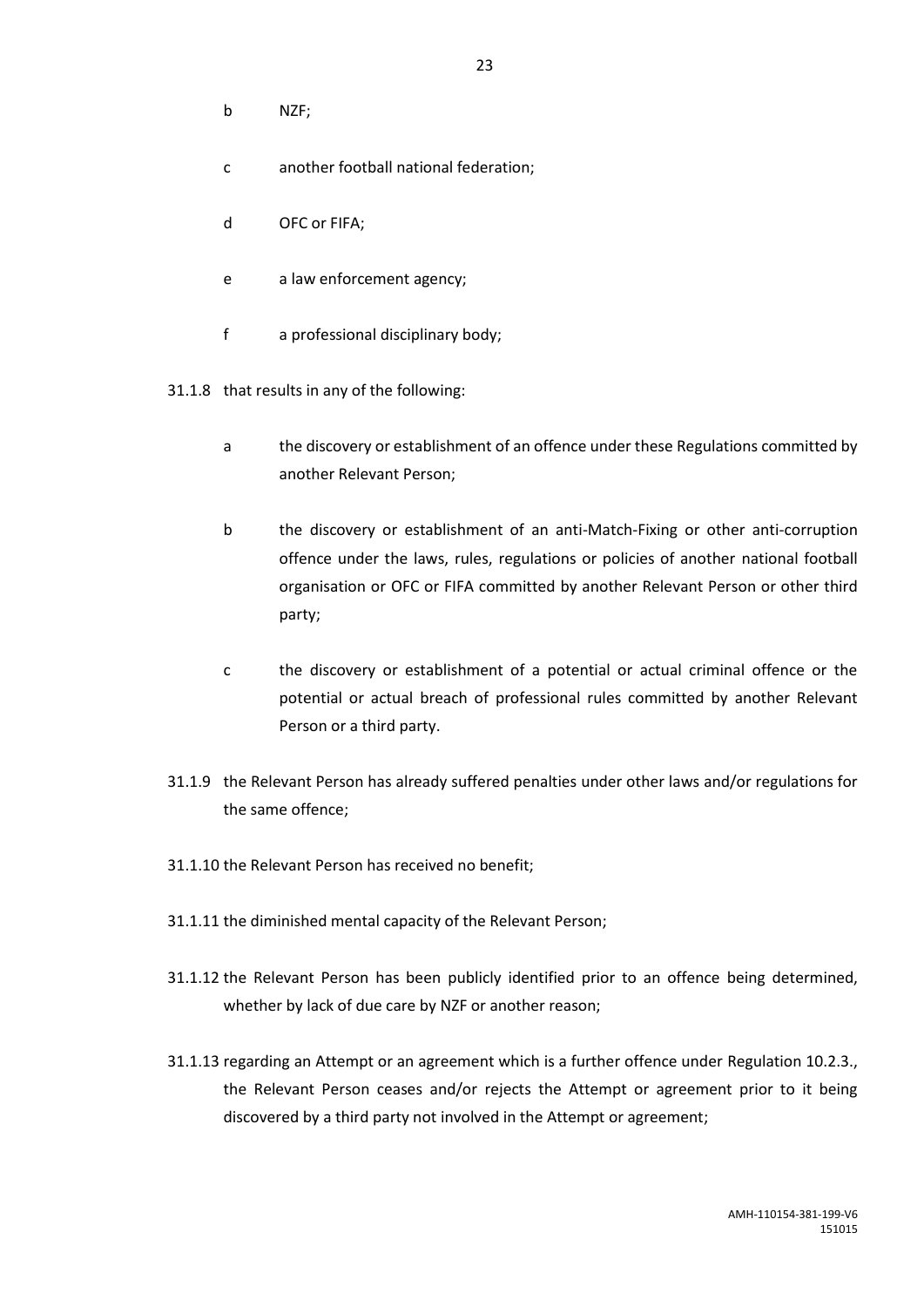- 31.1.14 the alleged offence was committed (and/or that it was not reported to NZF) due to the Relevant Person's honest and reasonable belief that there was a serious and imminent threat to their life or safety or to the life or safety of any other person;
- 31.1.15 any other mitigating factor(s) that the Integrity Officer or Ethics Committee considers relevant and appropriate.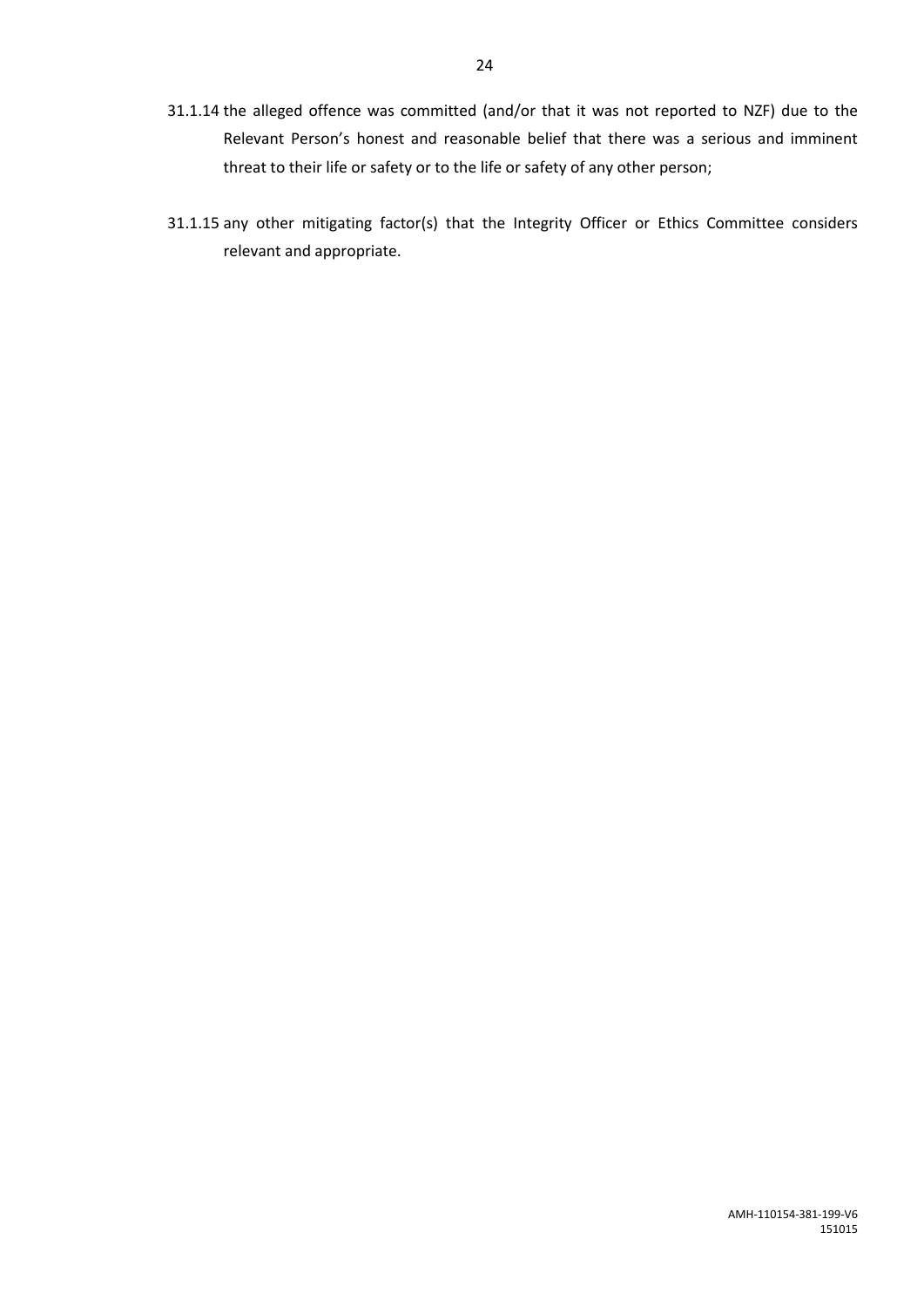### <span id="page-27-0"></span>**32 Table of Sanctions**

| <b>Offence</b>                                                                                                                                             | <b>Range of Sanctions for Each Offence</b>                                                                                                                                                                              | <b>Additional Sanctions the Ethics</b><br><b>Committee may Impose</b>                                                                                                                                                                                           |  |
|------------------------------------------------------------------------------------------------------------------------------------------------------------|-------------------------------------------------------------------------------------------------------------------------------------------------------------------------------------------------------------------------|-----------------------------------------------------------------------------------------------------------------------------------------------------------------------------------------------------------------------------------------------------------------|--|
| <b>Corruption:</b><br>Regulations $7.1.1 - 7.1.3$                                                                                                          | Minimum: Warning and reprimand                                                                                                                                                                                          | <b>AND IN ALL CASES:</b>                                                                                                                                                                                                                                        |  |
|                                                                                                                                                            | Maximum: Lifetime suspension<br>Note: Minimum is only available if<br>either of Regulation 31.1.13 or<br>31.1.14 is satisfied. In all other<br>instances the Minimum sanction is<br>otherwise Two (2) years suspension. | The Ethics Committee shall have<br>discretion to additionally<br>the<br>impose:                                                                                                                                                                                 |  |
|                                                                                                                                                            |                                                                                                                                                                                                                         | (a) a fine on the Relevant Person<br>up to a maximum of the value<br>of any Benefit or Reward<br>received by the Relevant<br>Person directly or indirectly,                                                                                                     |  |
| <b>Betting:</b><br><b>Regulation 8.1</b>                                                                                                                   | Minimum: Warning and reprimand                                                                                                                                                                                          | out of, or in relation to, the<br>offence committed<br>under                                                                                                                                                                                                    |  |
|                                                                                                                                                            | Maximum: Two (2) years suspension                                                                                                                                                                                       | these Regulations $-$ paid to                                                                                                                                                                                                                                   |  |
| <b>Inside</b><br><b>Misusing</b><br>Information:<br>Regulations 9.1, 9.2                                                                                   | Minimum: Warning and reprimand                                                                                                                                                                                          | NZF or other recipient as<br>determined by the Ethics<br>Committee;                                                                                                                                                                                             |  |
| <b>General Offences:</b>                                                                                                                                   | Maximum: Five (5) years suspension<br>Minimum: Warning and reprimand                                                                                                                                                    | and/or                                                                                                                                                                                                                                                          |  |
| Regulations $10.1 - 10.1.3$<br><b>Further Offences Relating</b><br>to Prohibited Conduct in<br>Regulations 7 - 10:<br>Regulations<br>10.2.1<br>—<br>10.2.4 | Maximum: Five (5) years suspension<br>The sanctions range will be the same<br>as set out in this table for the<br>particular relevant primary offence in<br>Regulations 7 - 10                                          | (b) appropriate further options<br>including without limitation<br>the cancellation of sports<br>results / Events, demotion,<br>points reduction, return of<br>Benefits or Rewards, replay of                                                                   |  |
| Failure to<br>Disclose or<br>Cooperate:<br>Regulations 11.1, 11.2                                                                                          | Minimum: Warning and reprimand<br>Maximum: Two (2) years suspension                                                                                                                                                     | fixtures (for example in cases<br>of match official corruption)<br>where risk of fraud has been<br>established<br>identified,<br>or<br>withdrawal of accreditation,<br>exclusion from Match venues<br>and/or<br>official<br>player<br>environs, as appropriate; |  |
|                                                                                                                                                            |                                                                                                                                                                                                                         | and/or<br>(c) an order that the Relevant<br>Person pay an amount of<br>costs to NZF                                                                                                                                                                             |  |

## <span id="page-27-1"></span>**33 Further provisions concerning sanctions**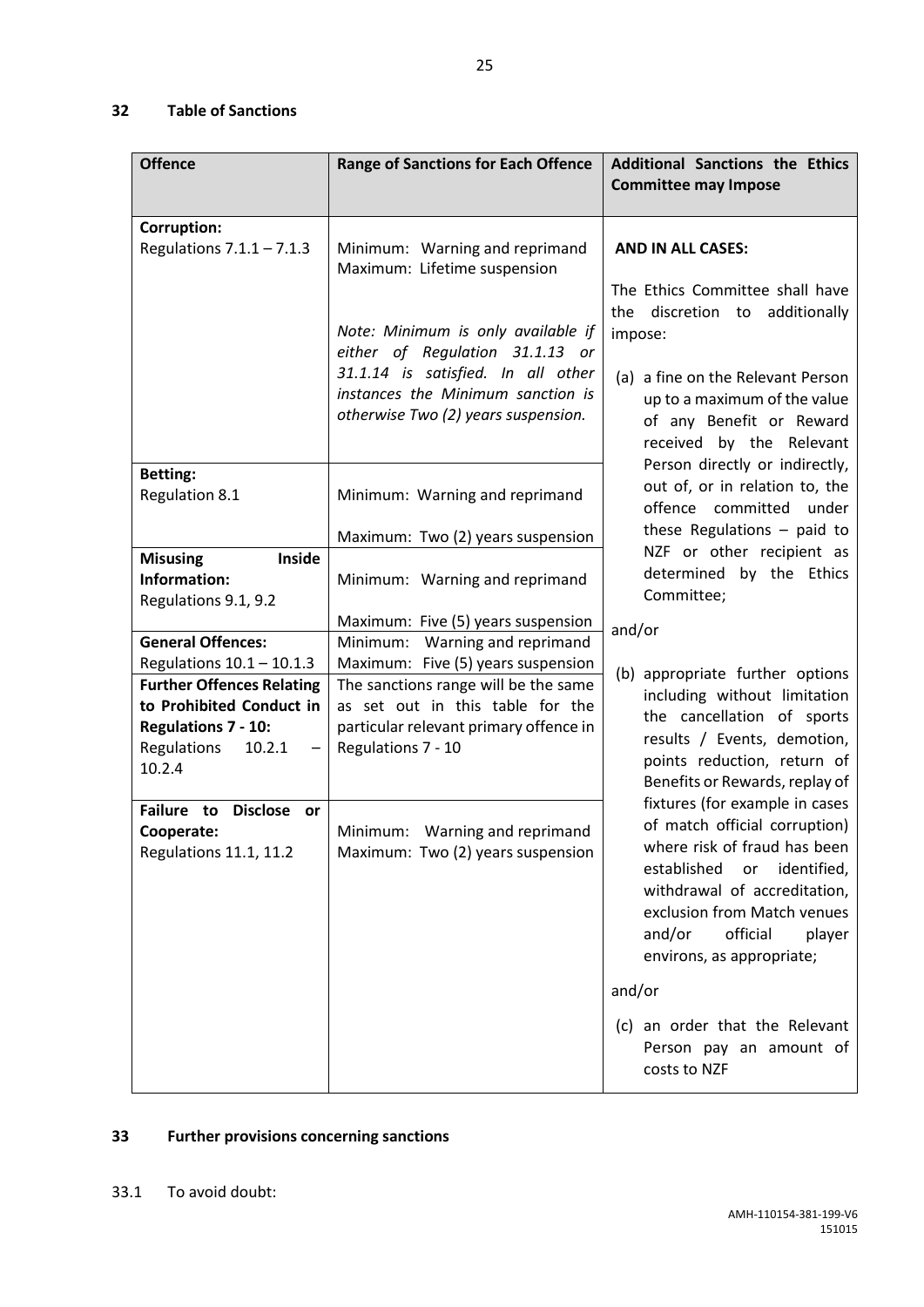- 33.1.1 The Ethics Committee may suspend any sanction for a period of time. The Ethics Committee may also stipulate any conditions to relate to the suspended sanction.
- 33.1.2 Where a Relevant Person is found guilty of committing two breaches under these Regulations relating to the same incident or set of facts and sanctioned separately, then any sanctions imposed should run concurrently (and not cumulatively).
- 33.1.3 Where a fine and/or costs award is imposed against a Relevant Person, then such fine or costs award must be paid within a reasonable time period specified by the Ethics Committee. NZF will consider any request from the Relevant Person, on the grounds of hardship, to make the payment of any fine and/or costs award imposed over a period of time, which may involve instalment payments.
- 33.1.4 If a fine or costs award (or agreed part payment or instalment of) is not paid by the date set down by the Ethics Committee, or within such deadline or by the time of the next agreed payment date then, unless NZF agrees otherwise, the Relevant Person will be suspended until such payment or part payment is made. NZF may also seek to recover the fine by recovery/enforcement action.
- 33.1.5 Any Suspension imposed on a Relevant Person starts on the date that the decision imposing the Suspension is issued:
	- a provided any period of Provisional Suspension served by the Relevant Person shall be credited against the total period of Suspension to be served; or
	- b unless otherwise indicated in the written decision.
- 33.1.6 A Relevant Person who is suspended is prohibited, during the period of Suspension, from playing, training as part of a team or a squad, officiating, coaching, selecting, administering and/or otherwise participating or being involved in any capacity in any Match, Event, function or other activity (other than authorised anti-corruption education or rehabilitation programmes) that is authorised, organised, sanctioned, recognised or supported in any way by NZF or any member organisations of NZF (such as Regional Associations or clubs).
- 33.1.7 OFC, FIFA**,** other international sporting federations, national football organisations in other jurisdictions, other New Zealand-based national sport organisations, or national sport organisations of other sports in other international jurisdictions, will be entitled to give effect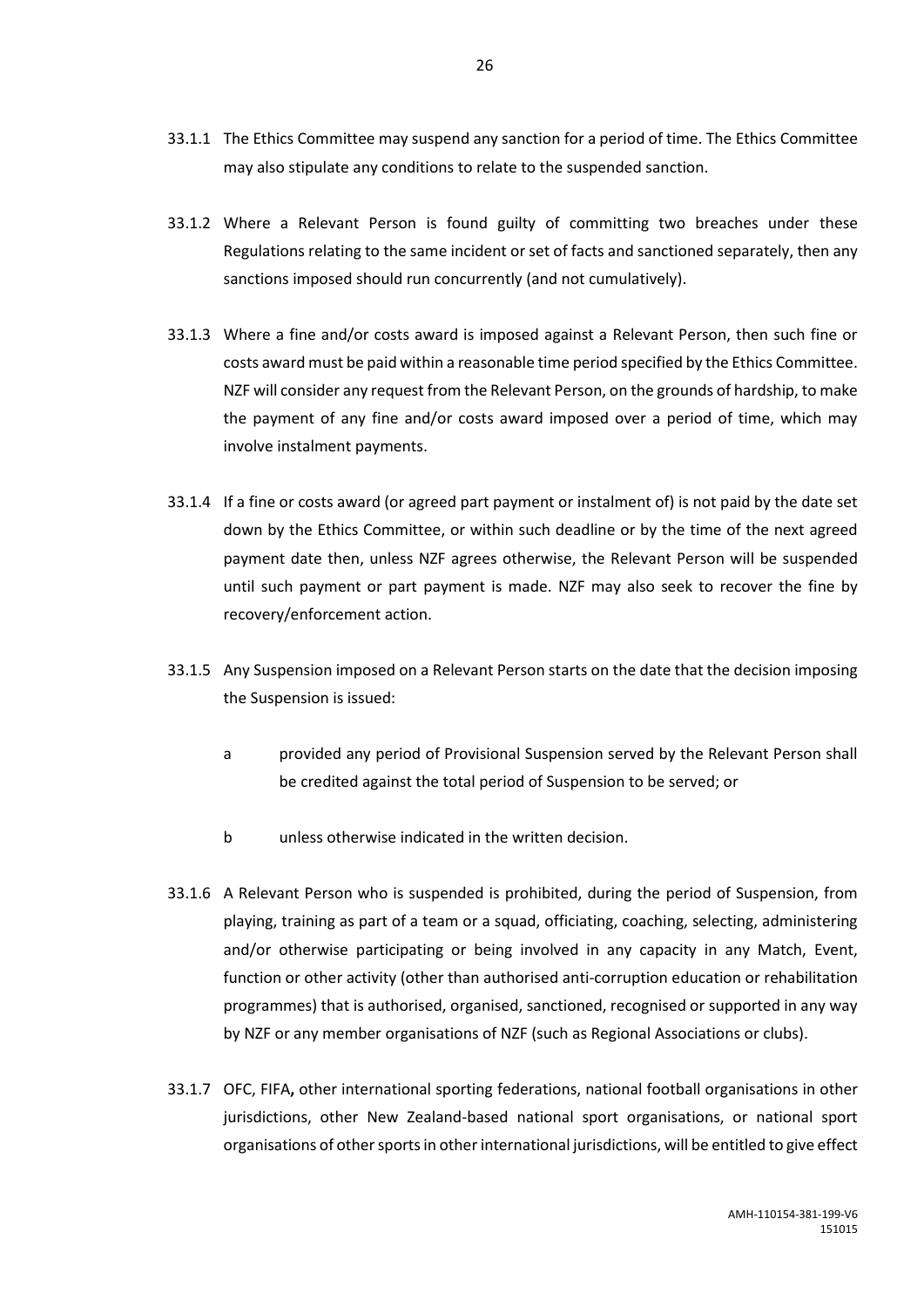to and enforce the above Suspension in their respective jurisdictions regarding other sports, as if the Suspension related to that sport.

- 33.1.8 A Relevant Person who is subject to a Suspension shall remain subject to these Regulations during the Suspension period. If the Relevant Person is alleged to have committed an offence under these Regulations during that period, this shall be treated as a separate matter, and separate proceedings will be brought, under these Regulations.
- 33.1.9 Once any period of Suspension has expired, the Relevant Person will automatically become re-eligible to participate fully again in Matches, Events, functions or activities authorised, organised, sanctioned, recognised or supported in any way by NZF or member organisations of NZF provided that the Relevant Person has:
	- a completed a NZF approved anti-Match-Fixing or other anti-corruption programme to the reasonable satisfaction of the Integrity Officer;
	- b satisfied in full, any fine and/or costs award made against the Relevant Person regarding an offence under these Regulations, by the Ethics Committee, or the Sports Tribunal or the Court of Arbitration for Sport, or has complied and continues to comply with any payment instalment plan agreed or imposed;
	- c agreed to be subject to such additional reasonable and proportionate monitoring procedures and requirements as the Integrity Officer may reasonably consider necessary given the scope of the offence committed.
- 33.1.10 Where a sanction is determined under these Regulations, with the exception of any right to appeal or right to take any other legal avenues, no further action can be taken regarding the matters investigated and sanctioned.

### <span id="page-29-0"></span>**SECTION 7: APPEALS AND OTHER MATTERS**

### <span id="page-29-1"></span>**34 Appeal Against Decisions of Ethics Committee**

34.1 Appeals from decisions of the Ethics Committee may be made, in accordance with the NZF Code of Ethics and Disciplinary Code, to the Appeals Committee. In certain circumstances, a decision of the Appeals Committee may be appealed to the Sports Tribunal. This process is set out in Appendix D.

### <span id="page-29-2"></span>**35 Public Disclosure and Confidentiality**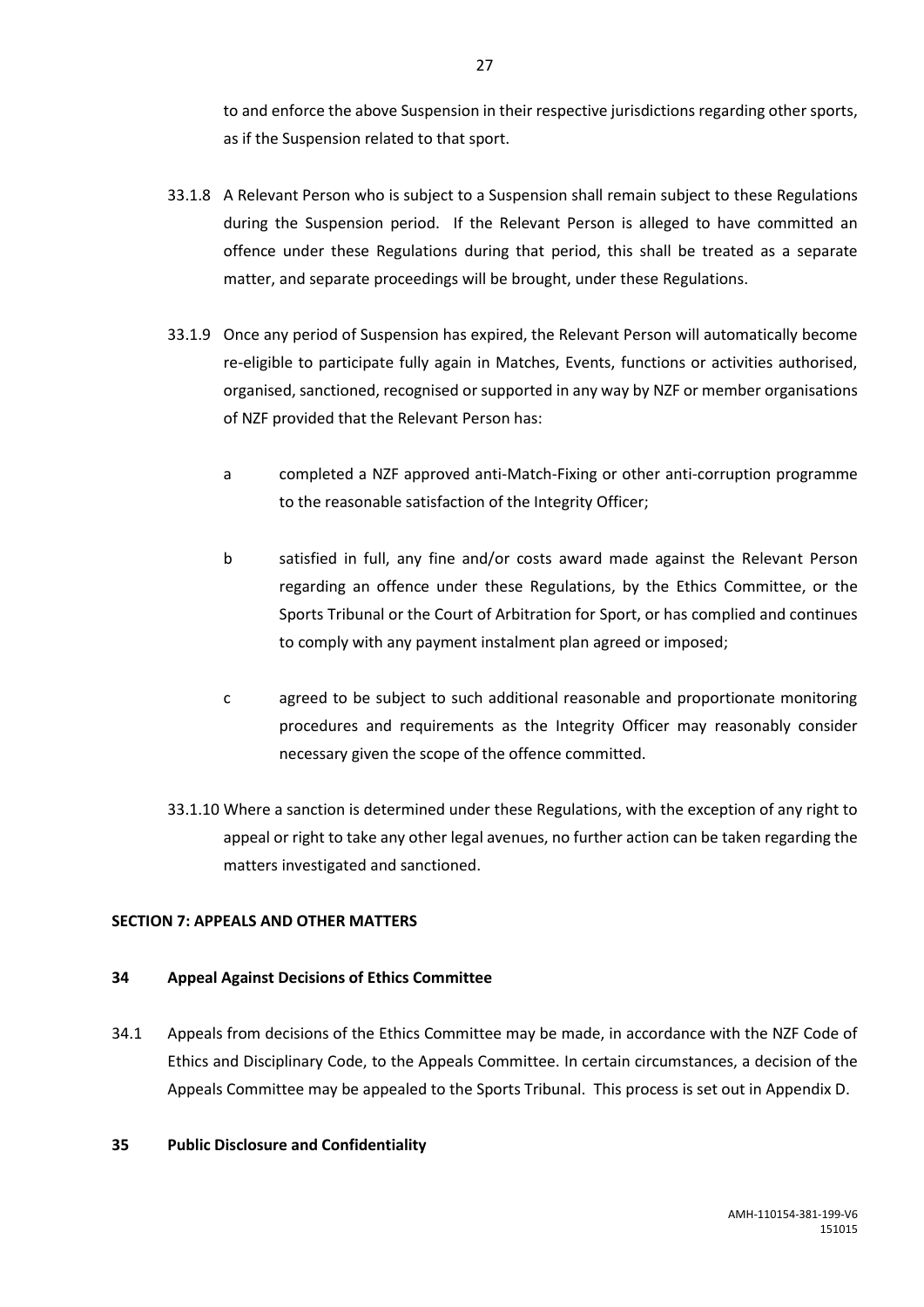- 35.1 Except as otherwise required by these Regulations or applicable laws and/or regulations of NZF, the Integrity Officer, Ethics Committee, Relevant Persons and any other Parties to proceedings under these Regulations:
	- 35.1.1 shall keep all proceedings under these Regulations confidential;
	- 35.1.2 shall make all efforts within their power to ensure that their family members/associates shall keep all proceedings under these Regulations confidential.
- 35.2 NZF shall not publicly identify any Relevant Person who is alleged to have committed an offence under these Regulations unless and until it has been determined by the Integrity Officer or Ethics Committee that an offence has been committed, or as allowed under Regulation 35.4 below.
- 35.3 If the decision is that an offence has been committed:
	- 35.3.1 for which a sanction of a warning and reprimand only has been imposed, NZF has a discretion to publicly report the decision;
	- 35.3.2 for which a sanction other than a warning and reprimand only has been imposed NZF must publicly report the decision;
	- 35.3.3 posting the decision on the NZF website is sufficient to publicly report the decision, provided that in each case NZF must, prior to posting, notify the Chief Executive of Sport New Zealand of the date upon which the posting on the website will be made, if the decision is not appealed;
	- 35.3.4 public reporting must not occur until any appeal period has lapsed without the decision being appealed and must then occur promptly regarding Regulation 35.3.2 above.
- 35.4 If the Integrity Officer or Ethics Committee determines that no offence has been committed by the Relevant Person, then the decision may be publicly reported only with the consent of the Relevant Person who is the subject of the decision. NZF shall use reasonable efforts to obtain such consent, and if consent is obtained, shall publicly disclose the decision in its entirety or in such redacted form as the Relevant Person may approve.
- 35.5 NZF shall use its best endeavours to ensure that persons under its control do not publicly identify any Relevant Persons who are alleged to have committed an offence under these Regulations, unless and until the Integrity Officer or Ethics Committee has determined that an offence has been committed, or as allowed under Regulation 35.4. above.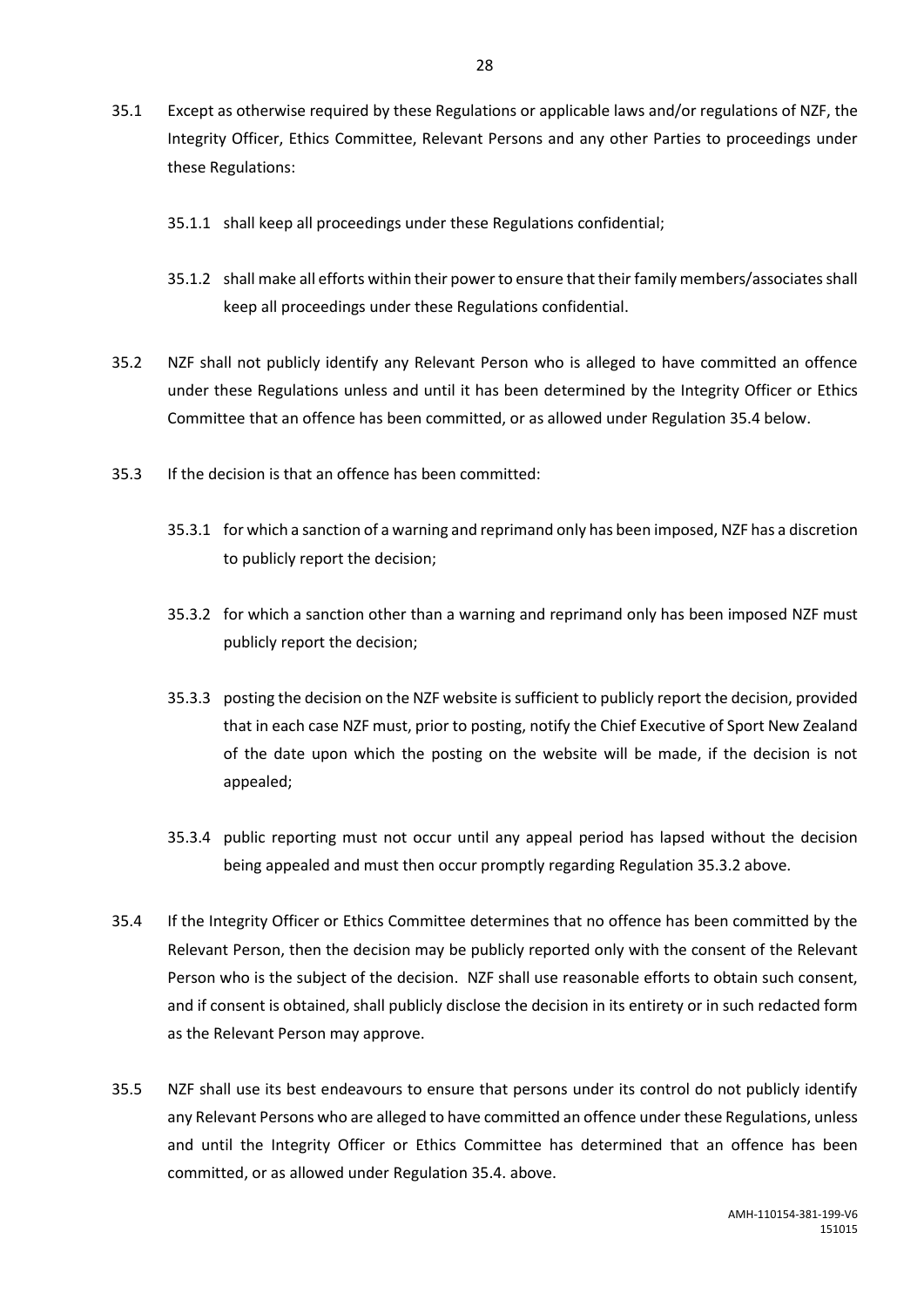- 35.6 However, NZF in its discretion may at any time disclose to other organisations such information as NZF may consider necessary or appropriate to facilitate the administration or enforcement of these Regulations, provided that each organisation provides assurance satisfactory to NZF the organisation will maintain all such information in confidence.
- 35.7 NZF will not comment publicly on the specific facts of a pending case even if public comments are made by (or on behalf of) the Relevant Person involved in the case or their representatives unless NZF considers that, in the circumstances, the reasons for public comment outweigh the reasons for not making public comment.

### <span id="page-31-0"></span>**36 Recognition of Decisions**

36.1 Decisions and sanctions of:

36.1.1 FIFA;

- 36.1.2 international federations of other sports;
- 36.1.3 other national football organisations in other international jurisdictions;
- 36.1.4 other national sport organisations of other sports in New Zealand;
- 36.1.5 national sport organisations of other sports in other international jurisdictions;

that are based on the same or similar anti Match-Fixing regulations or anti-corruption regulations shall be recognised, respected and enforced by NZF automatically upon receipt of notice of the same, without the need for further formality.

### <span id="page-31-1"></span>**37 Protection and Support Mechanisms**

37.1 NZF will have protection and support mechanisms in place for Relevant Persons who may come in contact with, or be involved in, Match-Fixing activity or to limit risky situations where this might occur. Protection and support mechanisms established may include those listed below and NZF will ensure Relevant Persons are advised of these where in place.

### <span id="page-31-2"></span>**38 Protection mechanisms**

38.1 Protection mechanisms that NZF may establish at its discretion include, but are not limited to: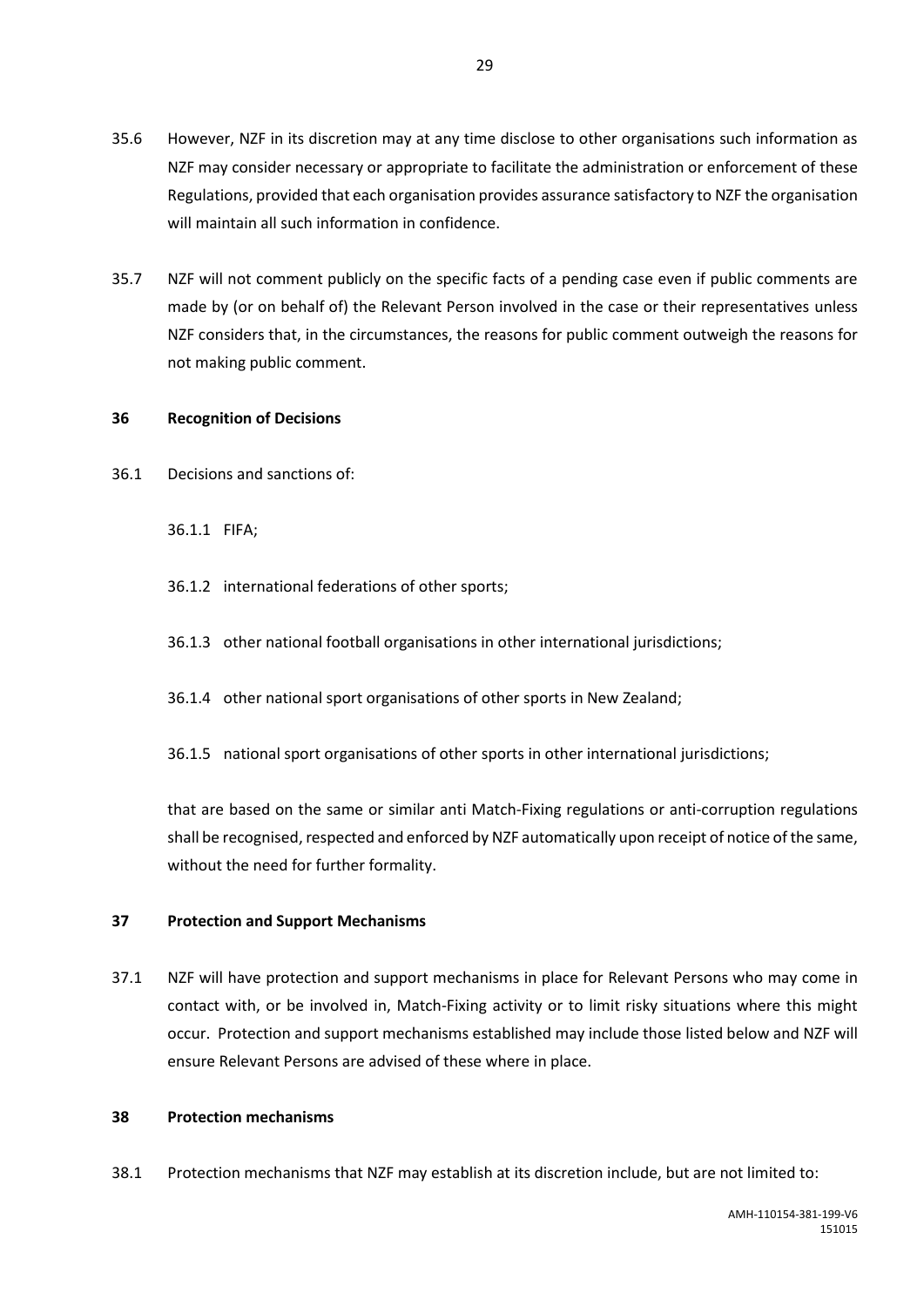- 38.1.1 monitoring Betting accounts of Relevant Persons;
- 38.1.2 monitoring Betting activity on any Match or Event Under the Jurisdiction of, or Connected to, NZF;
- 38.1.3 security measures restricting access to participants from non-essential personnel at Matches or Events;
- 38.1.4 limiting or prohibiting participants' use of electronic communication devices (phones, computers, tablets etc.) in/at restricted areas/times during Matches or Events;
- 38.1.5 assigning sports officials (especially referees and judges) within as short a period before a Match or Event begins as possible;
- 38.1.6 regular scrutiny of referees' and judges' field decisions;
- 38.1.7 paying particular attention to measures to safeguard athletes who are minors or at Matches or Events predominantly involving minors.

### <span id="page-32-0"></span>**39 Suppo**r**t mechanisms**

- 39.1 Support mechanisms that NZF may enact at its discretion include, but are not limited to:
	- 39.1.1 having confidential and accessible reporting processes and a 'whistle blower' policy in place to support people coming forward with any relevant information;
	- 39.1.2 publicising the contact details (eg name, phone number and email address) of the NZF Integrity Officer whom anyone connected with NZF can contact regarding any Match-Fixing related matters, who can assess the situation and offer sound advice, protecting confidentiality where appropriate;
	- 39.1.3 pre-determining procedures to keep Relevant Persons safe, who have been approached to engage in Match-Fixing;
	- 39.1.4 encouraging athletes to seek support from their player associations.

### <span id="page-32-1"></span>**40 Sports Betting Agreements**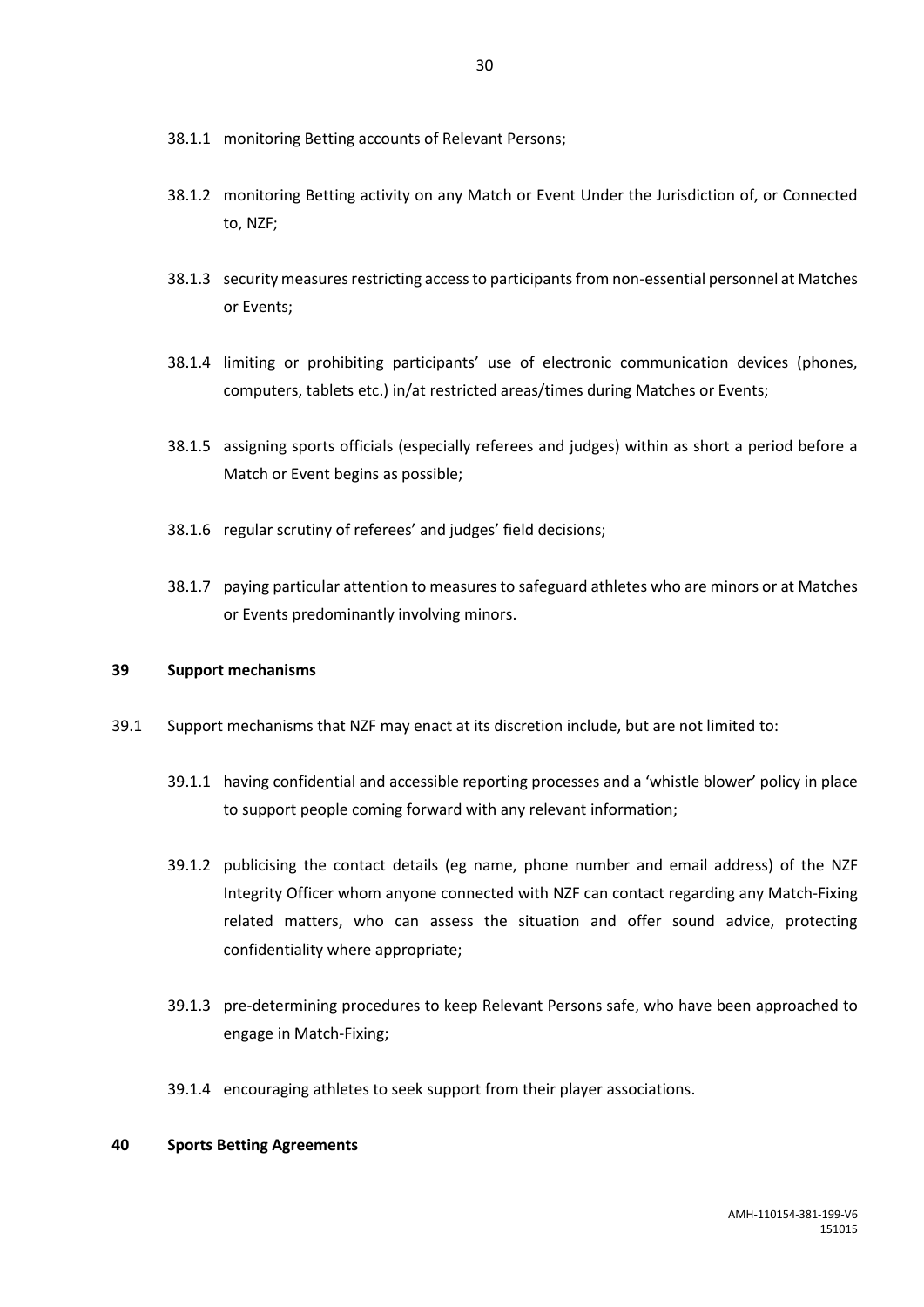- 40.1 Under the Racing Act 2003, the New Zealand Racing Board (NZRB) must establish a sports Betting agreement with NZF before the NZRB can offer Betting on 'Authorised Events' agreed to by NZF. Under the Act, the NZRB must also provide a percentage of sports Betting revenue to NZF.
- 40.2 To comply with the requirements of the NZRB's model agreement, NZF will at a minimum have regulations relating to Betting in place, which, in particular, must prevent a 'Relevant Person' as defined in the Betting Regulations pursuant to the Racing Act, who participates in an Authorised Event, from Betting on that Authorised Event.
- 40.3 NZF will use its Betting agreement to further manage Match-Fixing risks by working with the NZRB to identify Bet types which will be jointly reviewed by NZF and NZRB regularly, over the term of the Betting agreement.
- 40.4 In particular, NZF will consider using its Betting agreement to:
	- 40.4.1 restrict or prohibit 'spot' Bets (ie Bets on particular actions within Matches or Events which are more easily manipulated than, for example, overall Match or Event results);
	- 40.4.2 agree with the NZRB that maximum wager amounts are capped at modest levels for the types of Bets or formulae for which associated actions are most easily manipulated, such as 'spot' Bets, if permitted;
	- 40.4.3 restrict other types of Bets which may have higher risks regarding Match-Fixing, such as Bets on minors or in competitions predominantly involving minors, depending on the circumstances.
- 40.5 Subject to any legal requirements preventing this, NZF Betting agreements will also include agreed protocols for timely information and intelligence sharing between NZF and the NZRB to support preventative and investigative measures. Alternatively, separate information sharing agreements may be established.

### <span id="page-33-0"></span>**41 Information Sharing and Collaboration**

41.1 Subject to any legal restrictions, or those relating to confidentiality or privacy, NZF will provide and exchange information, and collaborate regarding any Match-Fixing related matters, via protocols to be agreed, with Sport New Zealand and law enforcement or other relevant agencies including the Serious Fraud Office, New Zealand Police, the Organised and Financial Crime Agency New Zealand, the NZRB and the Department of Internal Affairs or relevant overseas agencies.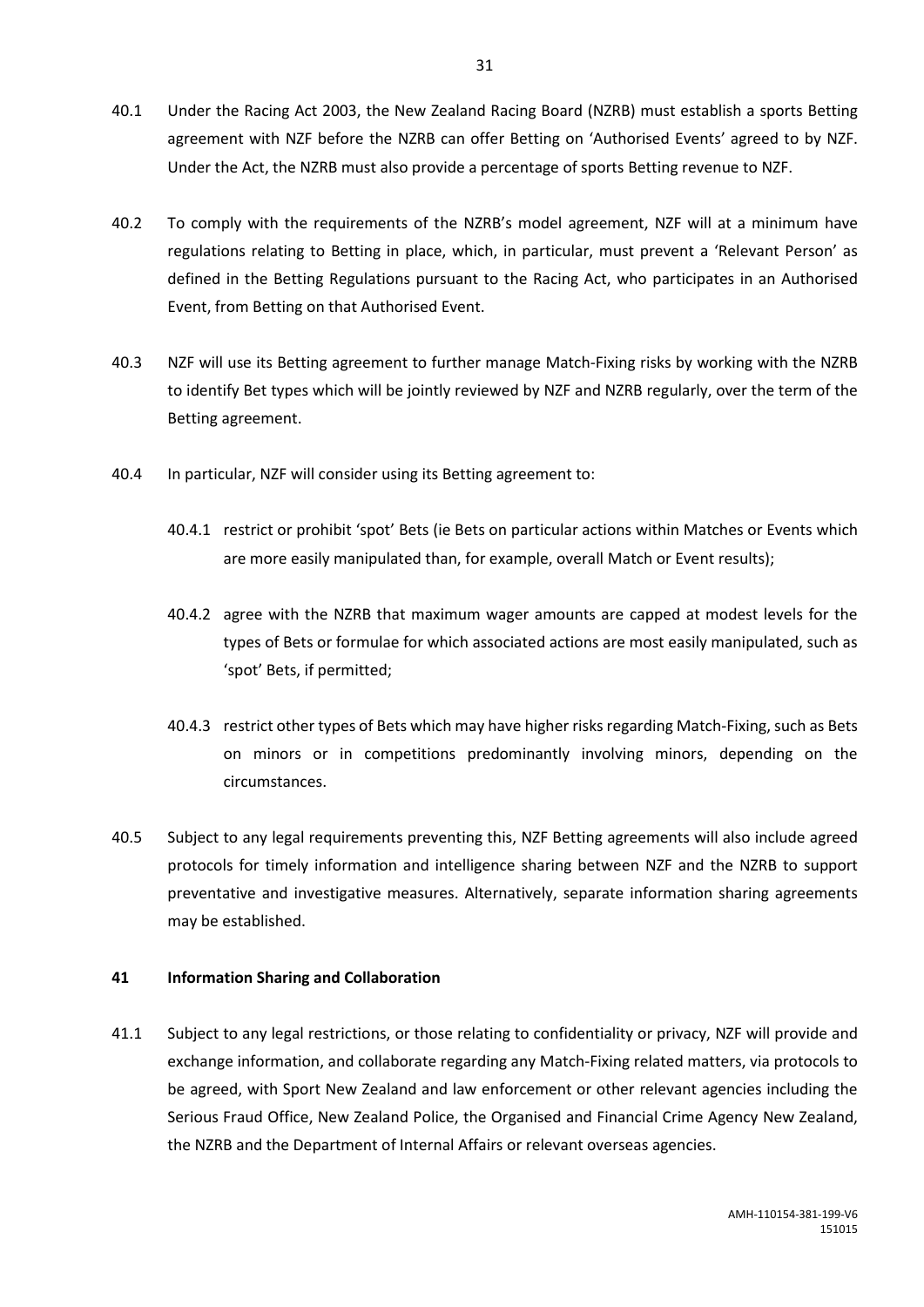### **Schedule 1 - List of Relevant NZF Persons**

This schedule lists below the "Relevant NZF Persons".

- **The NZF Executive Committee;**
- All employees and contractors of NZF;
- All Executive Committees, employees and contractors of Regional Associations;
- All NZF Support Staff for NZF Representative Teams, including coaches, trainers, health professionals, analysts, and other team officials;
- Any player who is selected (or who has been selected in the preceding twenty-four (24) months) to play for any NZF Representative Team;
- Any coach, trainer, manager, selector, team owner or official, doctor, physiotherapist or any other person who is employed by, represents or is otherwise affiliated to (or who has been employed by, has represented or has been otherwise affiliated to in the preceding twenty-four (24) months) any NZF Representative Team;
- All NZF Match Officials and Match Assessors qualified by NZF to level 3 or above;
- **E** Licensed match and Players' agents;
- Anyone with an authorisation from NZF, in particular with regard to a match, competition or other event organised by NZF or a Regional Association.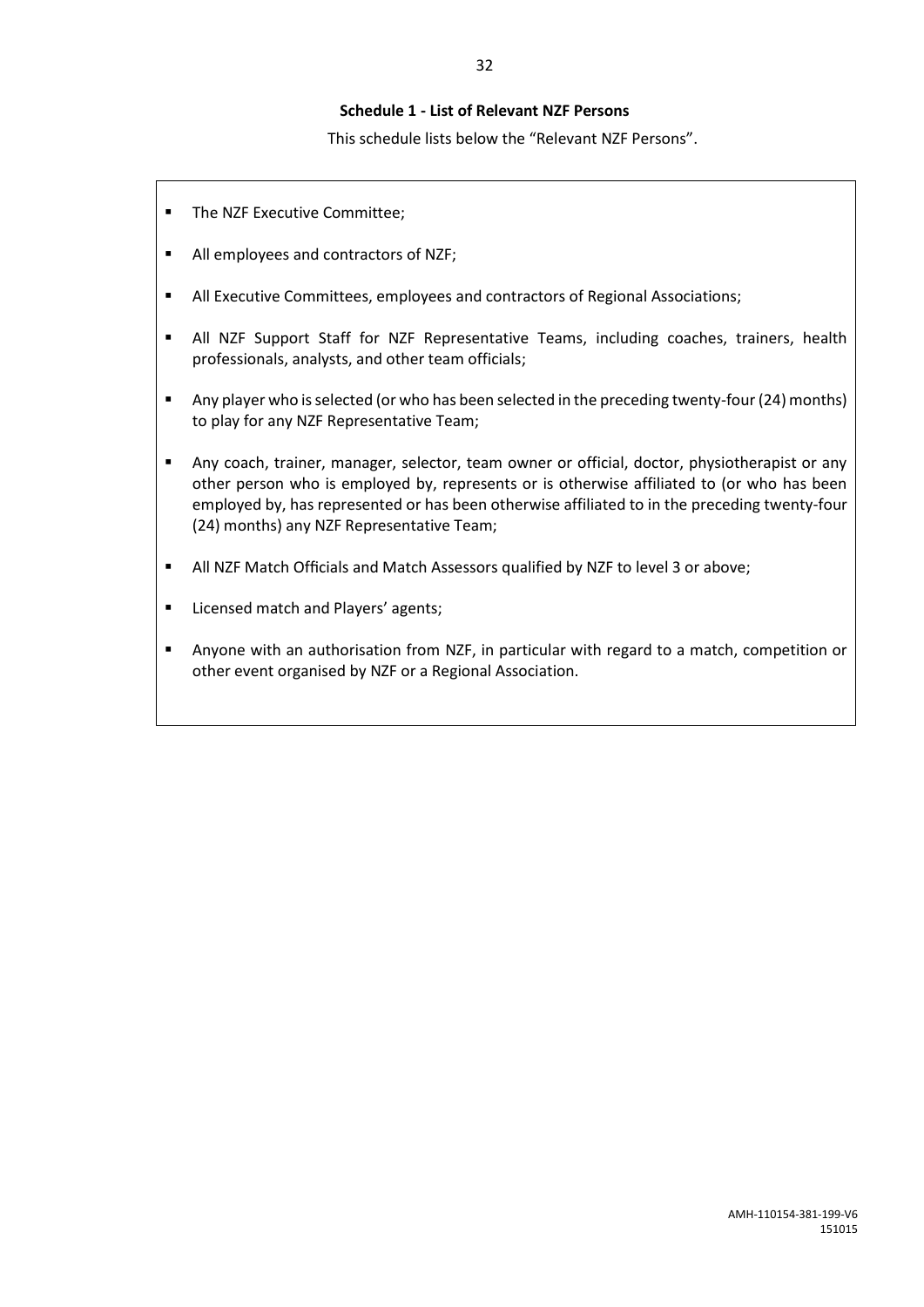### **Schedule 2 - List of Relevant Regional Association Persons**

This schedule lists below the "Relevant Regional Association Persons".

All Executive Committees, employees and contractors of Regional Associations;

#### *For the duration of the national league season (being until 30 April each calendar year):*

- Any player who is selected to play for any team that participates in any of the National League Season Competitions;
- Any coach, trainer, manager, selector, team owner or official, doctor, physiotherapist or any other person who is employed by, represents or is otherwise affiliated to any team that participates in any of the National League Season Competitions.

**National League Season Competitions** means the following leagues including their successors:

- The National League
- The National Women's League
- The National Youth League

#### *For the duration of the winter season (being until 31 October each calendar year):*

- Any player who is selected to play for any team that participates in any of the Winter Season Competitions;
- Any coach, trainer, manager, selector, team owner or official, doctor, physiotherapist or any other person who is employed by, represents or is otherwise affiliated to any team that participates in any of the Winter Season Competitions.

**Winter Season Competitions** means the following leagues and cup competitions including their successors:

The Chatham Cup

*Northern Regional Football League*

- Men's Premier League
- Men's First Division
- Men's Second Division
- Women's Premier League

#### *Central League*

- Men's Central League
- Women's Central League

#### *Mainland*

- Mainland Men's Premier League
- Mainland Women's Premier League

#### *Football South*

- Men's Premier League
- Women's Premier League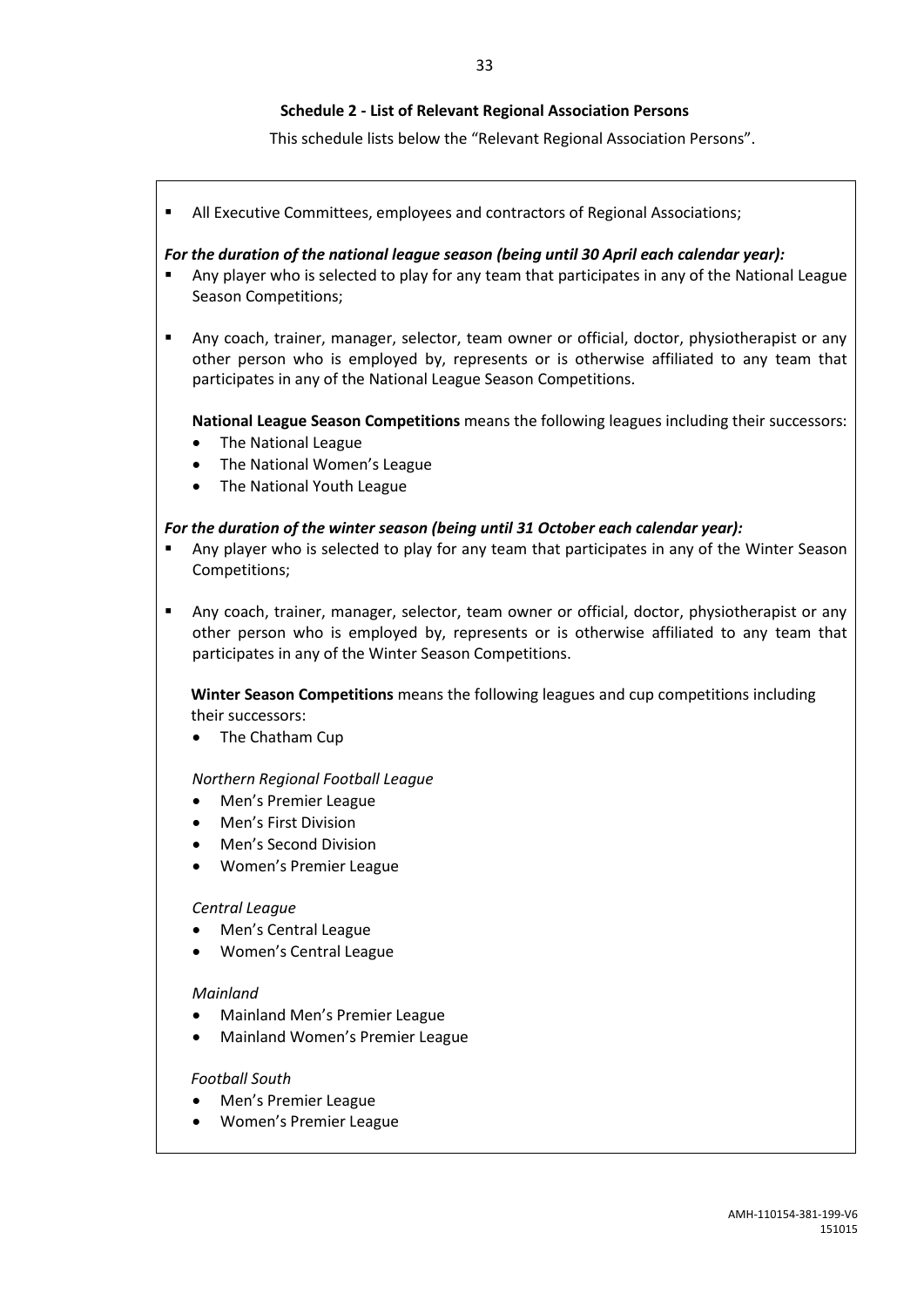### **APPENDIX A Integrity Officer Role and Process**

### **A. If Integrity Officer suspects criminal offending**

1. If, following their investigation the Integrity Officer considers there may be a criminal offence, they must refer the matter to the designated officer in the New Zealand Police (see Regulation 15), for the Integrity Officer to take advice from the Police on next steps and investigate if appropriate. The Integrity Officer must also inform the Chief Executive Officer and Executive Committee of NZF and the Chief Executive Officer of Sport NZ of this referral to the New Zealand Police.

### **B. Where no breach of Policy or insufficient evidence, matter is at an end**

2. Where the Integrity Officer concludes that no breach of these Regulations has occurred, or there is insufficient evidence to support an allegation of a breach of these Regulations, the matter is at an end, except that a written report must be provided as outlined below. No further action will be taken regarding the matter, subject to any new relevant information coming to the notice of the Integrity Officer.

### **C. Integrity Officer must impose a warning and reprimand**

- 3. Where an offence has been established, the Integrity Officer must impose a sanction of a warning and reprimand only, provided that:
- a. the offence is not a corruption offence as listed in Regulation 7 or a further offence under Regulation 10 relating to Prohibited Conduct in Regulation 7; and
- b. the offending is considered to be of such a low level of seriousness that a sanction of a warning and reprimand only is justified; and
- c. in determining the relative seriousness of the offending, and whether a sanction of a warning and reprimand only is appropriate, the Integrity Officer must take into account the aggravating and mitigating factors listed in Regulations 30 and 31.

### **D. Integrity Officer must report findings**

- 4. Where the Integrity Officer decides an offence has been committed and imposes a sanction of a warning and reprimand and the appeal notice period in Appendix B has expired without an appeal being notified, their report of their findings and recommendations (if any) must be sent to the Chief Executive Officer of Sport New Zealand.
- 5. Where there is evidence of a corruption offence in Regulation 7, or other serious offending, the Integrity Officer will refer the matter to the Ethics Committee.
- 6. The Integrity Officer must refer the matter to the Ethics Committee if, following review of the material, report, recommendations and submissions received (if any), the Integrity Officer decides that there is sufficient evidence supporting that a Relevant Person has committed:
- a. a corruption offence as listed in Regulation 7 or a further offence under Regulation 10 relating to Prohibited Conduct in Regulation 7; or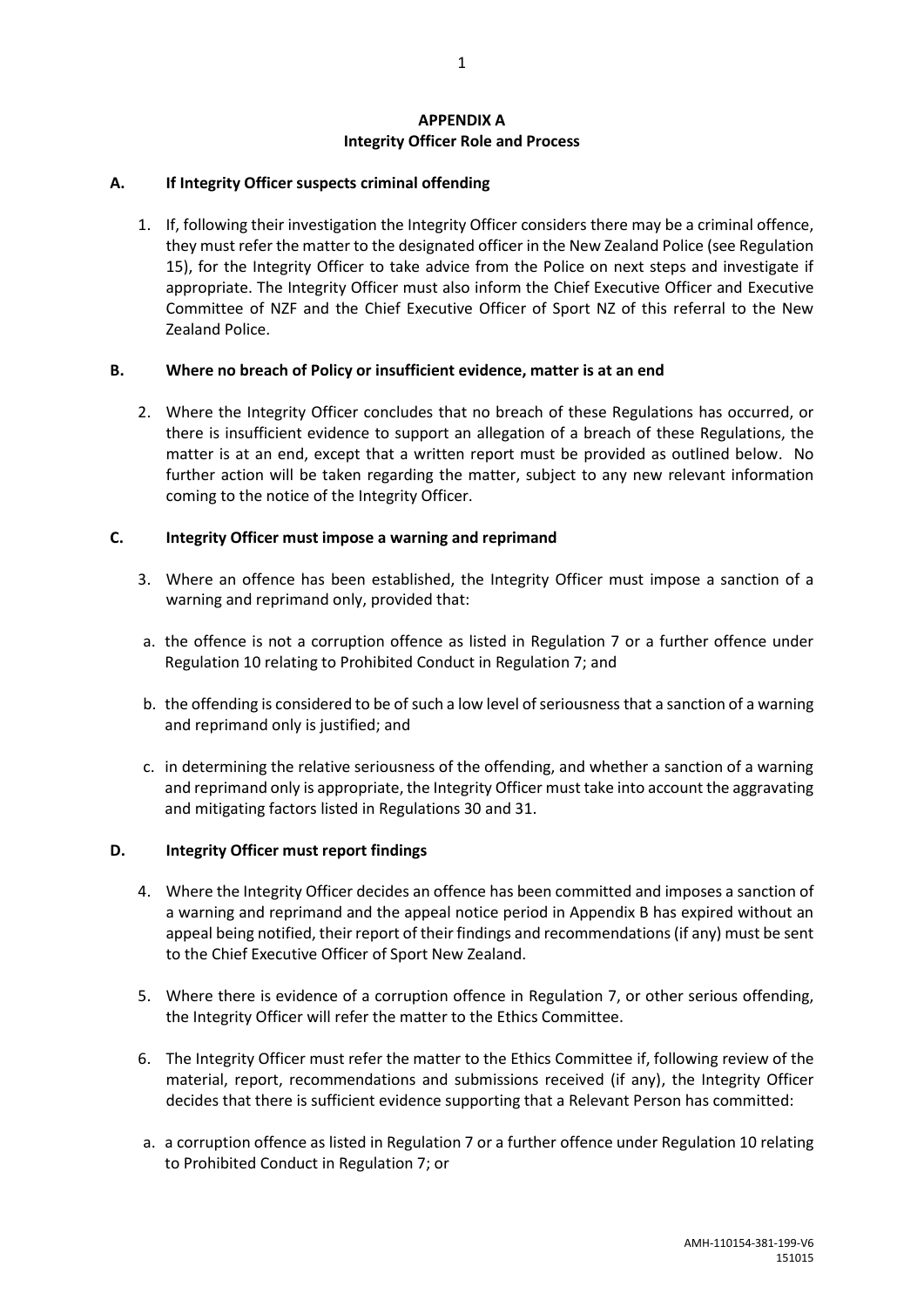- b. a non-corruption offence under Regulations 7 12 and the Integrity Officer considers the offending is serious enough to warrant a sanction other than a warning and reprimand only.
- 7. The Integrity Officer must forward a copy of the notification in D6.a of this Appendix A to the Chief Executive Officer of Sport NZ.

### **E. Provisional Suspension**

8. In addition to the requirement under D7, the Integrity Officer may also apply for Provisional Suspension of the Relevant Person until the Ethics Committee is able to determine the matter.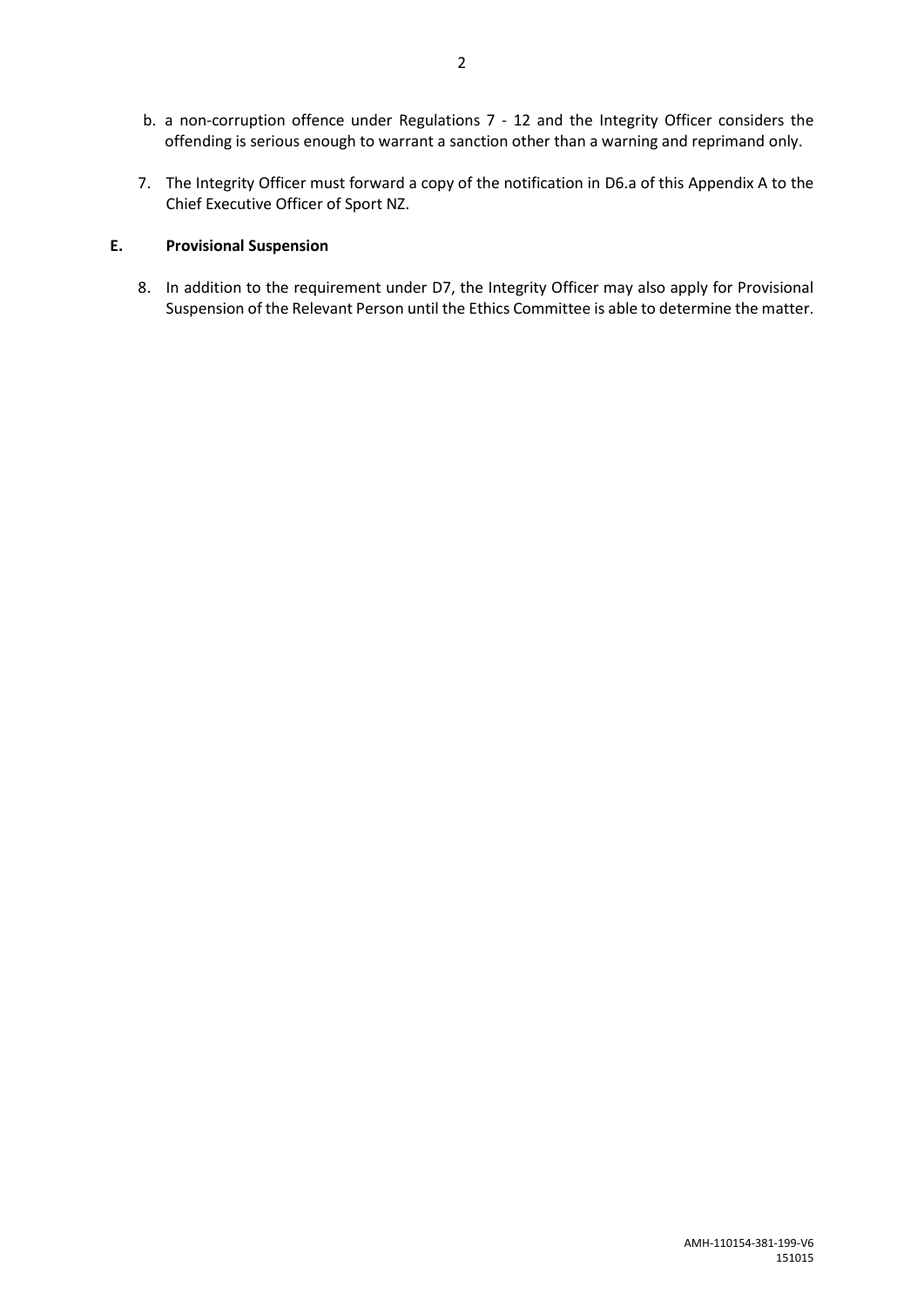### **APPENDIX B Appeal Against Decision of Integrity Officer**

### **A. Appeal Notice**

1. A Respondent's appeal under Regulation 24 is initiated by the Respondent providing to the Integrity Officer, within 14 days from the date the Respondent received the Integrity Officer decision containing reasons, a written notice that the decision is appealed.

### **B. Integrity Officer refers appeal to Ethics Committee**

2. Upon receipt of the appeal notice, the Integrity Officer refers the appeal notice to the Ethics Committee, together with any relevant material, including the written report, any findings, recommendations and/or submissions received or created at such time.

### **C. Further provisions relating to appeal**

3. CA - CJ (inclusive) of Appendix C shall apply with all appropriate modification as if the appeal was convened in relation to a Notice of Charge and as may otherwise be required by the Ethics Committee.

### **D. Decision being appealed remains in effect unless Ethics Committee decides otherwise**

- 4. Decisions of the Integrity Officer appealed to the Ethics Committee shall remain in effect and binding pending the Ethics Committee's determination of the appeal, unless the Ethics Committee decides otherwise.
- 5. Nothing in D4 of Appendix B above prevents a Party to the appeal applying to the Ethics Committee to suspend the decision, or any part of the decision, of the Integrity Officer until the Ethics Committee determines the appeal.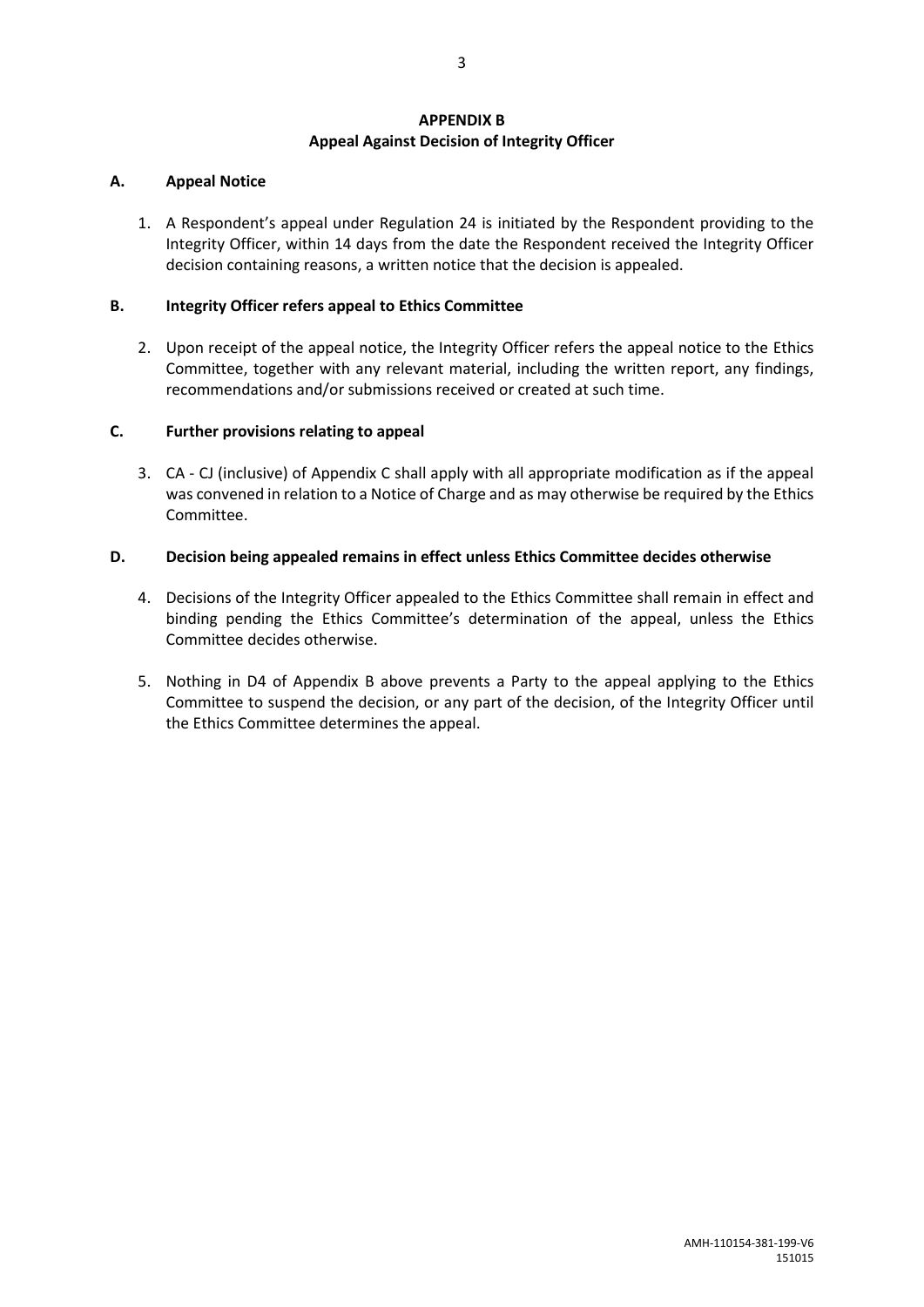### **APPENDIX C**

### **Disciplinary Procedure and Process - Ethics Committee**

### **A. Start of Proceedings by Filing Notice of Charge**

- 1. Proceedings are started by the Integrity Officer referring an alleged breach of these Regulations to the Ethics Committee by filing a Notice of Charge and serving a copy on the Relevant Person alleged to have committed the breach.
- 2. The Notice of Charge may be served by post, courier, email or facsimile or delivered in person.
- 3. The Integrity Officer will provide written confirmation of both the service of the Notice of Charge on the Relevant Person (ie that the Relevant Person has received the Notice of Charge) and the date of service.
- 4. If the Integrity Officer is unable to serve the Notice of Charge on the Relevant Person, the Integrity Officer may apply to the Ethics Committee for an order for substituted service, indicating the proposed manner of substituted service which the Integrity Officer believes will bring the Notice of Charge to the attention of the Relevant Person.

### **B. Response to Notice of Charge**

- 5. The Relevant Person has the right to:
- a. defend the charge(s) or any of the charges in a hearing; or
- b. admit the charge(s) or any of the charges but request the right to participate in a hearing to make submissions as to the appropriate sanction; or
- c. admit the charge(s) and advise they do not wish to participate in a hearing to make submissions as to sanction and acknowledge that the Ethics Committee may impose a sanction without holding a hearing.
- 6. Within 14 days of the date of service of the Notice of Charge, the Relevant Person shall file in writing with the Ethics Committee, and copy to the Integrity Officer and to NZF, their response to the Notice of Charge as set out above.
- 7. If the Relevant Person does not file a response to the Notice of Charge within the 14 day period, or such extended period as may be ordered by the Ethics Committee, the Relevant Person will be deemed to have waived their right to participate in a hearing, although the Ethics Committee may, in its discretion, subsequently give the Relevant Person leave to participate.

### **C. Appointment of Ethics Committee Hearing Panel**

- 8. Upon the Ethics Committee receiving a Notice of Charge, or at a later date, the Chairperson of the Ethics Committee shall appoint three members of the Ethics Committee to form the Ethics Committee panel to hear and decide the allegation.
- 9. The panel of three will usually include the Chairperson. However, if the Panel does not include the Chairperson, the Chairperson will appoint one of the panel members as Chairperson of the panel.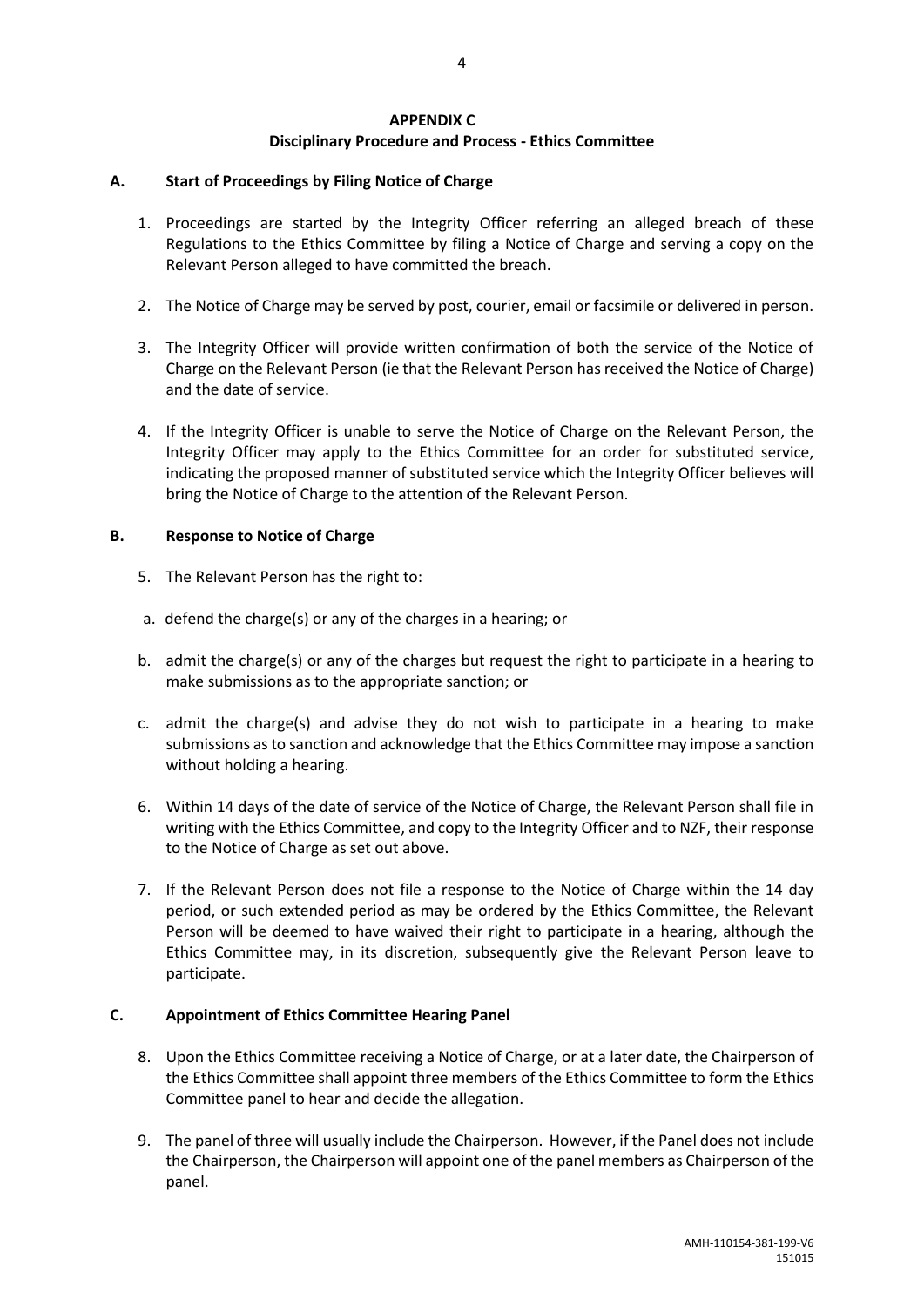10. The appointed members shall be independent of the Parties to the proceedings and shall have had no prior involvement with the case.

### **D. Provisional Suspension**

- 11. Where the Integrity Officer has filed an application for Provisional Suspension of the Relevant Person, the Ethics Committee will consider the application urgently and will normally hold a hearing as soon as practicable to decide whether to impose a Provisional Suspension.
- 12. The Ethics Committee will notify the Parties of the time and date of the Provisional Suspension hearing and the form it will take (eg in person or by audio or audio-visual means). The Ethics Committee may consult with the Parties prior to the Provisional Suspension hearing about any matters necessary to progress the application to a hearing.
- 13. The Ethics Committee may decide to not hold a Provisional Suspension hearing if the Relevant Person agrees to accept a Provisional Suspension and if so, will promptly make an order provisionally suspending the Relevant Person.
- 14. In exceptional circumstances (such as that the Relevant Person is due to participate in competition the day after the Provisional Suspension application is filed and hearing the Provisional Suspension is not possible) the Ethics Committee may in its discretion decide to impose a Provisional Suspension based on the material before it without holding a hearing, receiving submissions or other communication from the Relevant Person. However, in such cases the Ethics Committee will either hold an expedited hearing on whether the Provisional Suspension should be maintained or hold an expedited hearing in relation to the alleged offence under these Regulations, as soon as possible after the imposition of the Provisional Suspension.
- 15. The Ethics Committee will, wherever possible, seek to hold an urgent provisional hearing (unless the Relevant Person agrees to accept a Provisional Suspension) before imposing a Provisional Suspension, but the choice of procedure to be followed will be a matter for the Ethics Committee in the particular circumstances.
- 16. The Ethics Committee will adopt such procedures for any hearing regarding a Provisional Suspension (whether held before or after the imposition of a Provisional Suspension) as the Tribunal considers will provide the Parties with a fair hearing in the matter.
- 17. The Ethics Committee may impose a Provisional Suspension where it considers that there is a prima facie case that an offence under these Regulations has been committed and that it is appropriate to impose a Provisional Suspension on the Relevant Person.
- 18. A Relevant Person who is provisionally suspended is barred temporarily from participating in any Matches, Events or other activities associated with NZF as detailed in D19 of this Appendix C, until the Ethics Committee makes a final decision whether the Relevant Person has committed any offence they have been charged with under these Regulations.
- 19. During the period of Provisional Suspension, a person who is provisionally suspended is prevented from playing, training as part of a team or a squad, officiating, coaching, selecting, administering and/or otherwise participating or being involved in any capacity in any Match, Event, function, or other activity (other than authorised anti-corruption education or rehabilitation programmes) that are authorised, organised, sanctioned, recognised or supported in any way by NFZ or any member organisations of NZF such as Regional Associations or clubs.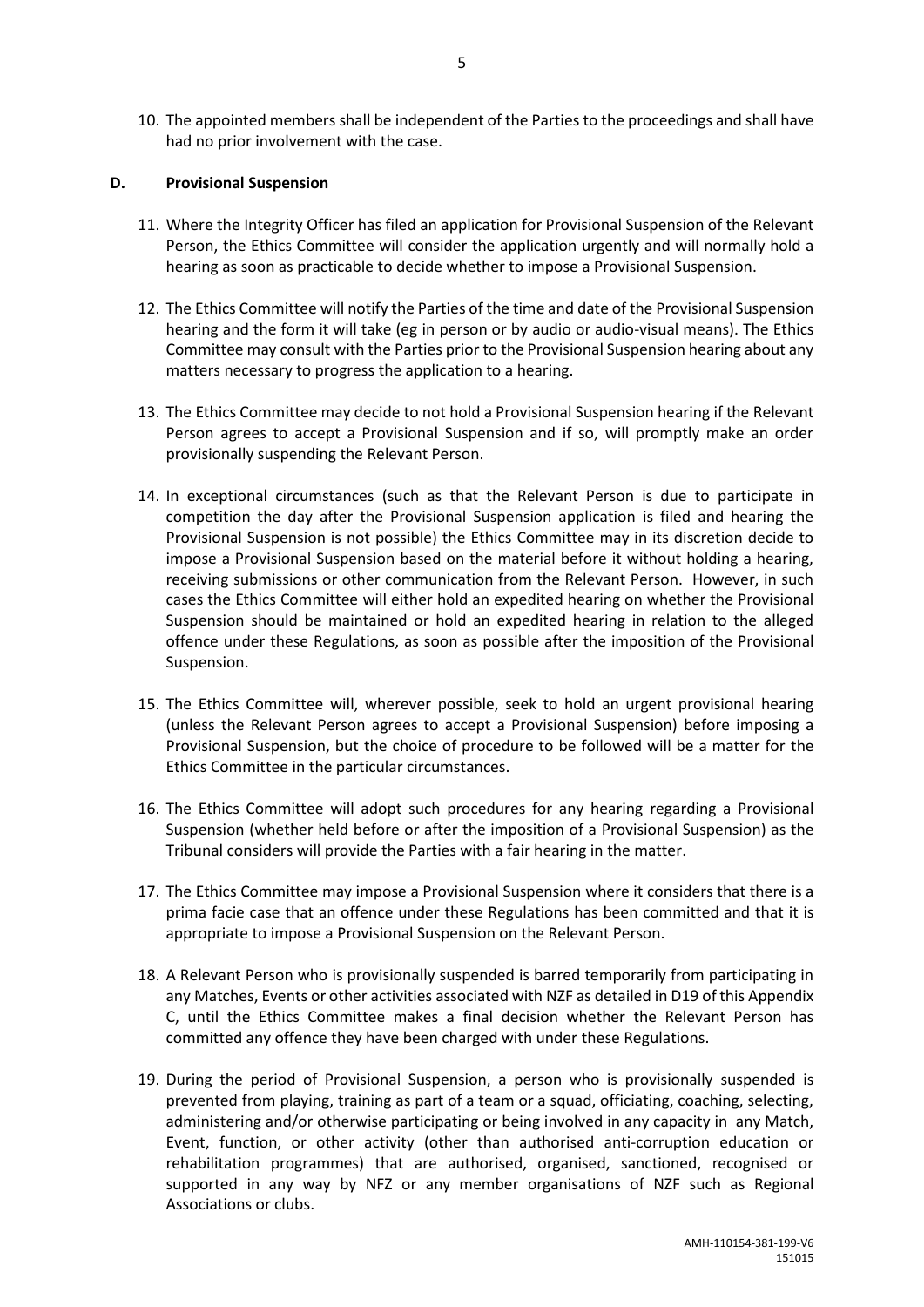- 20. FIFA, OFC, other international sport federations, national football organisations in other jurisdictions, other New Zealand-based national sport organisations or national sport organisations of other sports in other international jurisdictions will be entitled to give effect to and enforce the above Provisional Suspension in their respective jurisdictions regarding other sports, as if the suspension related to that sport.
- 21. Where a Provisional Suspension is imposed and fulfilled by the Relevant Person, they shall receive a credit for such period of Provisional Suspension against any period of Suspension that may ultimately be imposed if the Ethics Committee determines an offence has been committed.
- 22. If a Relevant Person voluntarily agrees in writing with the Integrity Officer to accept a Provisional Suspension during the course of an investigation and thereafter refrains from competing or participating in Matches, Events or other activities listed in D19 of this Appendix C, then the Relevant Person shall receive a credit for such period of voluntary Provisional Suspension against any period of suspension which may ultimately be imposed.
- 23. The Ethics Committee has discretion whether to allow credit against a period of suspension for any time period before the effective date of the Provisional Suspension or voluntary Provisional Suspension where the Relevant Person elected not to compete or was suspended by NZF.

### **E. Preliminary Matters and Pre-Hearing Conferences**

- 24. The Chairperson and/or the Ethics Committee Panel may hear and determine any preliminary matters that arise.
- 25. The Ethics Committee will normally convene a pre-hearing conference with the Parties which will usually be held within seven days of the Relevant Person filing their response to the Notice of Charge.
- 26. The pre-hearing conference may be conducted in person or by audio or audio-visual means.
- 27. There may be more than one pre-hearing conference held as necessary.
- 28. The purpose of the pre-hearing conference will be to discuss and decide procedural matters to progress the case towards a hearing.
- 29. During the pre-hearing conference the Ethics Committee may fix the date of the hearing, decide the type of hearing (which may be in person or by audio or audio-visual means), the venue for the hearing, give any procedural or evidential direction that may be appropriate (including timetables for filing any evidence, witness statements or submissions) and make such other orders as necessary to facilitate the prompt and just expedition of the matter.
- 30. At the discretion of the Ethics Committee and with the consent of the parties, a pre-hearing conference may become the hearing.

#### **F. Hearings**

31. The purpose of the hearing shall be: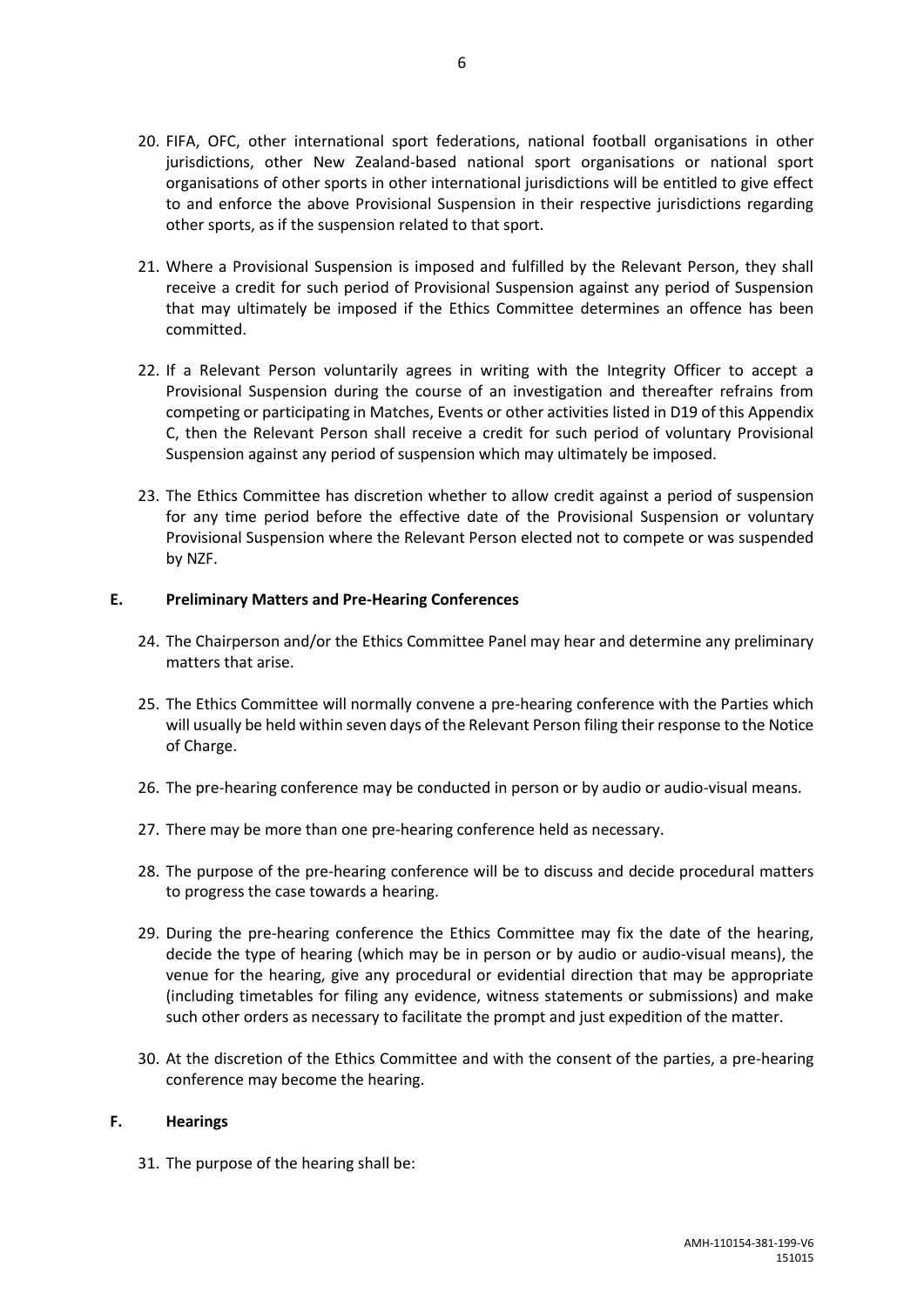- a. to determine whether the Ethics Committee considers that the Relevant Person has engaged in the Prohibited Conduct alleged in the Notice of Charge and therefore committed an offence under these Regulations;
- b. to impose sanctions in accordance with these Regulations if the Ethics Committee determines, or the Relevant Person admits, that an offence under these Regulations has been committed.
- 32. The Ethics Committee Panel may conduct the hearing as it sees fit and shall not be bound by rules of evidence or unnecessary formality.
- 33. However, the Ethics Committee Panel must conduct the hearing and determine matters in accordance with the principles of natural justice and procedural fairness. This includes, but is not limited to, the Ethics Committee:
- a. conducting the hearing in a manner that is fair and appropriate to the circumstances;
- b. providing the Parties adequate notification of the date, time, and place of the hearing;
- c. ensuring adequate notification of the allegations against the Relevant Person has been provided to the Relevant Person;
- d. ensuring the Relevant Person and their representatives, the Integrity Officer and/or NZF is given an adequate opportunity to be heard and to prepare and present their case;
- e. ensuring the Relevant Person is provided with and given proper opportunity to consider, challenge or contradict any evidence that is relied upon to support allegations against them and that the Relevant Person is also fully aware of the nature of these allegations;
- f. having a lack of bias;
- g. not acting outside its powers or jurisdiction;
- h. inquiring into the matters in dispute;
- i. making a decision supported by the evidence;
- j. not imposing a penalty that is either excessive or inappropriate.
- 34. The Relevant Person who is alleged to have committed the offence, the Integrity Officer and/or NZF:
- a. may call and question witnesses;
- b. has the right to address the Ethics Committee Panel to make their case;
- c. is permitted to provide written submissions for consideration by the Ethics Committee Panel (instead of or as well as appearing in person) and if the Relevant Person and the Integrity Officer and/or NZF provide any written submissions, the Ethics Committee Panel must consider those submissions in its deliberations.
- 35. The hearing shall be inquisitorial in nature, with cross examination allowed, and the Ethics Committee Panel may call such evidence as it thinks fit in its discretion and all Relevant Persons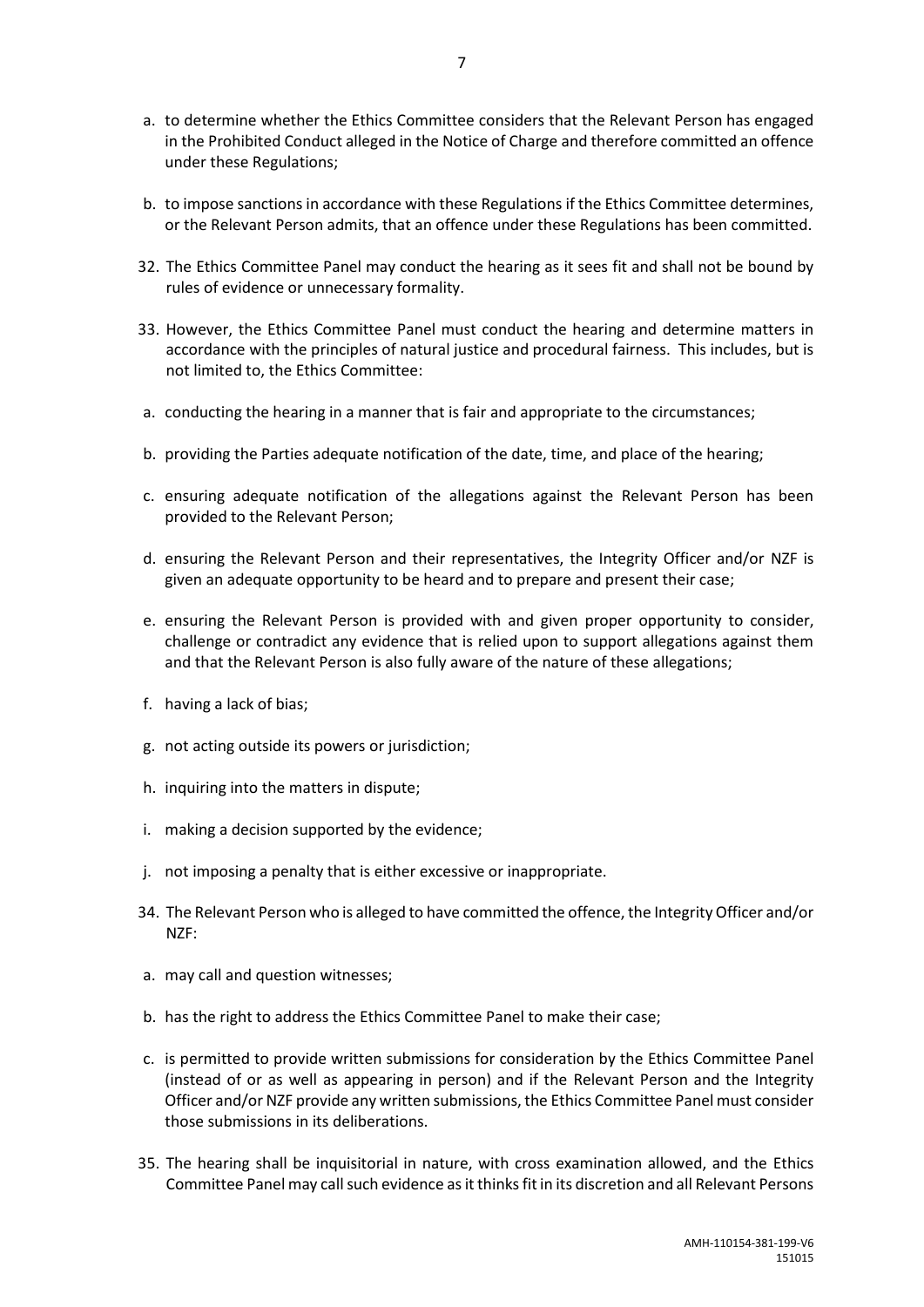subject to these Regulations must, if requested to do so by the Ethics Committee Panel, provide such evidence as they are able.

- 36. The Ethics Committee may make such inferences and draw such conclusions as it considers appropriate from the failure of, or refusal by, a Relevant Person or the Integrity Officer and/or NZF to comply with a request to provide evidence to it.
- 37. Where two or more Relevant Persons are alleged to have committed offences under these Regulations, they may be dealt with at the same hearing where the proceedings arise out of the same incident or where there is a clear link between separate incidents.

### **G. Representation and support persons**

- 38. The Parties may be represented or assisted in the proceedings by a person of their choice and at their own cost.
- 39. Parties are not required to have representation.
- 40. Each party is also entitled to have a support person if they wish.

### **H. Privacy and confidentiality**

- 41. Except as otherwise stated in these Regulations, proceedings brought under these Regulations are to be treated as private and confidential until a final decision is issued.
- 42. The hearing will be closed to the public unless the Ethics Committee considers that there are exceptional circumstances to make a public hearing appropriate or the parties so agree. In the usual circumstances only persons with a legitimate interest in the hearing will be permitted to attend and this will be at the sole discretion of the Ethics Committee Hearing panel.

### **I. Privilege**

- 43. Regardless of anything else in these Regulations, a Relevant Person who is interviewed under suspicion, charged or arrested by a law enforcement agency regarding a criminal offence that is, or may be considered to be conduct that is Prohibited Conduct, under these Regulations, shall not be required to produce any information, give any evidence or make any statement to the Ethics Committee if they establish that to do so would breach any privilege against selfincrimination or legal professional privilege.
- 44. This does not limit the Ethics Committee from enforcing any other applicable rules and regulations.

### **J. Decisions of the Ethics Committee**

- 45. A decision of the Ethics Committee shall be made by a majority decision of the Ethics Committee Panel hearing the proceeding.
- 46. The Ethics Committee may in its discretion give an oral decision but, regardless of whether it gives an oral decision or not, in every proceeding the Ethics Committee will as soon as practicable issue a written decision containing reasons for its decision.
- 47. The written decision will set out and explain: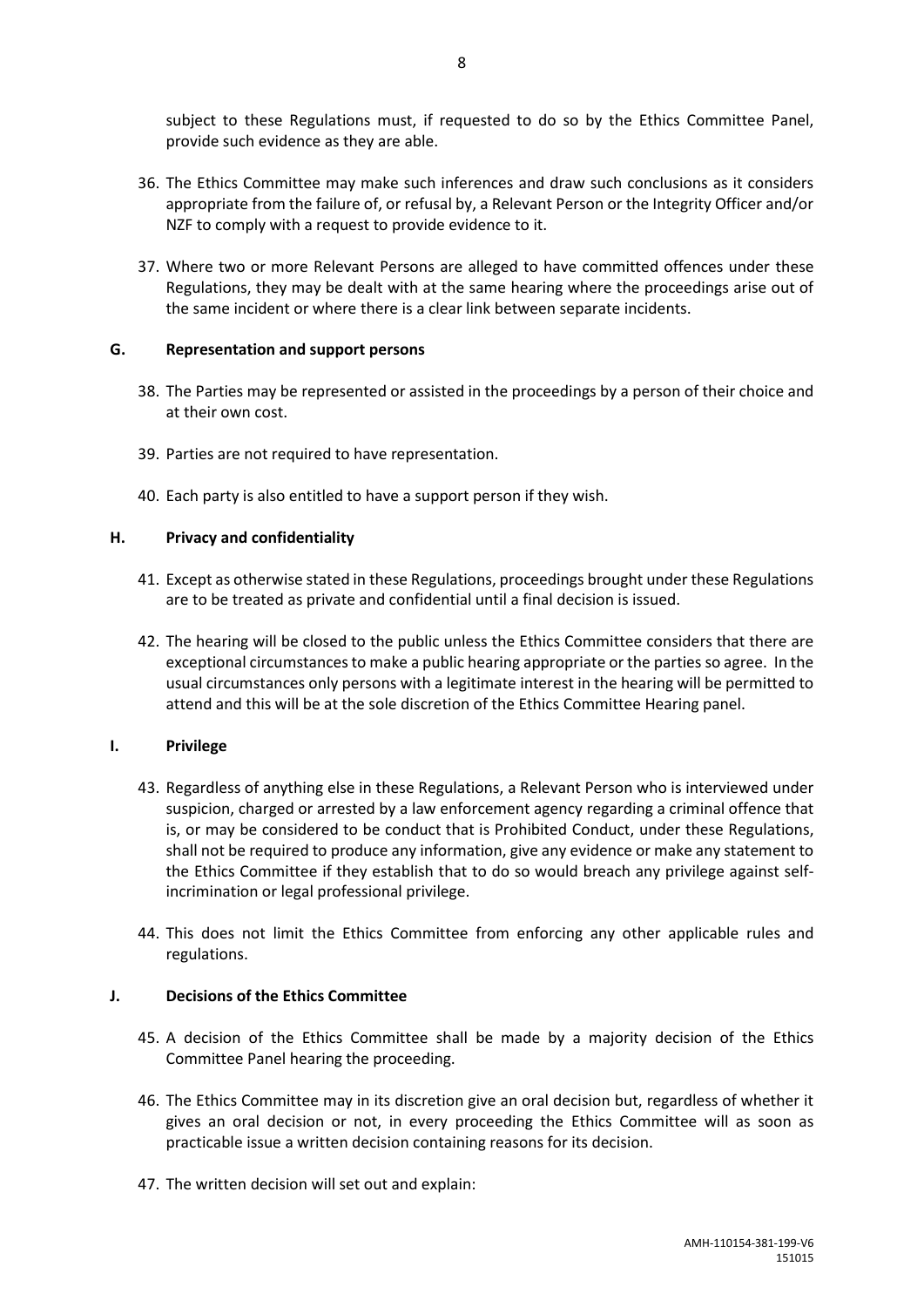- a. with reasons, the Ethics Committee's findings as to whether the Relevant Person committed any offence(s) under these Regulations;
- b. with reasons, the Ethics Committee's findings as to what sanctions, if any, are to be imposed on the Relevant Person if an offence has been committed;
- c. with reasons, the date upon which any period of suspension that is imposed shall start;
- d. any rights of appeal available to the Parties.
- 48. The written decision containing reasons shall be provided to the Parties and/or to representatives of the Parties (if any) and to the Chief Executive Officer of Sport New Zealand.
- 49. Subject only to any rights of appeal the decision of the Ethics Committee shall be the full, final and complete determination of the matter and shall be binding on the Parties.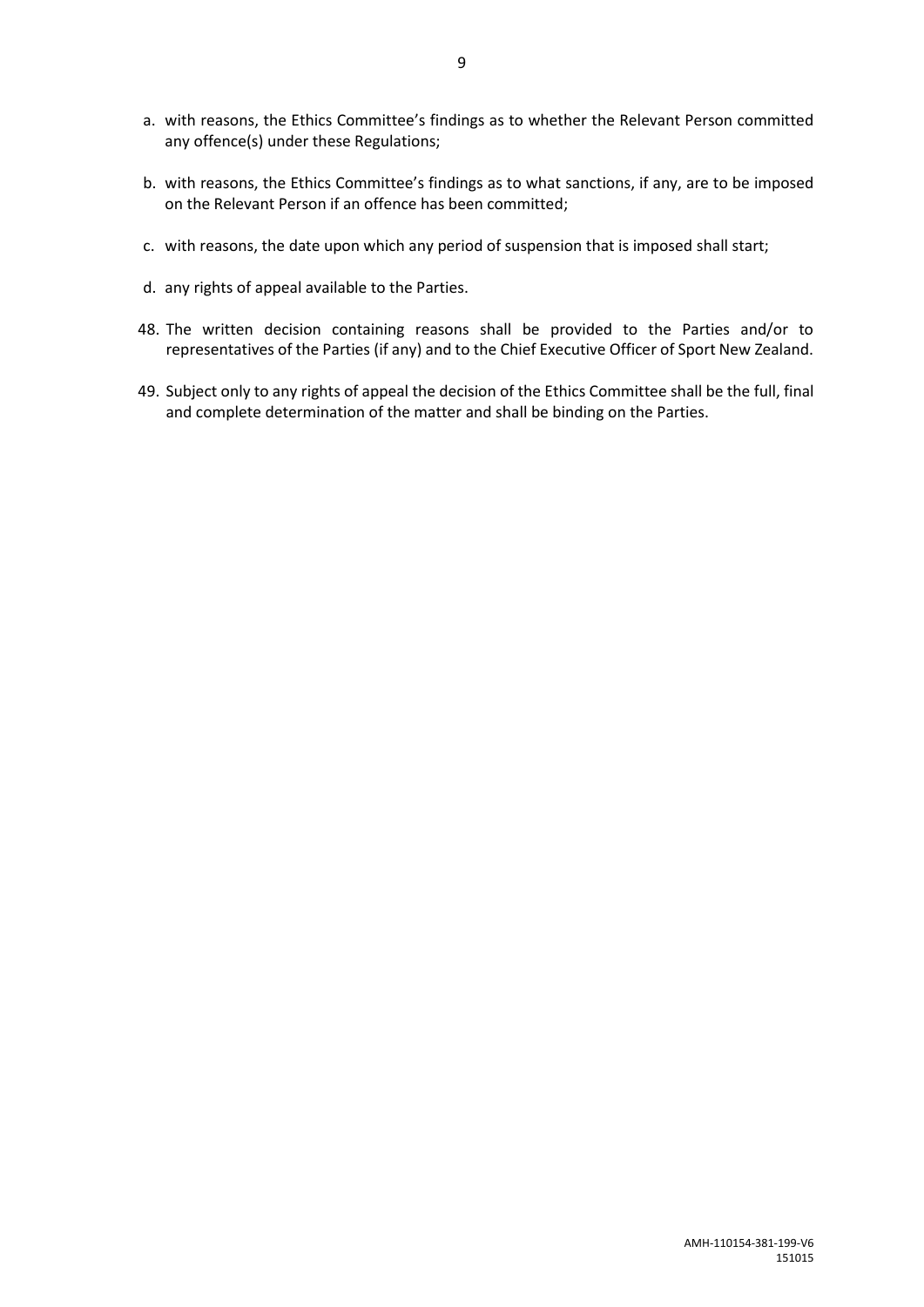### **APPENDIX D Appeal against Decision of Ethics Committee and Appeals Committee**

### **A. Eligibility to appeal to the Appeals Committee**

- 1. Anyone who has been a party to the proceedings before the Ethics Committee may lodge an appeal, except if the sanction pronounced is:
- a. a warning;
- b. a reprimand;
- c. a fine of less than \$5,000.

### **B. Time limit for appeal to the Appeals Committee**

2. Any party intending to appeal must inform the Appeals Committee of its intention to do so in writing within seven working days of notification of the Ethics Committee decision, including reasons for the appeal.

### **C. Appeal to Appeals Committee must be in writing**

- 3. Appeals shall be submitted in writing.
- 4. The appeal shall include the reasons for the appeal and means of proof and be signed by the appellant or their representative.

### **D. Appeal fee**

- 5. The appeal fee is \$500 plus GST.
- 6. Anyone wishing to lodge an appeal with the Appeals Committee shall transfer the appeal fee to the bank account of NZF before expiry of the seven working day time limit.

### **E. Appeal to the Sports Tribunal of New Zealand**

7. Parties to a Appeals Committee proceeding may appeal the decision of the Appeals Committee to the Sports Tribunal as set out in this Appendix D, E7-J14.

### **F. Decisions that may be appealed**

- 8. Decisions of the Appeals Committee that may be appealed to the Sports Tribunal are:
- a. a decision to impose or to remove a Provisional Suspension;
- b. a decision that a charge of an offence under these Regulations should be dismissed for procedural or jurisdictional reasons;
- c. a decision that an offence under these Regulations has, or has not, been committed;
- d. a decision to impose, or not impose sanctions, including the appropriateness of any sanction imposed for an offence under these Regulations.